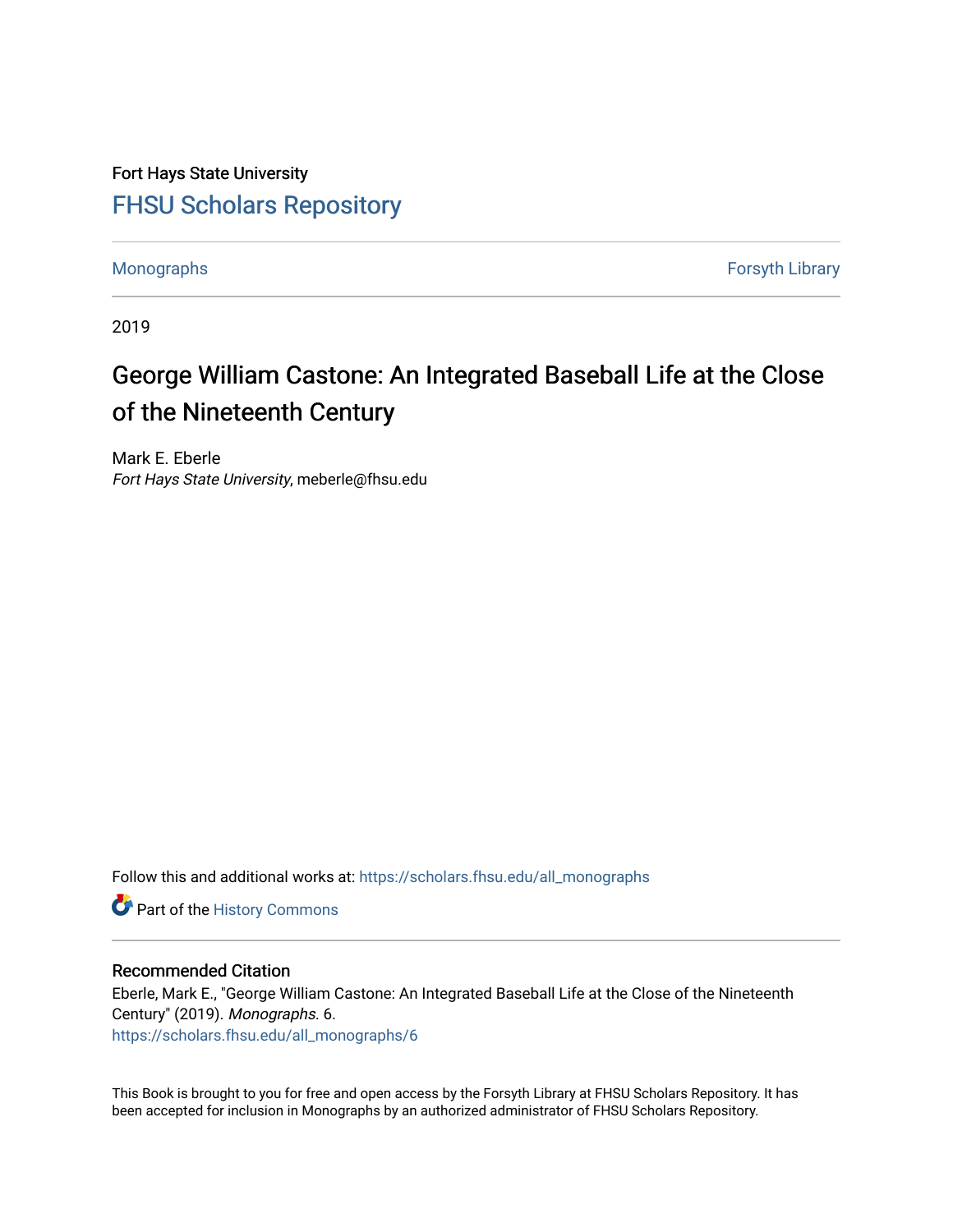# **George William Castone: An Integrated Baseball Life at the Close of the Nineteenth Century**



## **Mark E. Eberle**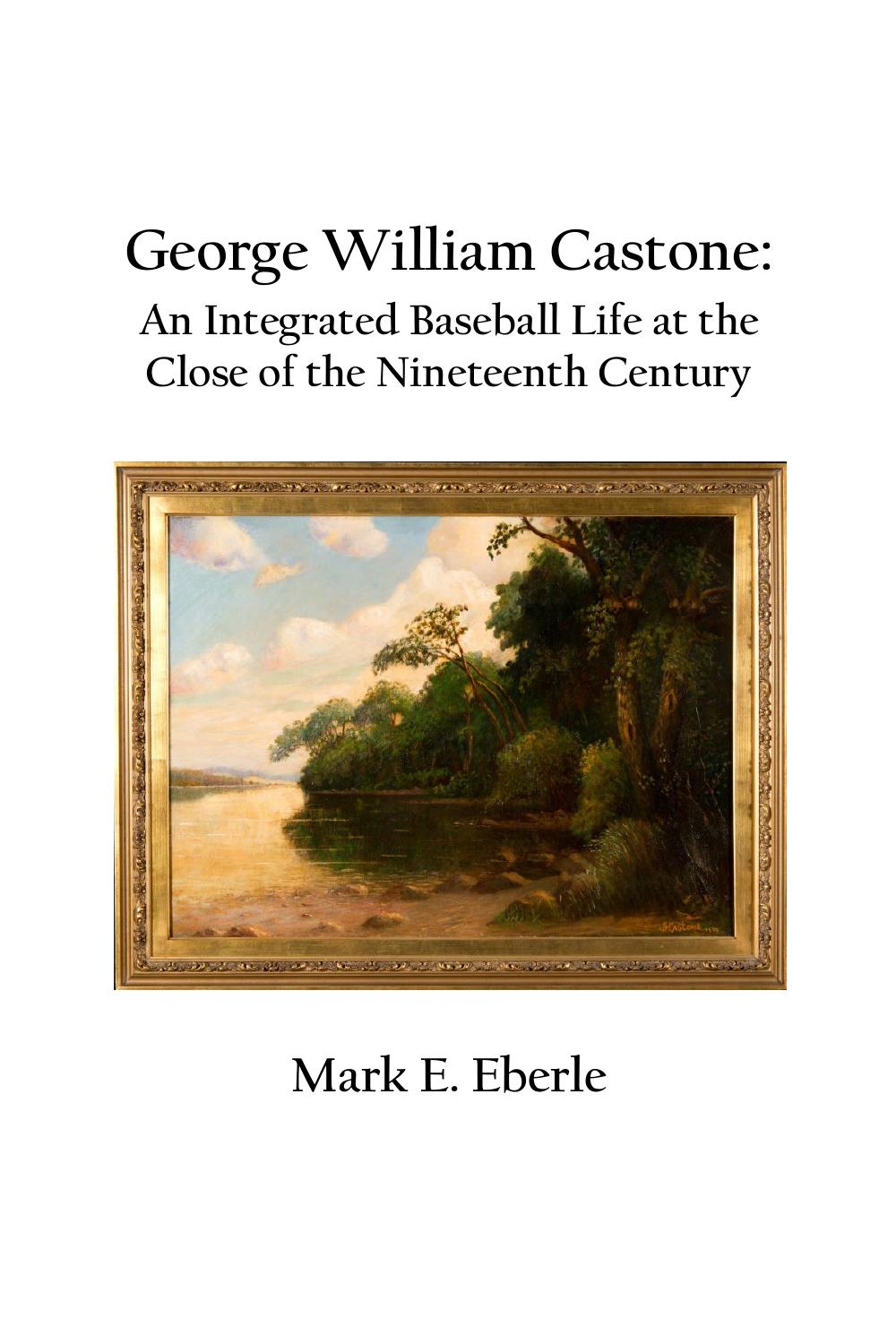*George William Castone: An Integrated Baseball Life at the Close of the Nineteenth Century.* © 2019 by Mark E. Eberle

Cover image: *River Scene* by George W. Castone, 1914. Used with the permission of the Minnesota Historical Society, St. Paul, Minnesota (accession number AV2015.85).

Recommended citation:

Eberle, Mark E. 2019. *George William Castone: An Integrated Baseball Life at the Close of the Nineteenth Century*. Fort Hays State University, Hays, Kansas. 32 pages.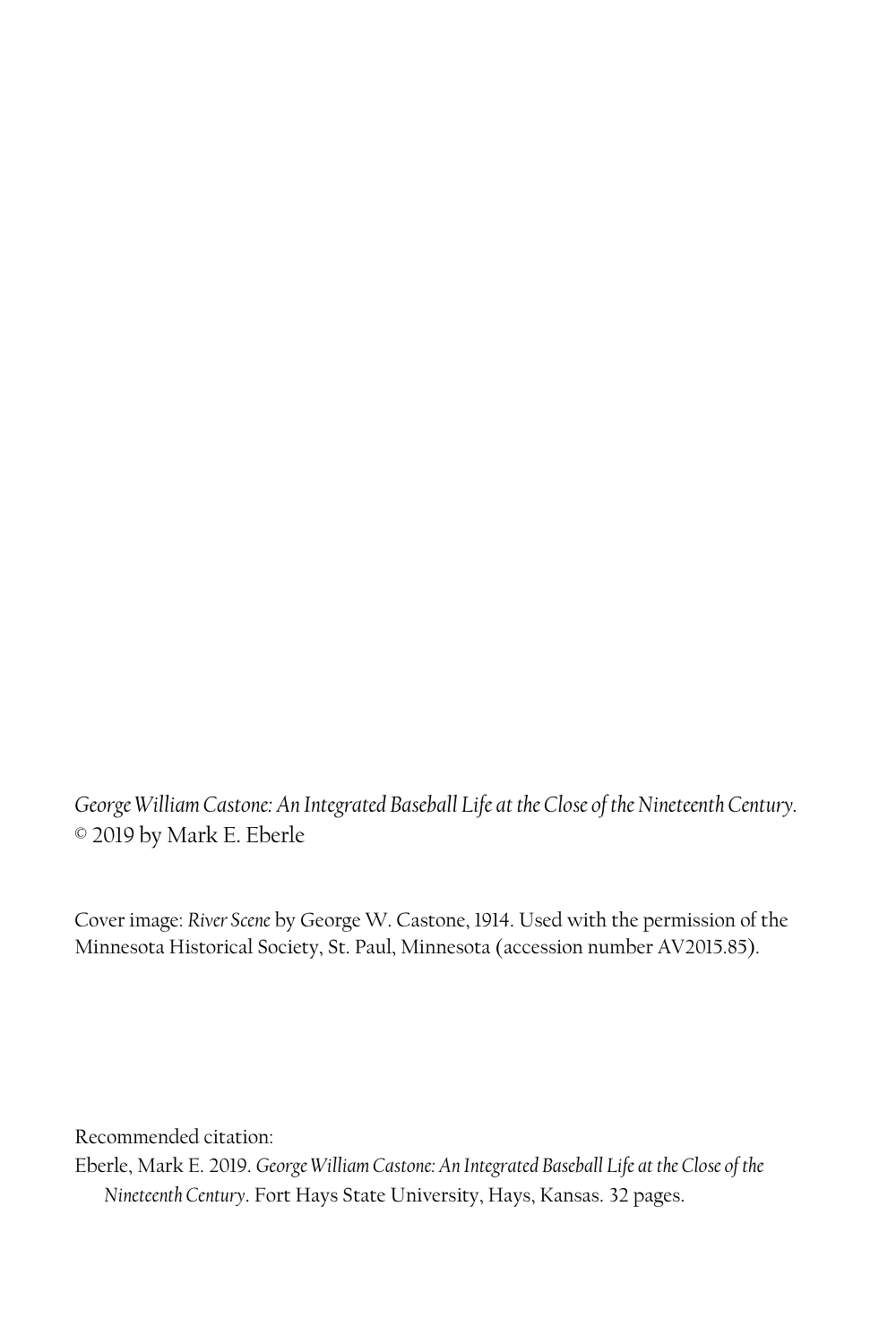### **George William Castone: An Integrated Baseball Life at the Close of the Nineteenth Century**

#### Mark E. Eberle

Although most professional baseball clubs of the late 1800s were racially segregated, there were exceptions. Some integrated clubs were members of minor leagues, as they existed before the modern minor league system was organized at the beginning of the twentieth century. A few of these integrated minor league teams represented towns in Kansas. In 1886, Bud Fowler, a native of upstate New York, played second base for the "Topeka Club" in the Western League. Fowler was the only black player on the team. A decade later, three black ballplayers from Kansans were members of integrated teams in the Kansas State League. Bert Wakefield played for his hometown team (Troy) in 1895 and served as its captain after the white captain was released. Monroe Ingram (Coffeyville) played for Emporia's league teams in 1896 and 1897, while Bert Jones (Hiawatha) played for Atchison in the Kansas State League in 1897 and 1898. 1

During this period, there were also integrated minor leagues in Colorado (1889) and Nebraska (1892). Two black players, George William Castone and George H. Taylor, played in both leagues. The 1880 federal census recorded that the 12-year-old Taylor was born in Kansas but living in Denver, where he was "one of the best ball players that ever graduated from the corner lots of this city." <sup>2</sup> He has no known connection with Kansas baseball, my area of interest, so Castone is the focus of this narrative. Little has been written about him other than contemporary newspaper stories. One exception is a journal article about the integrated 1892 Nebraska State League written by Gregory Bond in 2004.<sup>3</sup> However, enough information is available in contemporary sources to support a reasonably complete narrative of Castone's baseball experiences from 1886 through 1893 and document his place in the early history of integrated baseball.

#### **1867–1883: Beginnings**

George William Castone was born near the town of Salem in the heart of the Missouri Ozarks, about midway between Springfield and St. Louis. Though records vary, his death certificate listed his birthdate as January 25, 1867. "G. W. Castone" was also listed as three years old in the 1870 federal census for Dent County, Missouri. His mother, Martha Bressie, was born about 1840, the daughter of a slave owned by her father, Eaphriam Bressie. He was one of the earliest white settlers in Missouri, moving to the area in the early 1800s. 4

In February 1866, Martha married Falis H. Castone. In census records, his birthplace was listed as South America, or more specifically as Patagonia or Paraguay. He was born about 1840 and immigrated to the United States in 1850. He was living in Nelson, New Hampshire in 1861 when he enlisted in the Sixth New Hampshire Regiment of Volunteer Infantry. He served a three-year enlistment with the regiment and was discharged near Petersburg, Virginia in November 1864.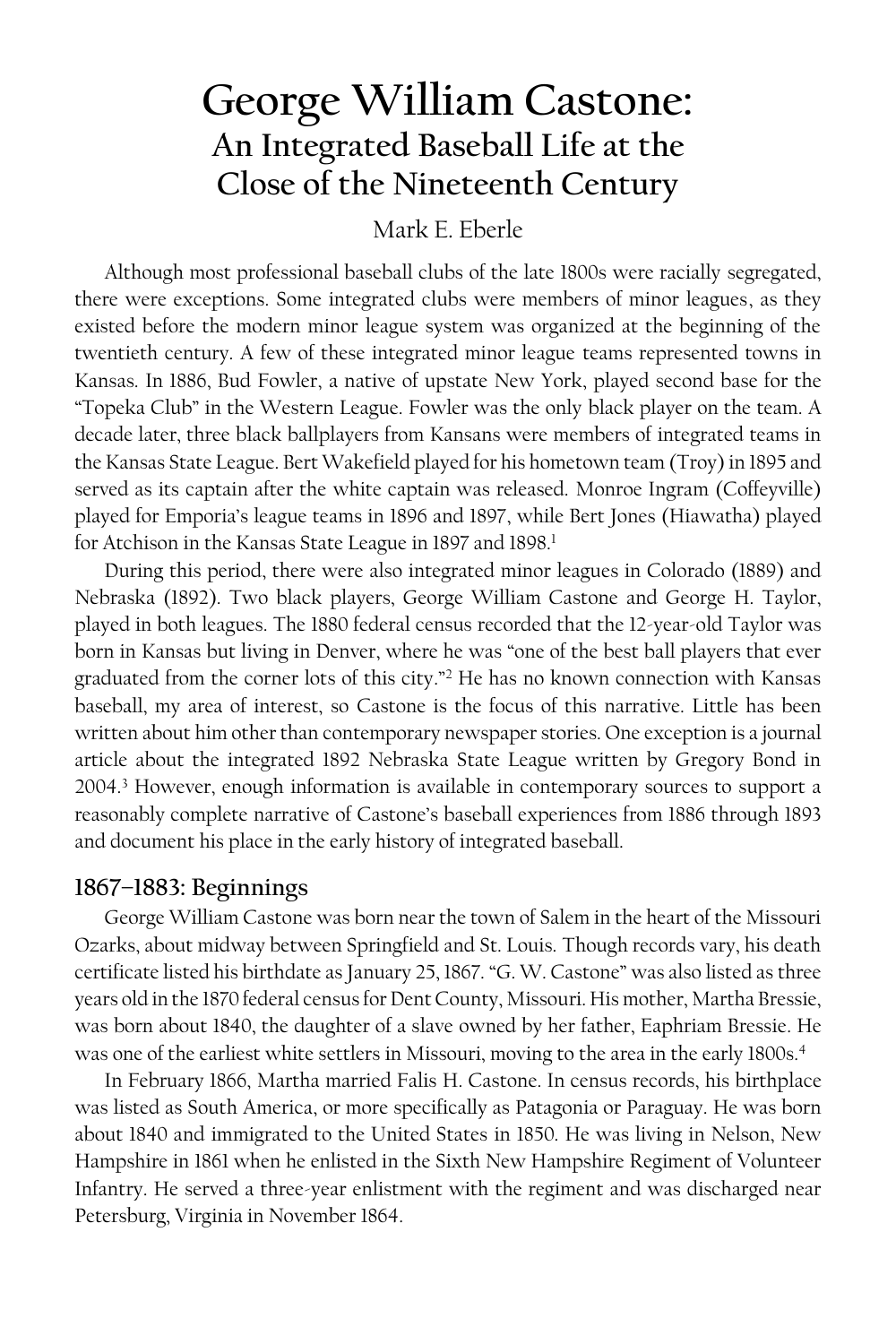The marriage between Falis and Martha did not last. They were divorced in 1873, but Martha retained custody of their son. Martha referred to him as William, and that was the name he used until 1892, when he started to use his first name (see the Appendix). The reason he made this change is unknown. According to city directories and records for William at Kansas State University, Martha lived in Leadville (and perhaps Denver), Colorado during the 1880s. At some point, she returned to Salem, Missouri, where she passed away in 1910. Martha Bressie Castone was buried in Cedar Grove Cemetery. 5

Falis also left Missouri. In 1880, he was listed in the Cherokee census as a teacher in the Indian Territory (now Oklahoma). He then moved to Kansas, where he was recorded in the 1885 state census at Parsons, but he soon made his way north to Osage City. He continued to move within Kansas and nearby states, remarrying more than once. Interestingly, during the last week of February 1888, while Falis was living in Osage City, there was an unclaimed letter waiting for William Castone at the post office in Emporia, about 25 miles to the southwest. In addition, Osage City is only 30 miles south of Topeka and 40 miles southwest of Lawrence, where William played baseball during 1886 and 1887.<sup>6</sup> Perhaps this was just a coincidence, but it places the father and his son, now a young man, close to each other, at least geographically. Falis Castone passed away in 1915 in Kansas City, Kansas. His grave in Woodlawn Cemetery has a white military marker that simply notes his name and service with Company E of the Sixth New Hampshire Infantry.

#### **1884–1886: Colorado and Kansas**

Other than his birth and infancy in Salem, nothing is known about George William Castone prior to 1884, when he turns up in Leadville, Colorado. Records at Kansas State University noted that he attended school at "Denver Col." in 1883 (at about age 16), but no corroborating information has been found. In March 1884, "The colored ladies of Leadville returned the many favors extended by their gentlemen friends, on Thursday evening, by giving them a grand ball at Turner hall." A list of 50 "gentlemen and their escorts" included "Miss Sarah Flowers and Mr. William Castone." The 1885 city directory for Leadville included the entry "Castone William, col'd, porter, Athletic Club," which had been founded in March 1884.<sup>7</sup> William and his mother lived at 412 Spruce Street, two blocks west of the 1879 Tabor Opera House, currently undergoing restoration.

During the 1880s, Leadville had several baseball teams associated with businesses or clubs, as well as informal "picked nines." Castone might have played for one or more of these teams, but his name was not on any rosters I found in local newspapers from 1884 and 1885. Leadville also had a town team named the Blues, which was first organized in 1882 and played for several years against teams from Colorado Springs, Denver, Pueblo, and elsewhere. Castone did not play for the Blues, but in 1885, the roster of one of their opponents, the Pueblo Pastimes, included Bud Fowler.<sup>8</sup> Whether or not Castone met Fowler that season is unknown, but they would soon be playing together in Kansas.

The first mention of Castone in Kansas was the inclusion of "William Castone, Leadville, Colorado" on the list of first-year students during the 1885–1886 academic year at the Kansas State Agricultural College in Manhattan (now Kansas State University). Why he left Colorado to attend school in Kansas is unknown. Total enrollment that year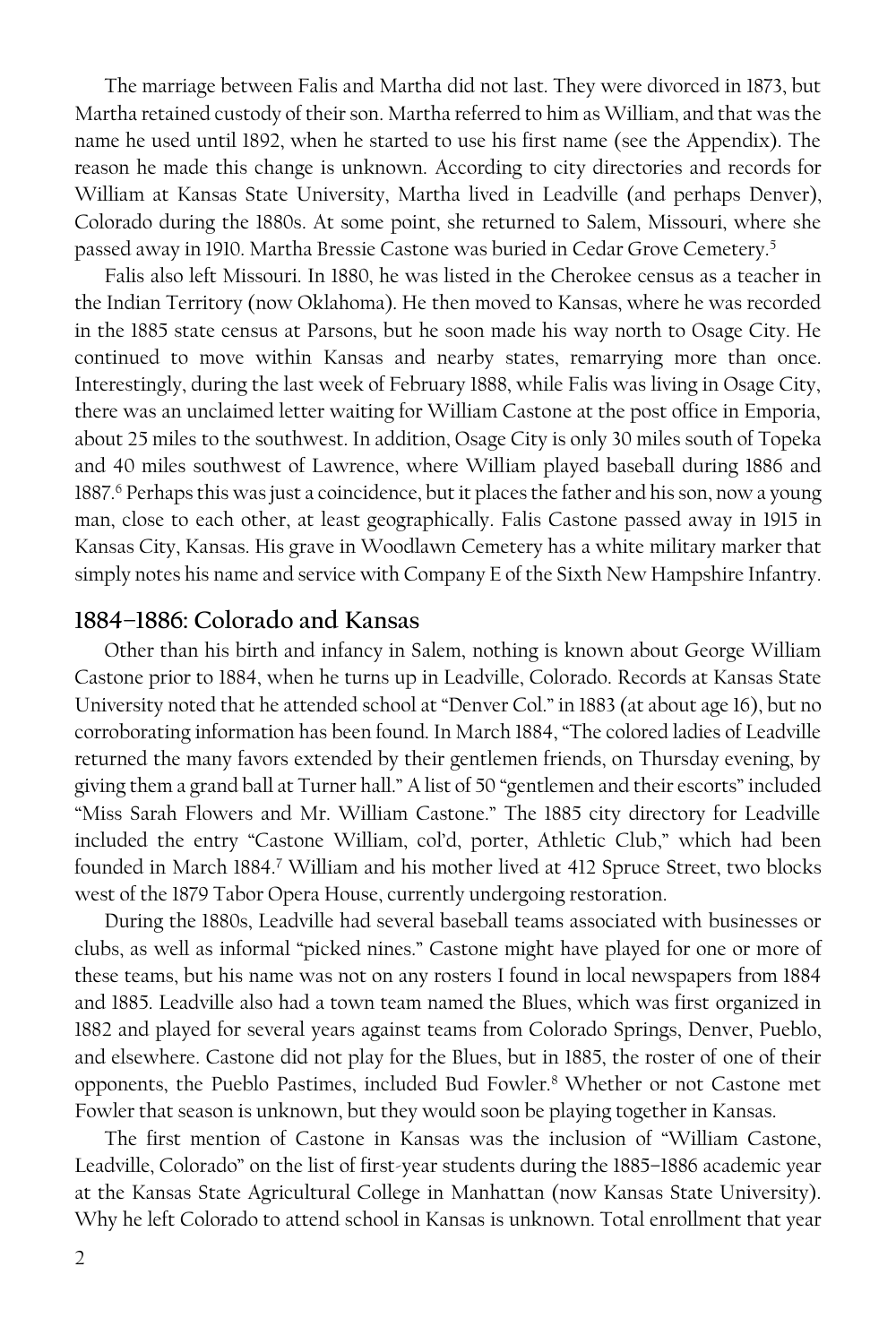was 428 students (273 freshmen), and Castone was one of 50 students from other states, territories, or countries. The college operated on the quarter system, with three terms and a summer break. According to university records, Castone attended classes only during the third term, beginning in March 1886. At the time, tuition was free, and the cost of textbooks during the entire first year was about \$12 (equivalent to \$335 in 2018). His mother, who still worked at a laundry in Leadville, was listed as his "Means of Support." Records at the school indicated he was 18 years old, but he apparently had just turned 19. Applicants for admission had to pass a test covering "reading, spelling, writing, arithmetic including percentage and interest, geography, and elements of English grammar." However, "Applicants of mature age who, for lack of advantages, are unable to pass the full examination may be received on special conditions."<sup>9</sup> Castone had high scores in spelling and writing, skills he would later use as a correspondent in the *Sporting News*. The college records listed his "Proposed Business" interest as telegraphy.

Required courses during the first year included math, English, bookkeeping, US history, botany, industrial training (for example, carpentry), and two terms of drawing. The first-term course in "geometrical drawing" was a daily study in drawing shapes and involved the use of watercolors. During the second-term course in "freehand drawing," students were "led to recognize the facts, relations and principles involved in the apparent form of the object" and "to note the distribution of light, shade, shadow and reflection on the same."<sup>10</sup> Because Castone entered during the third term, he did not take either drawing course. These two courses have nothing to do with playing baseball, but their content might have benefited Castone's later endeavors. Instead, he took courses in arithmetic, English grammar, geography, writing, and carpentry.

The academic year ended in early June 1886, and by the end of the month, Castone was on the roster of the Topeka Athletics, composed mostly of white players. In newspapers, he waslisted as the third baseman under the spellings Caston, Caestone, and Kastone, but he also pitched part of a game lost to the Emporia Blues. While Topeka's minor league team consisted entirely of professional players, including Bud Fowler in 1886, the Athletics "consisted largely of amateurs." It is noteworthy that the top two clubs in Topeka in 1886 were both integrated, although that arrangement did not continue in subsequent seasons. In addition to Castone, the Athletics had at least two other black players on their roster for some of their games—a local player named James Hightower and Bud Fowler. 11

Later in July, Castone was the winning pitcher for the integrated team in Concordia, Kansas when they defeated teams in the smaller communities of Jamestown on Thursday and Hollis on Friday. In their first game of the season a week earlier, Concordia defeated the team from Macyville, but individual players were not mentioned. Concordia had a population of only about 3,000 people, but local boosters decided to support a baseball team of professional players organized by J.A. Simon, who also managed Simon's Comedy Company, a touring theatrical group. At the beginning of August, Simon relinquished management of the baseball club to prepare for the Comedy Company's upcoming tour.<sup>12</sup>

After their first three games, Concordia hosted the town team from Delphos on Thursday, Saturday, and Monday. Delphos won all three contests, and Castone took the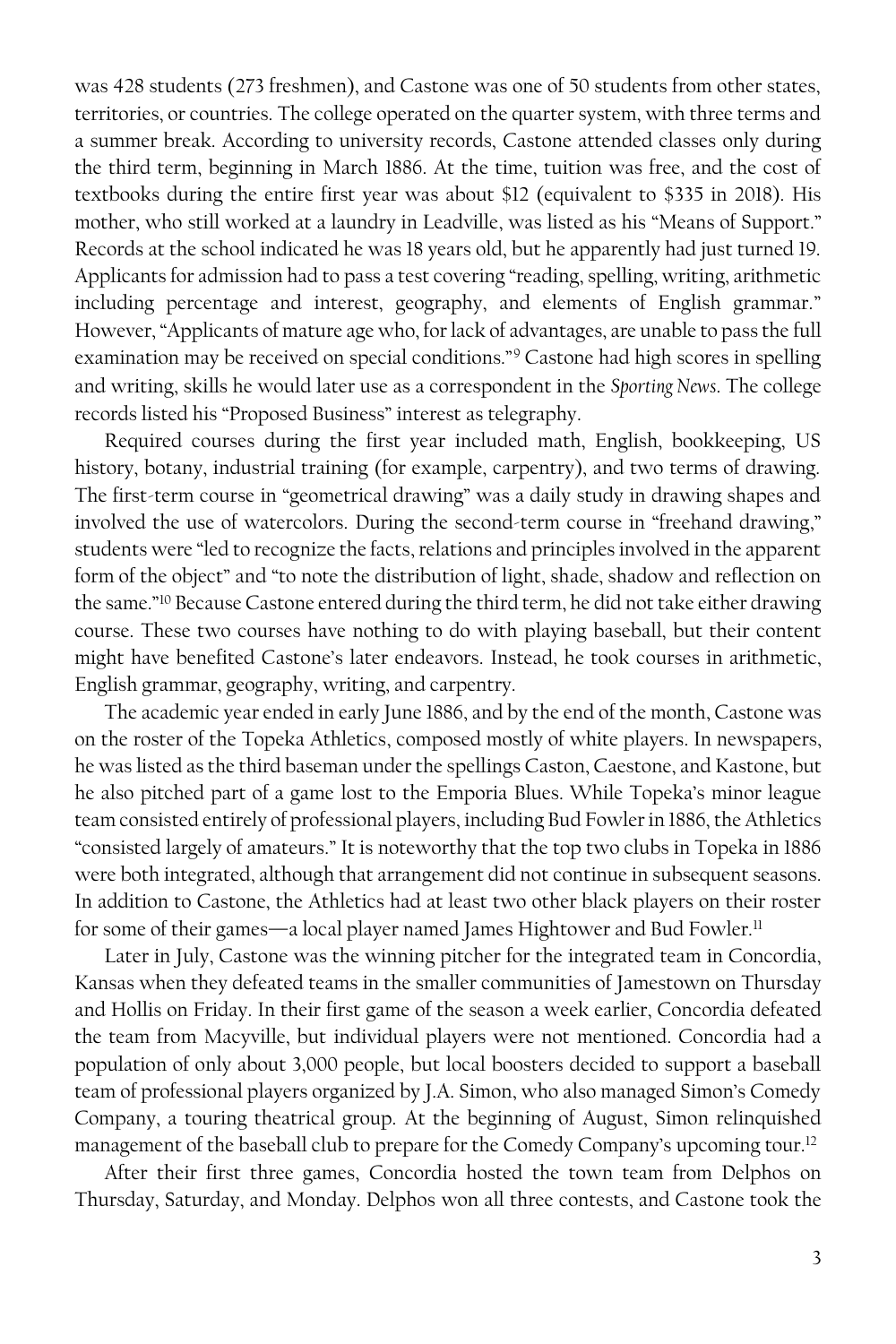losses in the second and third games. Concordia newspapers did not blame him, however. "If [Concordia] could have secured some one [*sic*] to have taken in all of Castone's curves, the boys would have come out victorious." Another newspaper noted that Concordia's new catcher had trouble because "Castone pitches a hard ball and is very erratic in his delivery." Most accounts of Concordia's baseball games lack detail, but the games with Jamestown, Hollis, and Delphos—and possibly the game with Macyville—seem to have been the only ones in which Castone played for Concordia. 13

On August 26, the Treasurer of the Concordia Base Ball Association published the club's expenses and income. The report listed Castone's salary as \$28.25 (equivalent to \$788 in 2018). Only two salaries were higher (\$30.00 and \$41.15), but there is no way to compare the salaries accurately on a per game basis. Another item in the report was the cost to board players in Concordia. To this end, most of the payments were made to Mrs. D.C. Wilson for \$63.05 (\$1,758 in 2018), Barons house for \$41.50 (\$1,157 in 2018), and Revere for \$21.40 (\$597 in 2018). Local boosters also contributed funds to Mrs. Wilson for boarding players, but that money did not pass through the treasurer. The club paid an additional boarding cost of 75¢ (\$21 in 2018) to local barber P.W. Nelson in the name of Castone, who presumably was not allowed to live with the white players. <sup>14</sup> A Kansas baseball team was more likely to be integrated than other enterprises in the community.<sup>15</sup>

It is unknown what Castone did during August after leaving Concordia. He might have returned to Topeka, but he did not appear on the published rosters of the Athletics. On September 4, a Lawrence, Kansas newspaper reported the local black club—the Eagles had "a new pitcher, W. Castone of Topeka. He is a very swift and effective pitcher." He pitched the Eagles to victory over the Novels, a black team from Kansas City, Missouri. The Novels then disbanded and their catcher, Frank Maupin, joined the Eagles. He would prove to be a catcher who could handle Castone, and the two would be an effective battery for several clubs in the coming years. After defeating the Novels, Castone pitched for the Southern Kansas "railroad boys," a white team, in their first win over the Lawrence town team, also composed of white players. They were "very much elated over their victory." On September 14 and 15, the Eagles played a pair of games against the Topeka Athletics and shortstop James Hightower. The Eagles, featuring the new battery of Castone and Maupin, lost the first game, 10–9, in 12 innings. The following day, the Eagles evened the series, winning 5-4 in 10-innings behind the battery of Bud Fowler and Frank Maupin.<sup>16</sup>

At the end of September, the *Lawrence Evening Tribune*reported a plan to organize a highquality black baseball team.

[T]he colored men [in Lawrence] will organize a nine composed of the best colored players and travel extensively through the states, playing exhibition games. This will be the only professional colored base ball club in the west. It will consist of such players as [James] Hightower and [Bud] Fowler of Topeka, [Frank] Maupin of Kansas City, one man from St. Louis and several professionals from different parts of the country. … They could compete with the league nines, and could probably make money for the managers. The colored men have proved their ability to beat the best Amateur nines in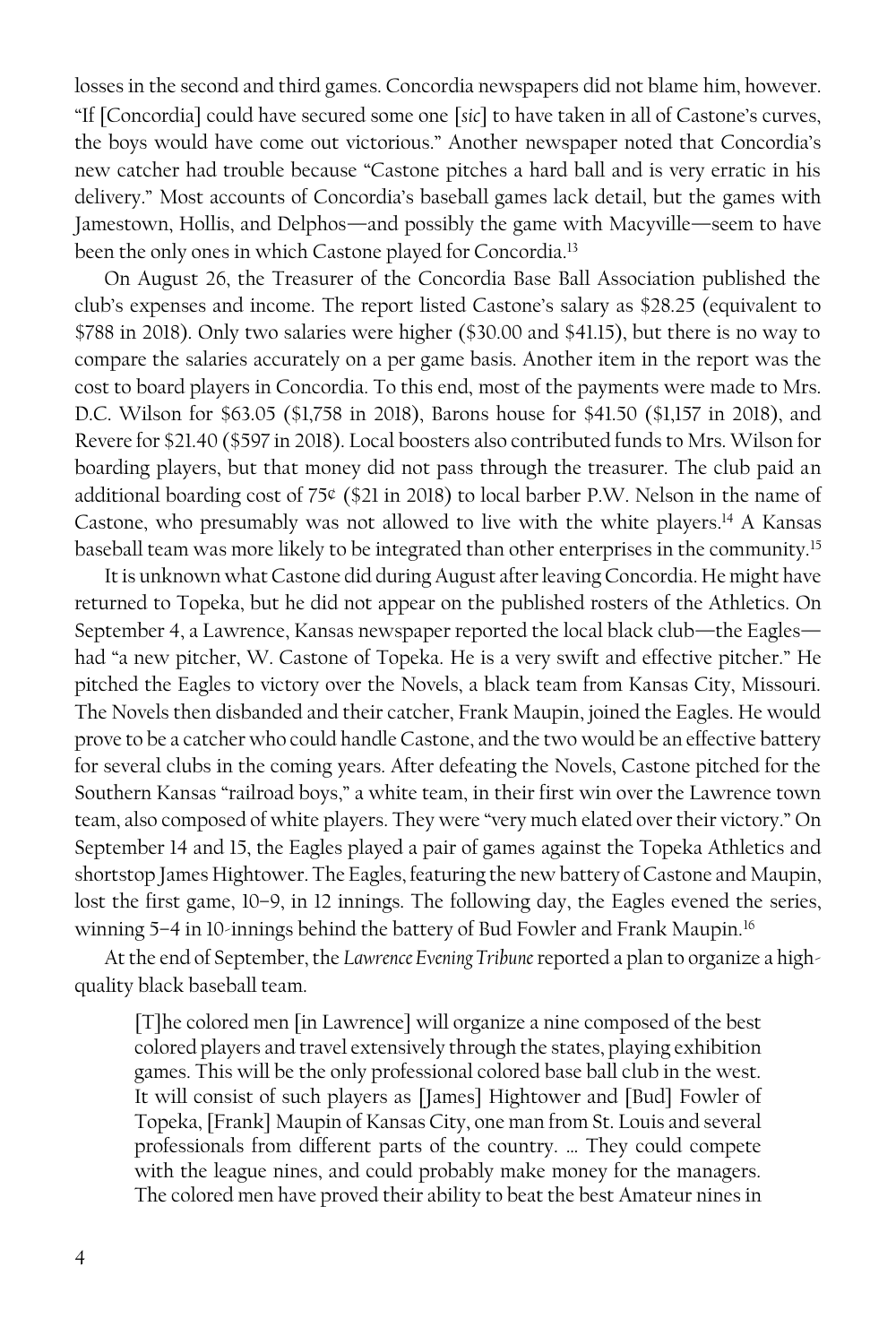Kansas, and could organize a nine that would be "worthy of the steel" of any organization in the country.<sup>17</sup>

Castone, the "swift and effective pitcher," was not among the players mentioned, but as it turns out, the plan came to naught. However, the proposal presaged talented barnstorming teams based in nearby Kansas City during the early twentieth century, such as the All-Nations and Kansas City Monarchs, both managed by J.L. Wilkinson.<sup>18</sup>

In the meantime, Castone and Maupin were the battery for the Lawrence Eagles in three games in as many days during early October against the white town team in Lawrence. The town team won the first game, 7–4, but the Eagles came back with a 10–9 victory in game two. The third and deciding game was an easy victory for the town team, 9–2. No box scores were published, so it is impossible to assess why the Eagles lost so decisively in the third game. The numbers of strikeouts were reported, however, and Castone rang up 18, 10, and 9 batters in the three games. <sup>19</sup> With that, his college education and his first season of baseball in Kansas came to a close.

#### **1887: From Lawrence to Kansas City, Missouri**

Castone's 1887 season got off to an early start. During April, he and Maupin were the battery for the Lawrence town team in a series against a team from the state university (now the University of Kansas). "They played their usual fine game," and the town team easily won the first three games. In game four, Castone and Maupin played for the university, but the town team was again victorious. Castone also umpired a game between two fraternities at the university. Baseball fever ran high, and there was talk of Lawrence joining the Kansas State League. In mid-April, a local newspaper even suggested, "It is probable that Castone and Maupin will sign with our club." Whether black players would have been allowed on league teams is unknown. Lawrence chose not to enter the league, because it would have only four far-flung teams, making travel costs prohibitive. On April 27, "the colored battery" left for Kansas City, but they were invited to return to Lawrence on July 4 to play for the town team against the Wyandotte (Kansas City, Kansas) Reds.<sup>20</sup>

What Castone and Maupin did during May and June is unknown, but on June 29, the *Kansas City Star* carried an announcement on the front page that exuded confidence to the point of bravado. "A colored base ball club has been organized and is ready to meet any club in the United States. Challenges may be forwarded to the Kansas City Maroons, 1832 Holmes street." From July through September, the Maroons played—and usually defeated—black clubs from nearby cities, including the Atchison (KS) Lone Stars, Leavenworth (KS) Leapers, and Lexington (MO) Black Stockings. Castone and Maupin comprised the Maroons' star battery. For the few games in which the numbers of strikeouts were reported, Castone's tallies ranged from 11 to 17. In a game against Leavenworth, another pitcher for the Maroons surrendered seven runs in the first inning. Castone relieved him in the second inning and did not allow a hit the rest of the game, as his teammates rallied for a 10-7 victory.<sup>21</sup>

In addition to the clubs from other cities, the Kansas City Maroons played local black teams, such as the Twelfth Street Athletics, whom they also defeated. One game between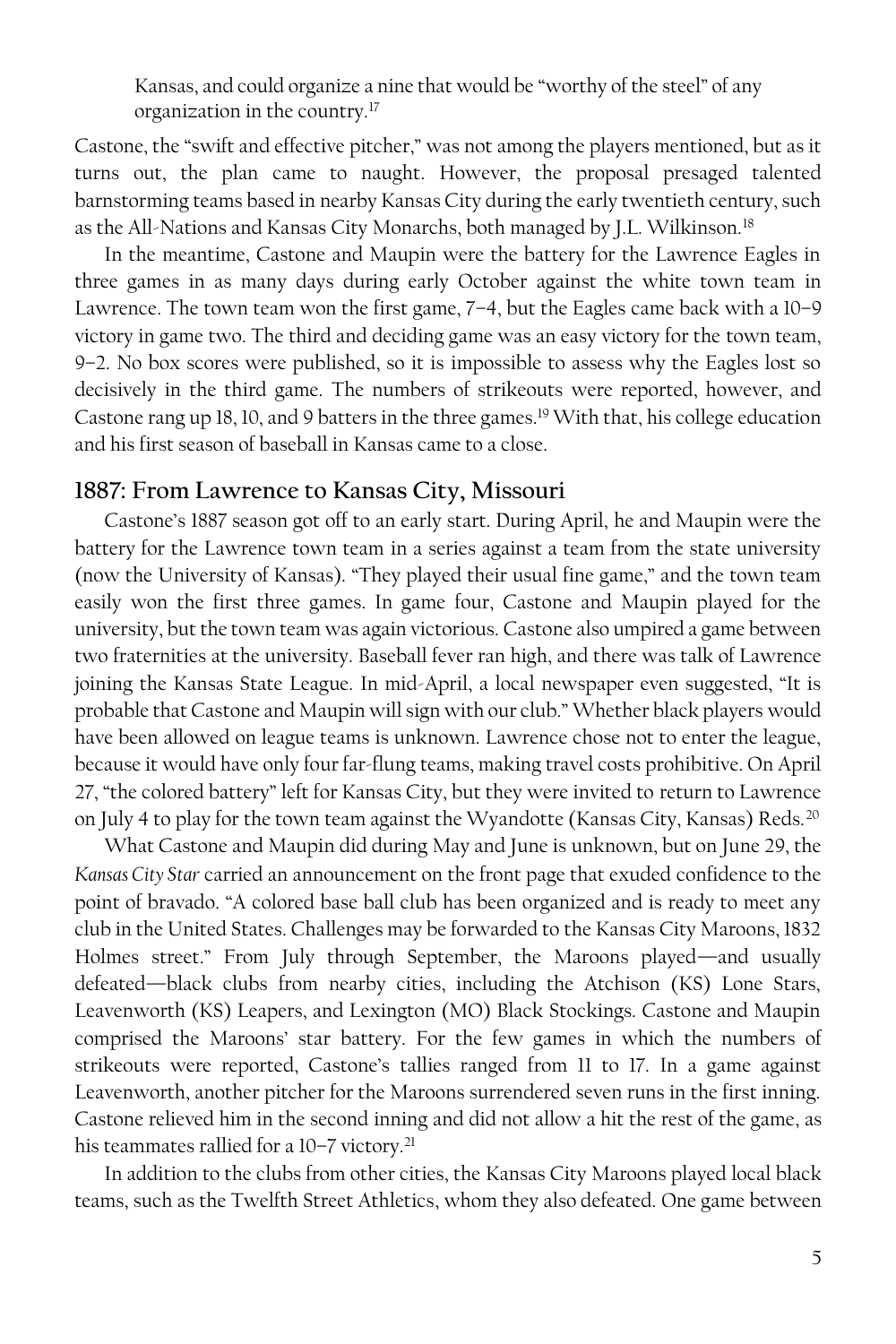the Maroons and Athletics was played for a side bet of two bats and gate receipts. <sup>22</sup> Bats and balls were much less plentiful in the early years of the sport.

Having little trouble defeating the area's black clubs, the Maroons' manager wrote to the *Kansas City Star* that his team "would like to play the [white] Beaton club for \$25 and gate receipts" (equivalent to \$697 in 2018). The following day, the manager of the Beaton Base Ball Club of Armourdale (now part of Kansas City, Kansas) provided an indirect but clear reply. He challenged "any amateur base ball club either in Kansas or Missouri," but "no colored clubs need apply."<sup>23</sup> Segregation on the baseball field was stricter in Kansas City than in Topeka, Concordia, and Lawrence. However, some white clubs in Kansas City, and even some minor league teams, would later play the city's top black clubs.

#### **1888: Denver, Kansas City, Salt Lake City, and Beyond**

Castone probably overwintered in Kansas or Colorado. The last week of February 1888, a letter was waiting for him at the post office in Emporia, Kansas, about midway between Kansas City and Wichita. However, the spring of 1888 found him in Denver, where he pitched for amateur teams in May. "Castone, a well-known colored pitcher, assisted the Pastimes. … The trouble with the Pastimes was that they had no catcher to back up Castone." He also pitched for the Evan & Littlefield team in the local amateur league. At the end of May and continuing through June, Castone pitched for the Denver Solis baseball club. On May 31, they defeated Colorado Springs, 16–12. Many runs in these games were unearned, so a score was not necessarily a true reflection of a pitcher's performance. "Castone was the gem of the visitors [from Denver], his effective work in the box from beginning to finish, and the manner in which he yielded the willow, was greatly admired by all." Castone struck out 20 batters. In late June, the Solis defeated Idaho Springs, 22–6. "The feature of the game was the battery work of Castone and [George] Taylor of the Solis." Castone struck out 18.<sup>24</sup>

In July, Castone rejoined the Kansas City Maroons. He continued his pitching dominance over teamsin the region, with one exception—the Springfield (MO) Reds. The Reds had been the bane of Kansas City clubs for more than a decade, and in 1888, they defeated the Maroons in three of four games. Little information about the players was reported for the first three games, but a box score was published for the fourth contest. After losing the first two games in Springfield, the Maroons had taken the first game in Kansas City, giving them an opportunity to even the series behind their star battery of Castone and Maupin. Yet, the Reds won, 13–7. Castone's performance was inconsistent. He struck out 12 and surrendered only one base on balls, but he gave up 15 hits. Compounding the 16 base runners he allowed, Castone was charged with three wild pitches, and Maupin had six passed balls. Altogether, the Maroons committed 13 errors and the Reds 15. The Reds' pitcher struck out 13 Maroons. Overall, it was not an exhibition of fine baseball skills. In the Maroons next game, an easy win over the Lexington Black Stockings, Castone played right field. 25

By the beginning of August, Castone had moved to Salt Lake City, Utah, where he joined an otherwise white barnstorming team referred to simply as the Salt Lakes. This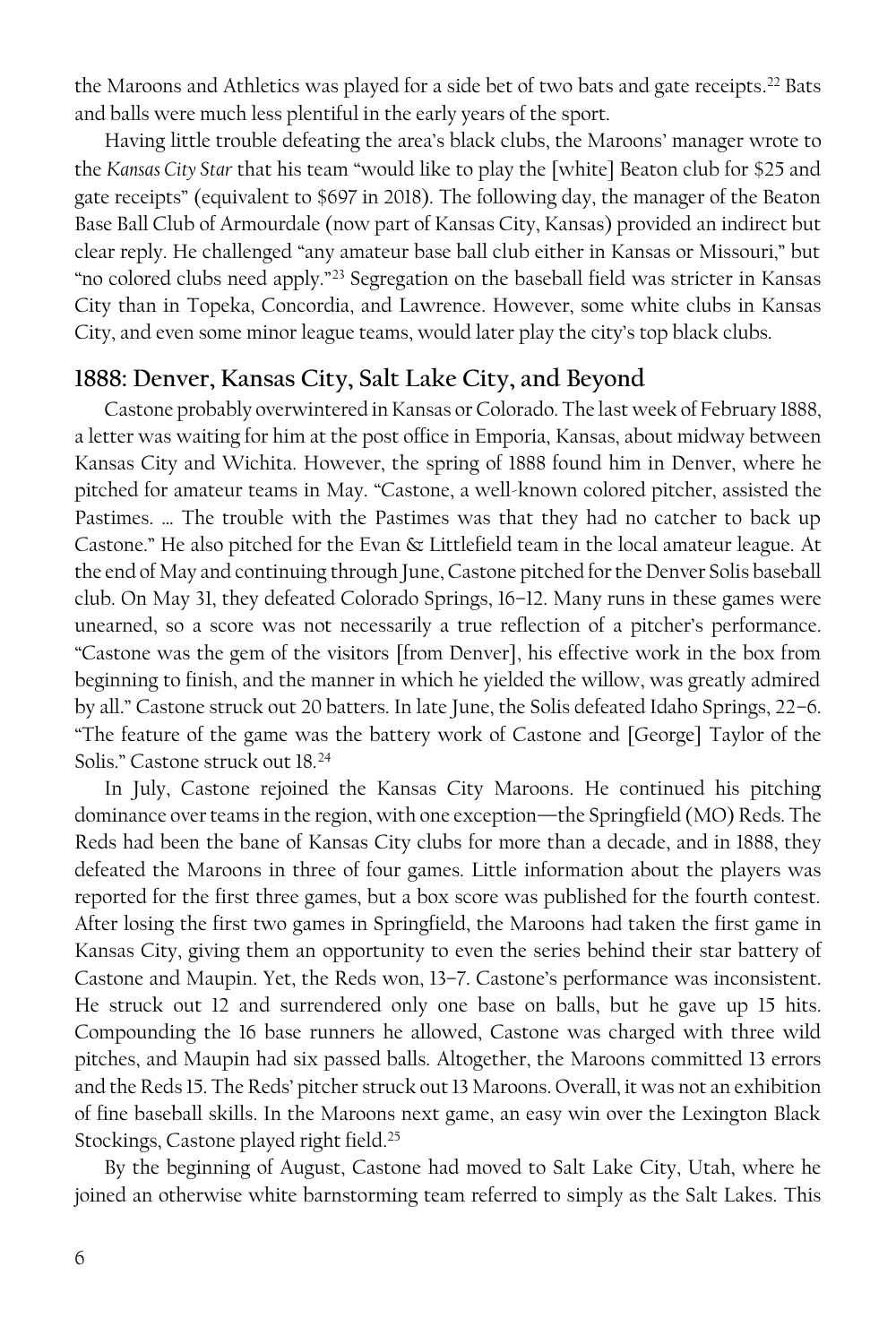professional club warmed up for a tour through the Northwest by playing three games against a team of local amateurs named the Nationals. Castone won the first game, 12–2. The following day, he started in center field but came in to pitch with the Salt Lakes down 8–2 after three innings. "It soon became evident that [Castone] was all that had been claimed for him." He allowed only one more run, while the Salt Lakes mounted a rally. However, the Salt Lakes were still down, 9–8, in the top of the ninth inning. With Castone and two other runners on base, the next batter hit a triple, giving them an 11–9 lead. Castone then held the Nationals scoreless in the bottom of the ninth. "To-morrow fans will have the opportunity to see Castone, 'the Kansas City terror,' as one of the boys dubbed him yesterday." He and the catcher for the Salt Lakes were to play for the Nationals, while the Nationals' battery played for the Salt Lakes.<sup>26</sup> The detailed game summary contained racially tainted praise for Castone not uncommon at the time.

The last game of base ball … came off yesterday in the presence of a fair turnout, particularly of ladies, and resulted in a victory for the Nationals. Perhaps it should be said that it resulted in a victory for Castone, for it is pretty certain that whichever side he played on would have beaten. The scheme of reversing the batteries and having the tricky coon and Straub act for the Nationals … was an interesting one. … The result was that the coon mowed down the Salt Lakes in the same scythe-like way that he chopped off the Kids.... Result 12 to 6 for Castone.<sup>27</sup>

Gate receipts for the series with the Nationals had been low, so the Salt Lakes were anxious to start their barnstorming tour. The first stop was Ogden, Utah. Castone started two games in right field but came in to pitch the last four and five innings of these games, respectively. The Salt Lakes won the first game, 8–2, and played to an 8–8 tie after 10 innings in the second. The outfield in Ogden presented an interesting challenge to the fielders. Several hits that might otherwise have been caught went for extra bases, because they landed in trees on the margin of the field.<sup>28</sup>

In Montana, the team from Helena wired the Salt Lakes to stop in Butte, and they would meet them there for their first game. Only six of the Helena players ended up making the trip, so the Salt Lakes loaned Castone to Helena, who also picked up two players from Butte. Castone hit a homerun for Helena in the first inning, but the Montanans provided little in the way of competition. The Salt Lakes won the first game, 10–4, followed by two wins in Helena, 12–6 and 9–4. Castone sat out the second game and pitched in the final contest.<sup>29</sup>

The Salt Lakes continued their trip west to Portland, Oregon, where they played the Willamettes.\* The games were more competitive, but the Salt Lakes had the better series, despite losing the first game, 7–4. Castone pitched the first five innings, striking out five, but he was moved to center field in the sixth inning after a rough fifth. Salt Lake gave up six unearned runs that inning on only one hit. A complaint by the Willamettes apparently rattled Castone and the rest of the Salt Lakes.<sup>30</sup>

<sup>\*</sup> The team name (pronounced wil-LAM-ettes) was taken from the Willamette River that flows north into the Columbia River at Portland.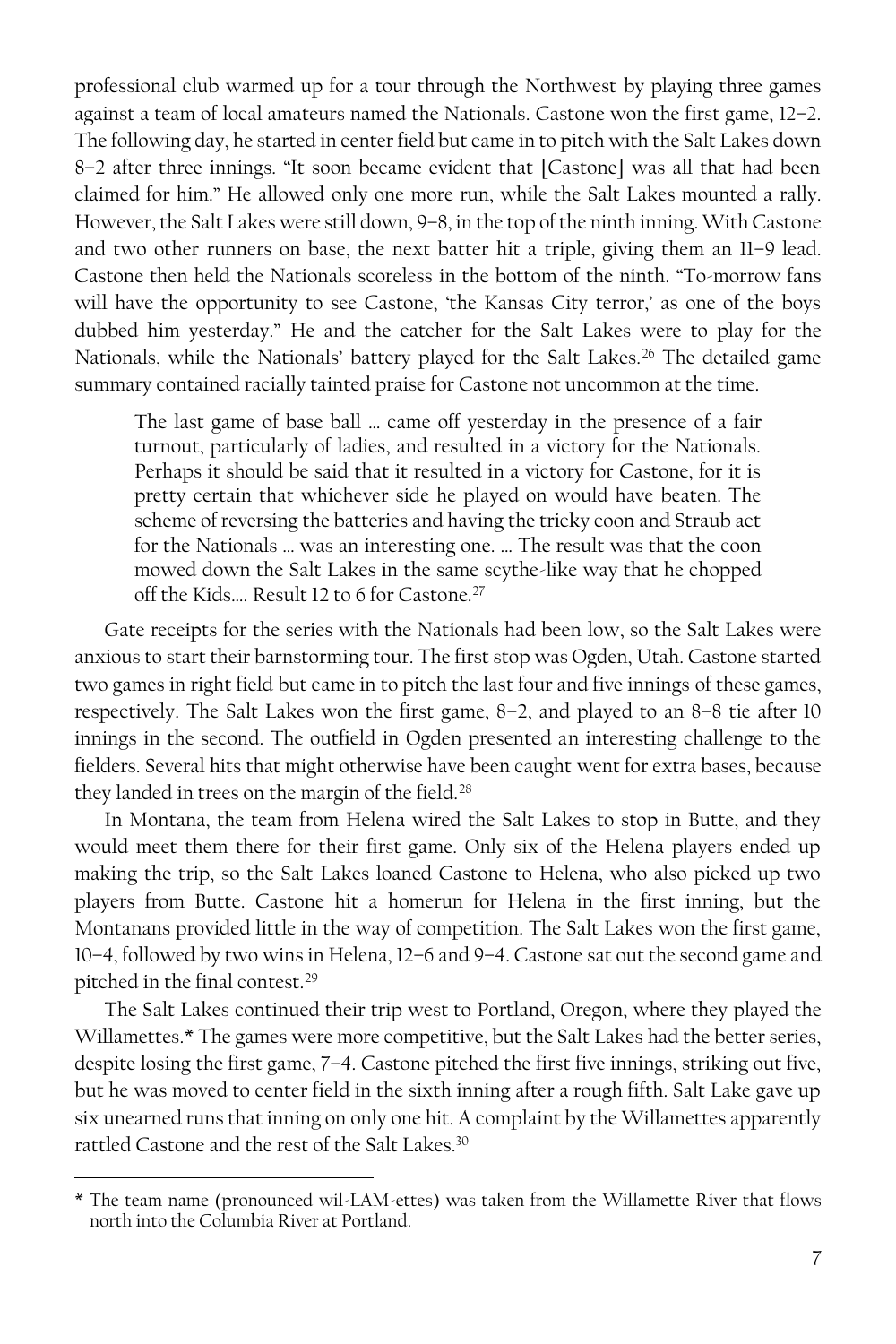Castone … had been jumping about in the box like a grasshopper and Umpire Haggenmiller's attention being called to the infraction of the rules, compelled him to be more legal in his delivery. This action seemed to rob him of his effectiveness, for the Webfooters immediately got on to his delivery and hammered the ball all over the field. In the [sixth] inning Castone was succeeded by Blanchard, who pitched to the end of the game, and kept down the hits.<sup>31</sup>

The Salt Lakes regained their composure and played better in the remaining games, defeating the Willamettes, 7–1, 6–1, and 5–3. Castone played right field in the second and third games, but he pitched a complete game in the finale.<sup>32</sup>

From Oregon, the Salt Lakes traveled south to California, where they met their stiffest competition. They lost three games to as many California teams in San Francisco. Playing their first game against the Haverlys in a rolling fog, the Salt Lakes lost, 7–1, managing only a single hit. Castone played center field, in the first game but pitched in the next two games, which were much closer. Adjusting to the fog in the second game against Oakland, the Salt Lakes lost 9–7. "Castone, a young man with a dark, 4-11-44 complexion, good speed, curves and some headwork, put them over the plate for the Salt Lake players."\* Castone struck out only four batters but surrendered just two earned runs. In the third game against the Pioneers, he pitched another complete game, a 6–4 loss. He had six strikeouts and allowed only one earned run.<sup>33</sup>

The trip was poorly managed and consequently was not a financial success. Most of the players—no longer a truly organized team—returned to Portland, where they again played the Willamettes, losing 10–1. Castone usually played in the outfield when he was not pitching, but in this game, he started at shortstop and came in later to pitch. Several Salt Lake players decided to remain in Portland, but Castone was not among them. Nonetheless, he had taken the rare opportunity to travel widely through the northwestern United States, playing for an otherwise white professional baseball team, the sort of experience few, if any, black ballplayers could claim during this time.<sup>34</sup> He would be a bit more sedentary the next few years, but his experiences would be no less noteworthy.

#### **1889: Aspen and the Colorado State League**

Castone overwintered in Denver, where his residence was listed in the 1889 city directory as 2829 Blake Street, just a few blocks down the street from the modern-day ballpark, Coors Field. At the end of February, a notice appeared in Denver's *Rocky Mountain News*. "William Castone, who filled the box so effectively for the Solis nine of this city last season, is open for engagement in the Colorado league. He is stopping in Georgetown and is in good condition."<sup>35</sup>

The Aspen club of the Colorado State League, a minor league, soon signed Castone. The league was included in the National Agreement, which protected teams from losing

<sup>\*</sup> The number sequence 4-11-44 was considered lucky in a gambling lottery known as "policy" and later as the "numbers" game. Numbers, usually ranging from 1 to 78, were drawn, and a group of three correct numbers was known as a gig (Sweeney 2009, page 73).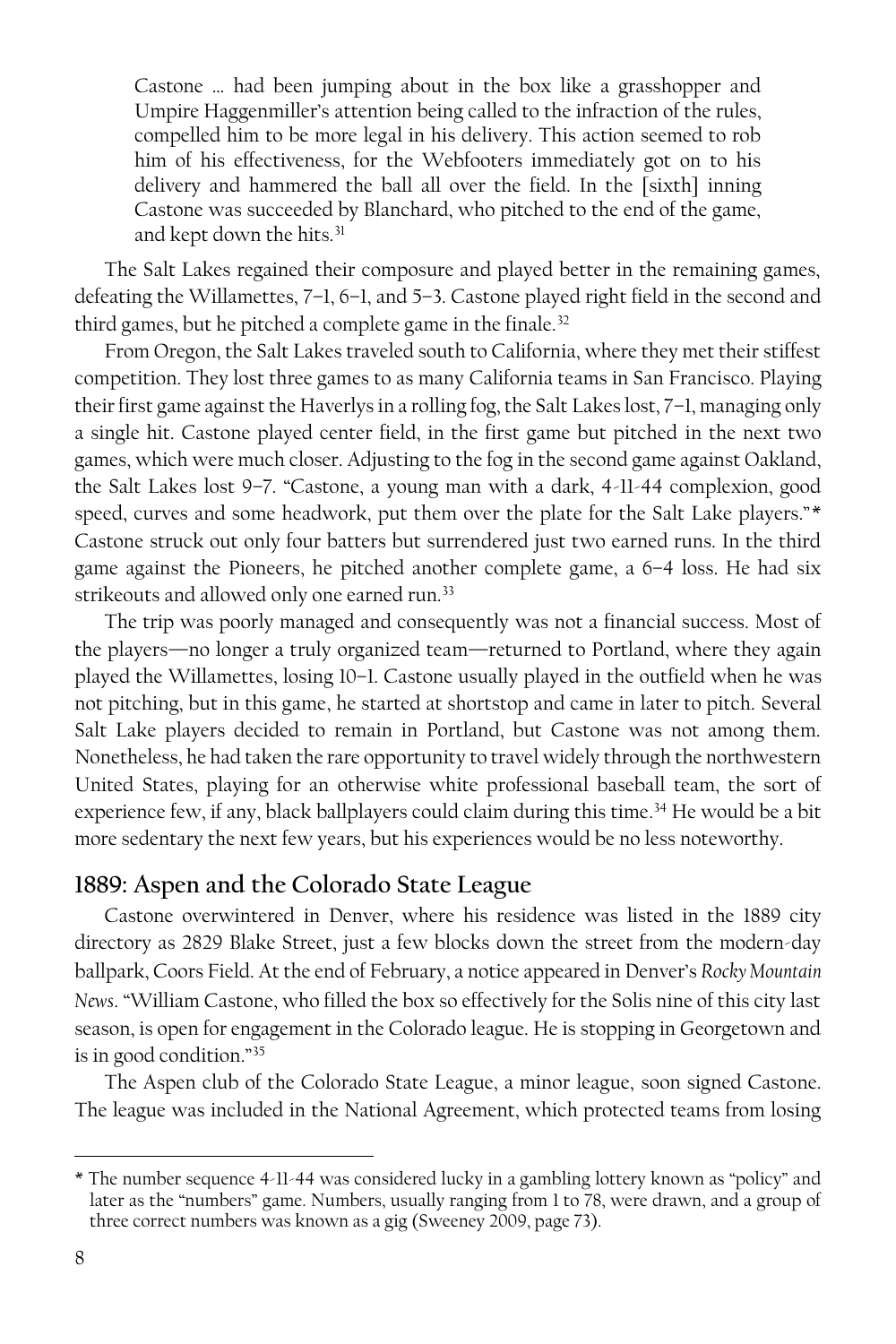players to other members without compensation. Club jumping was a problem for independent teams. Five teams comprised the league—Aspen, Colorado Springs, the Denver Solis, Leadville Blues, and Pueblo Ponies. Joining Castone in Aspen was George Taylor. He occasionally caught, but he primarily played first base and left field. It was still too early in the year to expect suitable baseball weather at the high elevation in Aspen (8,000 feet / 2,438 m), so the team headed down to the plains for practice in Denver. Castone, "the prince of Colorado pitchers," and Taylor warmed up by playing for the Denver Solis in exhibition games against Pueblo and Colorado Springs. After rejoining Aspen, they played in exhibition games against the Denver team in the Western Association, an interstate minor league. Perhaps not surprisingly, Aspen lost its games against the top Denver club. Nevertheless, the *Aspen Chronicle* praised Castone's pitching performance, pointing out that Denver was "only able, by hard work, to scratch out five hits from this promising young twirler." The exhibition games continued through early April, with the final games played on the new baseball grounds in Aspen.<sup>36</sup>

Aspen opened their league schedule on April 17 in Colorado Springs and played on the road until May 8. They struggled away from home and did not win their first game until April 26. They seemed to play better in Aspen and Leadville, the only league town above them in elevation (10,151 feet / 3,094 m), but below them in the standings through the first week in May. On May 2, two of Aspen's pitchers, Castone and Mann, returned home ahead of the team because they were injured during a game in Pueblo. Fortunately, the upcoming game in Leadville was postponed because of snow. On the following day, the "grounds were not in the best condition and the weather was somewhat cold," but Aspen won the game. While the weather constituted a challenge for spring baseball in the mountains, the elevation could work to the favor of the locals. When the team from Colorado Springs arrived in Aspen for their first game on May 8, some of the players had "not become thoroughly acclimated and naturally [found] the altitude slightly [disadvantageous]." Colorado Springs had just lost to Leadville, 25–3, in six innings. Three inches of snow fell overnight in Aspen, but the sun melted it in time for the game. However, Colorado Springs won, 14–10. At high elevation, a batted ball can fly farther, and the *Aspen Chronicle* reported part of their team's trouble was that the players "were seized with the mania to knock out three baggers and home runs."<sup>37</sup>

Overall, Aspen played better at home, and by May 27, they had climbed to second place, with a record of 16–9, still trailing Pueblo (18–7). To help their cause, a subscription paper was circulated around the courthouse for money to purchase "one dozen of Spalding's base ball bats to be presented to the Aspen State League base ball club." Money also changed hands in the form of gambling. After Aspen came from behind in the ninth inning to defeat first-place Pueblo, it was reported that more than \$2,000 (equivalent to \$55,770 in 2018) changed hands on the results of the game. (Aspen and Leadville were founded on productive silver mines.) On May 28, the *Aspen Chronicle* ran a notice on the front page, signed by the members of the ball club, thanking "Lou Tomkins and other gentlemen who presented us with ten dollars (\$10) apiece at the conclusion of the Aspen-Pueblo series." Aspen won the series—three wins, no losses, and one tie through 11 innings. Castone was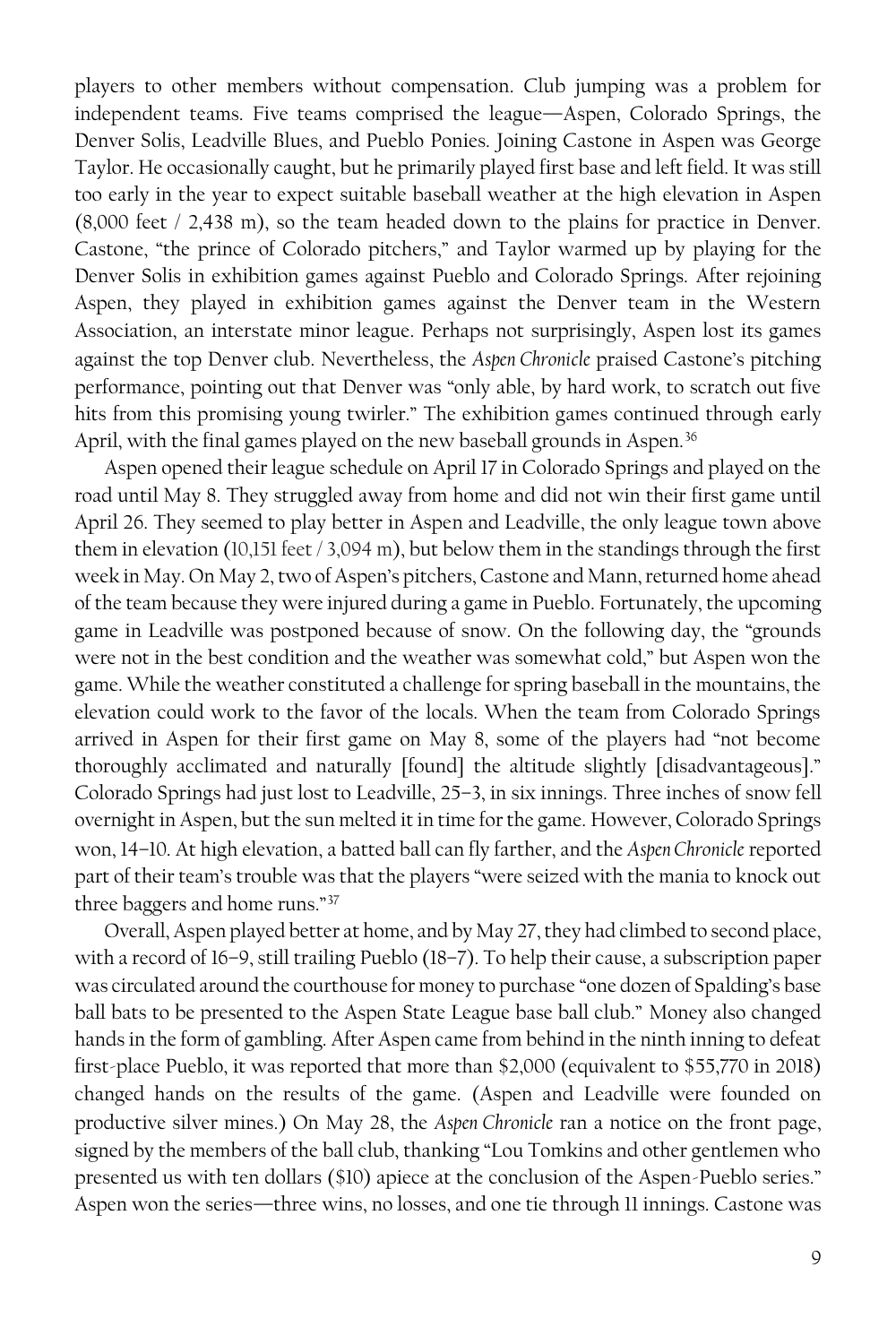the winning pitcher in two of the games. After an exhibition game on Decoration Day (Memorial Day), Aspen would head back out on the road.<sup>38</sup>

The ball games in early June would share space in newspapers with stories about the devastating Johnstown flood in western Pennsylvania, in which more than 2,000 people lost their lives. In July, it would be stories about a murderer in London known as Jack the Ripper. There was trouble in the league as well, though of much less consequence. On June 4, it was announced that the fourth-place Denver Solis (11–18) had disbanded. This left four clubs in the league and made it necessary to adjust the schedule. The league also decided to hire two full-time umpires (one for each game) at a salary of \$100 per month (equivalent to \$2,790 in 2018), plusrailroad expenses. Up to this time, the home teams had arranged for umpires, which led to squabbling. Aspen continued to play better at home than on the road, but in the end, it mattered little in terms of the league standings. Firstplace Pueblo and then last-place Leadville dropped out. By the end of July, the league was down to Aspen and Colorado Springs, and the latter was reported to be \$5,000 in debt (equivalent to \$139,400 in 2018). The Aspen squad held a benefit game on July 10, in which they split into two teams and shared in the gate receipts. Players on the winning team also received \$5 each (equivalent to \$139 in 2018). The amount raised was not mentioned, but it was not "as much as the boys deserve and should have had." During the second week of August, a series of five games in Aspen between the home team and Colorado Springs was scheduled as a fundraiser. Aspen won the series, three games to two, but the proceeds from gate receipts were said to be disappointing.<sup>39</sup>

In official league games for which I could determine with reasonable certainty if Castone was the pitcher of record, he had 10 wins and 9 losses, most of those wins coming in the first half of the season. For some reason, Aspen carried four pitchers, which is extravagant for a rural minor league club. Castone rarely played in the field on days he did not pitch, although pitchers usually filled other positions on these teams to minimize the roster size and the corresponding expense in salaries. Keeping in mind that Aspen had enough players to field two nines for their benefit game in July, large rosters might have contributed to the financial troubles experienced by the clubs. Having four pitchers on the roster limited the number of games Castone pitched, although I suspect the 19 games I found for him are an incomplete record. The league's other black player, George Taylor, played in most games for Aspen and was frequently praised for both his hitting and his fielding, especially after he moved from first base to left field.

Following the benefit games with Colorado Springs, Castone and his teammates found spots on other teams in Colorado. In early September, Castone received the blame for Georgetown's 10–9 loss to Idaho Springs. "Castone of the Georgetown club, it is claimed, threw the game by his indifferent playing and much indignation prevails. Had he played his usual game the Idaho boys would have been badly beaten." The complaint was not lodged against his pitching performance, however. Castone played center field and second base. Known for his pitching rather than his hitting and fielding, he had one hit in four at bats and made two errors. As late as the end of October, Castone was playing for a picked nine in Denver against Saden's Electrics.<sup>40</sup> According to the 1890 city directory for Denver,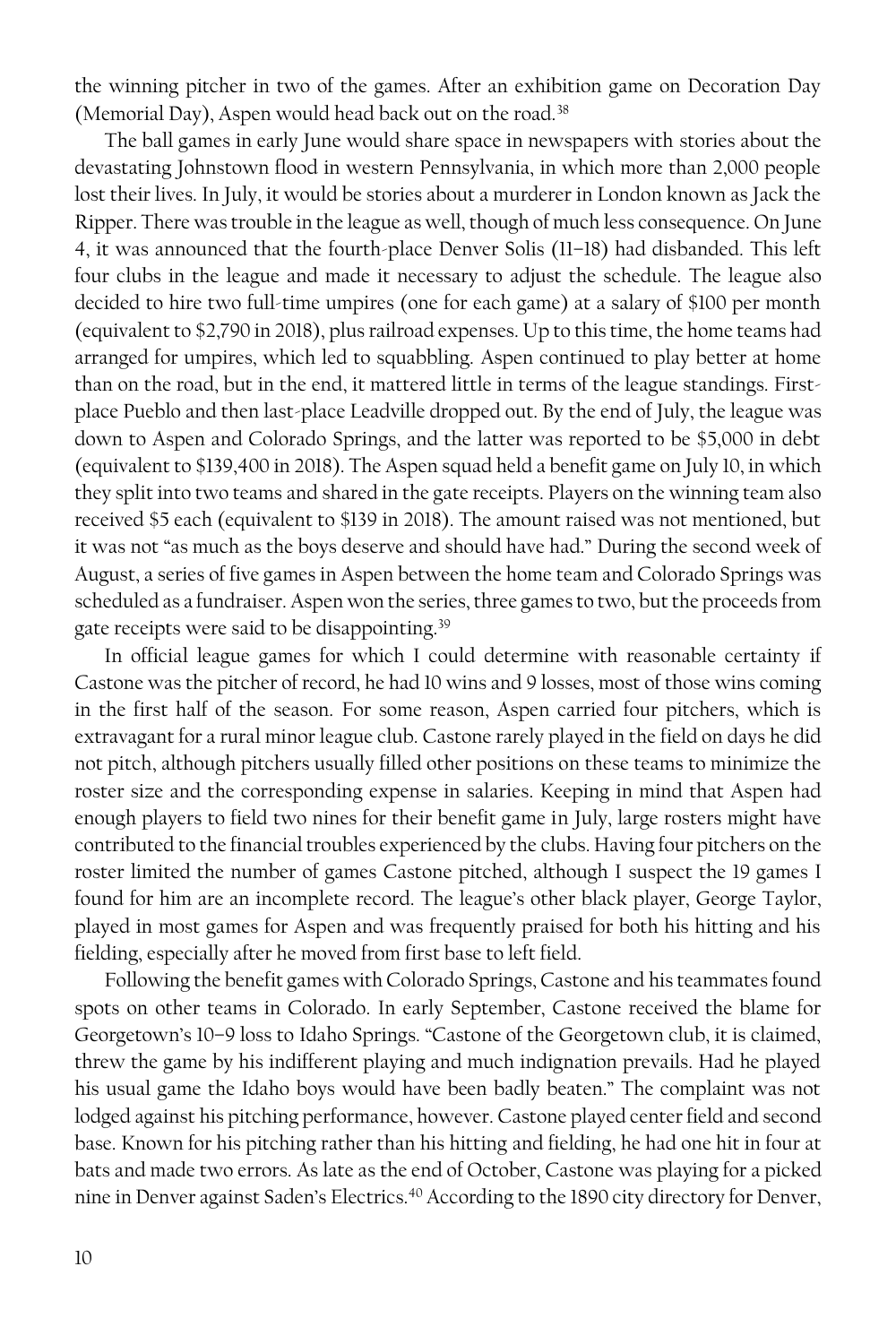Castone found work during the offseason as a waiter and lived at 1758 Curtis Street, just south of today's Coors Field. However, his time in Colorado was nearing an end.

#### **1890–1891: Lincoln Giants**

 $\overline{a}$ 

It began in March 1889, when A. Plummer organized the Beacon Base Ball Club in Omaha, Nebraska. Plummer claimed to have "once [been] connected with the famous Cuban Giants, of Hoboken, N. J., and in those days put up a great first base." He planned to do the same for the Beacons, in addition to being the team's manager. He signed local players, as well as others recruited from Kansas and Missouri. His efforts were summarized under the newspaper headline, "Plummer's Pounders." Pounders they were not. In May, they lost to the town team in Grand Island, Nebraska by the embarrassing score of 32–1. It did not get much better.<sup>41</sup>

Consequently, the club was reorganized with new management and a few new players. It was also given the name Lafayettes, who continued to play out of Omaha and nearby Council Bluffs, Iowa. By mid-June, it was reported that, "The Lafayettes [had] been playing a tour throughout the state during which time they … won eight out of eleven games." They lost game number 12 to the team from Fremont, Nebraska, but the local newspaper praised the visiting club, who had several players "laid up for repairs." The newspaper also mentioned the team's management. "The Lafayettes are owned by a stock company composed of L. J. Morse, Pres.; Chas. Fairfax, Vice Pres.; Cotter Duncan, Treas.; Will Pope, Sec. and R. T. Baldwin, who plays right field, manager. These gentlemen are all colored boys and are running their organization quite successfully."<sup>42</sup> I am unaware of any effort to document the record of the Lafayettes, but the small number of scores I saw suggest a much improved club following its rough start as the Beacons.

In 1890, William M. Pope, secretary of the Lafayettes' stock company, undertook the task of building a new professional baseball club based on the 1889 organization. The *Detroit Plaindealer* reported the news on January 3. "A professional Afro-American base ball club has been organized in Omaha, Neb., for the season of '90 with a capital stock of \$5,000 all paid in [equivalent to \$139,426 in 2018]. The club will be known by the name of the 'Lafayettes,' and has engaged William Lewis the best known Afro-American player in the West as manager."<sup>43</sup>

From the beginning, Pope's plans extended beyond just a more competitive barnstorming team of black players. In the spring, he visited boosters in eastern Nebraska cities to see what they "would do toward getting up a base ball team and joining the State league." There was no state league yet organized in Nebraska, but Pope was trying to get the ball rolling in Beatrice, Columbus, Fremont, Grand Island, Hastings, Kearney, Lincoln, and Seward.\* Pope proposed taking his revamped Lafayettes from Omaha-Council Bluffs to either Fremont or Lincoln as their representative in the league—a black club in an otherwise white league. As an inducement to Fremont, he mentioned that he had

<sup>\*</sup> Beatrice is pronounced be-AT-tris. Kearney is pronounced CAR-knee. The second "e" in Kearney resulted from an uncorrected misspelling of General Stephen W. Kearny's name when the post office was established.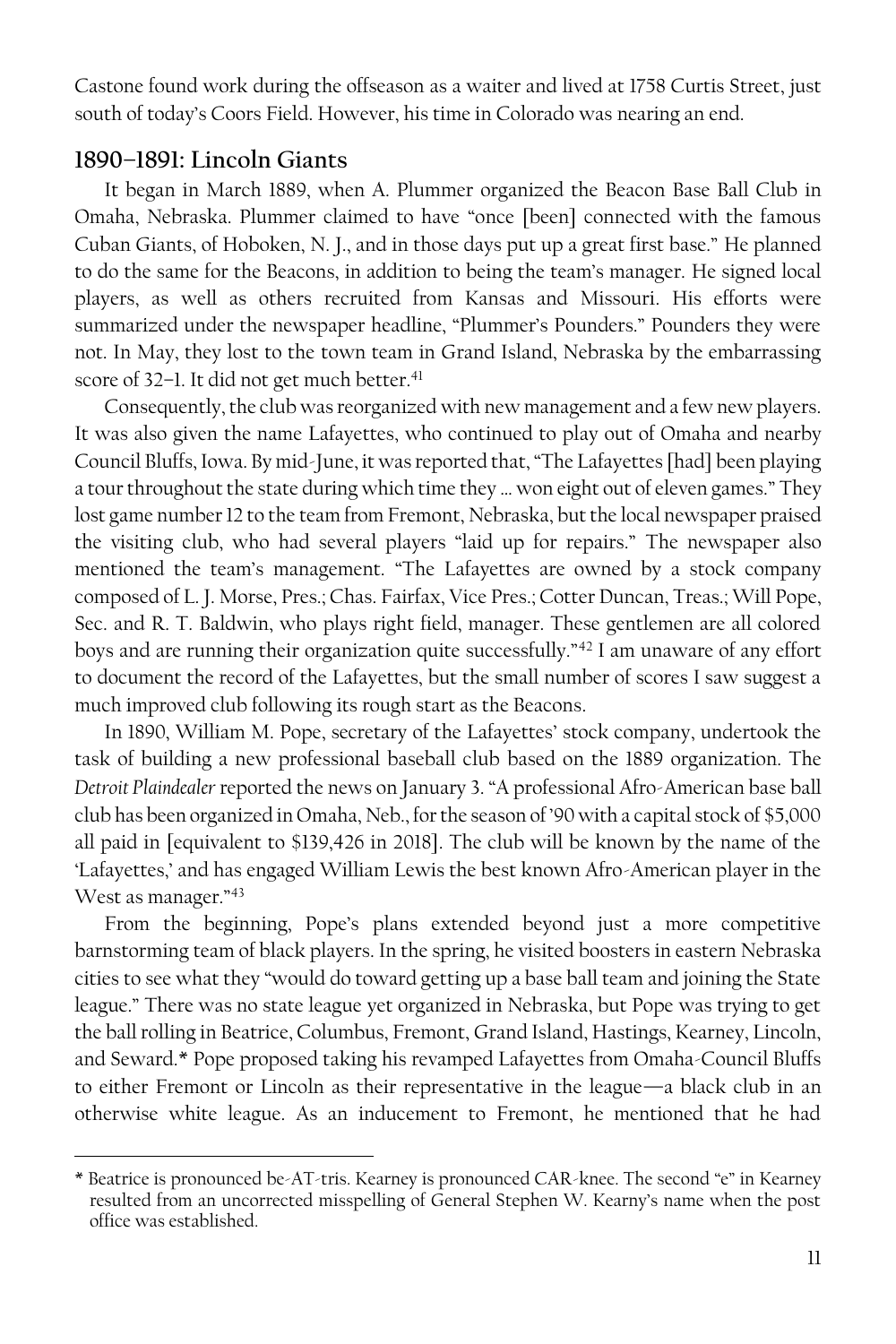strengthened the Lafayettes by getting rid of some players and bringing in experienced replacements, which included William Castone, Frank Maupin, John Patterson, John Reeves, and George Taylor. All five would figure prominently in Nebraska baseball during the next three years. In response to the proposal to host a black professional team, the Fremont Tri-Weekly Tribune voiced support for the Lafayettes.<sup>44</sup>

It is reported in base ball circles that the Lafayette colored club, of Omaha, will establish its headquarters in Fremont this season and organize a state league. Those colored boys are not only good ball players, but they are gentlemen as well and Fremont promises right now not to be ashamed of the representation they will give the city among the base ballists of the state. They'll fly the pennant.<sup>45</sup>

The endorsement reflected an underlying prejudice toward the players' skin color, but the reference to them being "gentlemen" was probably also directed at their profession. Newspapers of the time often railed against players, especially hired players, who used foul language, kicked (argued), and fought during games, as we shall see.

Pope's efforts to organize a state league did not bear fruit, though the effort continued through May. <sup>46</sup> The Lafayettes moved to Lincoln, not Fremont, and began their season in early May with a series of three games against the Omaha Reserves, "partly composed of Omaha professionals" (the team's name was actually the City Steam Laundrys). Prior to the first game, Lincoln's *Nebraska State Journal* praised Castone. "William Castone, who will pitch to-day, led the pitchers of the Colorado state league last year with the Aspens. What he cannot do at bat he makes up in the [pitcher's] box." Castone surrendered only two hits in the opening game, a 15–2 victory for the Lafayettes. In game two, Castone and Maupin started in the outfield but became the battery in the third inning, with Omaha leading, 10– 0. Omaha scored only one run off Castone, as the Lafayettes rallied to win 12–11 in 10 innings. In the top of the tenth inning, with two outs and Omaha runners on first and third, Maupin displayed his skills as a catcher. The runner at first base "played off too far and a pretty throw by Catcher Maupins [*sic*] retired the Reserves." The third game was postponed by rain, which gave new pitcher John Reeves of Kansas City time to arrive for the game. With Reeves and Maupin forming the battery, Castone played in left field. After the Lafayettes defeated the Reserves for the third time, 5–3, the *Nebraska State Journal* proclaimed, "The Lincolns are hereby christened the 'Giants," and the name stuck.<sup>47</sup>

It was a good start for the new professional club in Lincoln. New uniforms for the Giants were expected in late May—blue with maroon stockings, belts, and caps—and again in early June—black with white stockings. However they were attired, Castone and Reeves served as a good pitching tandem for the Giants. The *Nebraska State Journal* provided thorough coverage of the Giants, including box scores for most games. I found reports for 37 games played by the Giants: 28 wins and 9 losses.\* In these games, Castone's record was 14–5, and Reeves was 13–3 (a pitcher named Bullock also won a game and the Giants forfeited a game). One of Castone's losses was to the Omaha minor league team in the

<sup>\*</sup> On July 27, the *Nebraska State Journal* reported the Giants had a record of 39–6.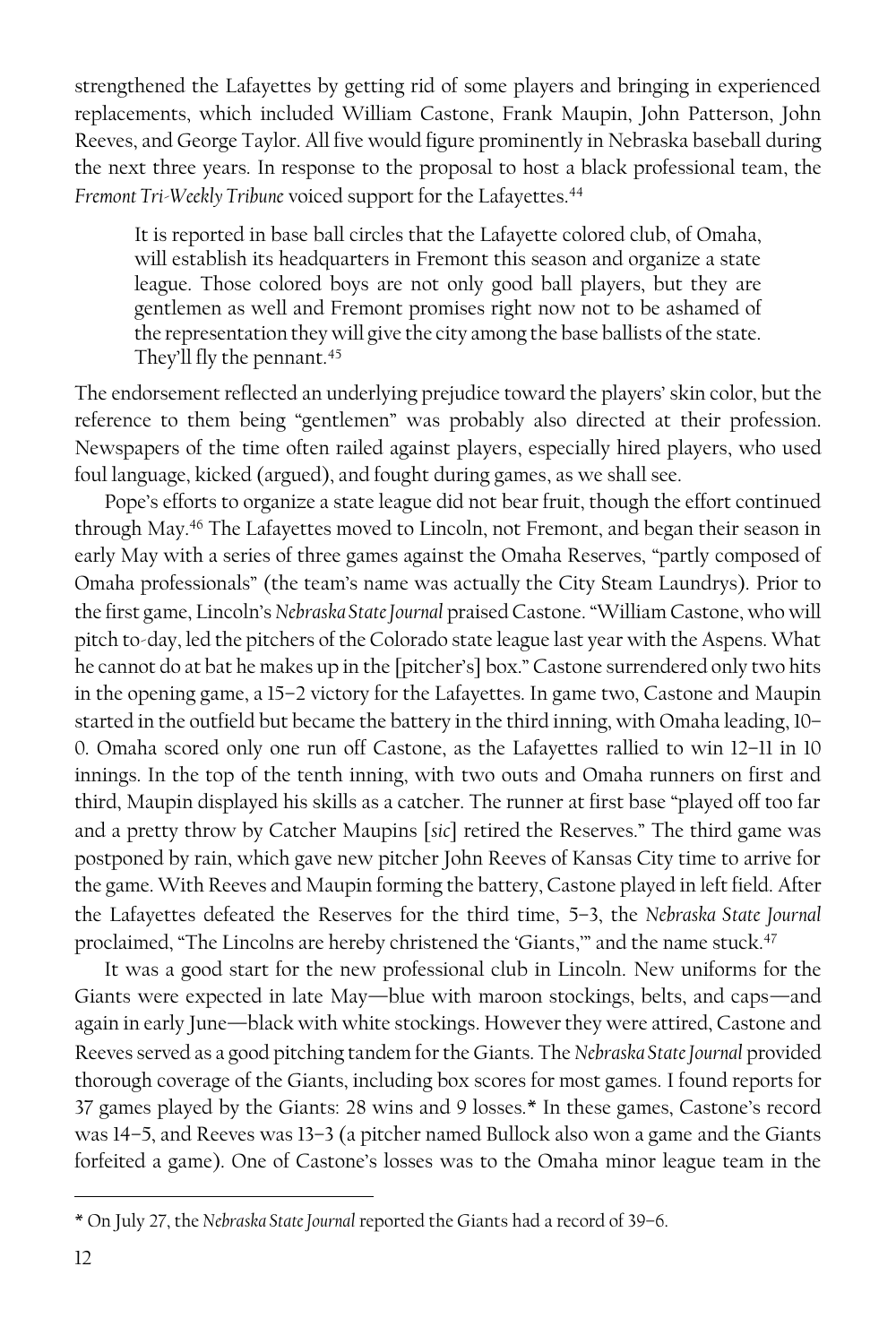Western Association. The Giants had more hits than Omaha (9 vs. 6), but they also had more errors (12 vs. 1). The final score was 11–5, but just how many of the runs scored by Omaha were unearned was not reported. Similarly, Reeves lost to the Denver team in the Western Association, 12–3. 48

Despite having a good record, the Giants' season was not without its challenges. For some reason, the Giants arranged games with few white town teams. Excluding teams from Lincoln and Omaha, I found Giants' games only with the towns of Fremont (one game), Kearney (five games), Nebraska City (one game), and Ulysses (seven games), as well as the team from the Genoa Indian School (two games). As would become obvious, some Nebraska town teams opposed integration on the baseball diamond, while others accepted it.

The major problem for the Giants was financial support. On June 9, a group of supporters organized a team to play the Giants in a benefit game to help raise funds for the club. <sup>49</sup> How much they raised was not reported, but it was not enough. On June 28, the *Nebraska State Journal* broke the unfortunate news.

To-day's game will be the last shake out of the box. The Giants will disband this evening according to Manager Castone's statement on account of poor support. Agent Pope has departed for greener fields and unless the enthusiasts of Lincoln show a willingness to keep the team together the boys will do the same. This state of affairs is to be regretted, as the team is composed of gentlemen who have put up exhibitions of ball playing equal to the best.<sup>50</sup>

The club won the game, shortened to seven innings by rain. Then "Captain Castone disbanded his team and discharged the lot." Castone had been named captain of the Giants in late May, and a week later, he assumed the duties of the team's manager. The captain ran the activity on the field during practices and games (as with today's managers). The manager arranged games and took care of other business responsibilities. Despite assuming these additional duties, Castone still pitched and played other positions on days Reeves pitched. Castone put a lot on his shoulders in an attempt to make the Giants a success. When the team disbanded, he traveled to Omaha, where it was rumored Pope wanted to move the team and take them barnstorming. Meanwhile, back in Lincoln, "A company [was] being formed for the purpose of seeing the Lincoln Giants through in their financial difficulties." The following day brought news of a reprieve.<sup>51</sup>

The Giants are once more on their feet. Every player in the team yesterday signed an agreement to the effect that they were no longer in the employ of Mr. Pope and agreed to form a new organization on the co-operative plan. They certify that this action was taken because their salaries were due and unpaid. Mr. Castone was elected manager and will continue to act as captain for the present.<sup>52</sup>

Castone gave up management of the club to another player, Ed Carr, two weeks later. In the meantime, the Giants hosted the white Haverlys from Kansas City. One of the Haverlys' pitchers was a young John Kling, a Kansas City native who would later enjoy a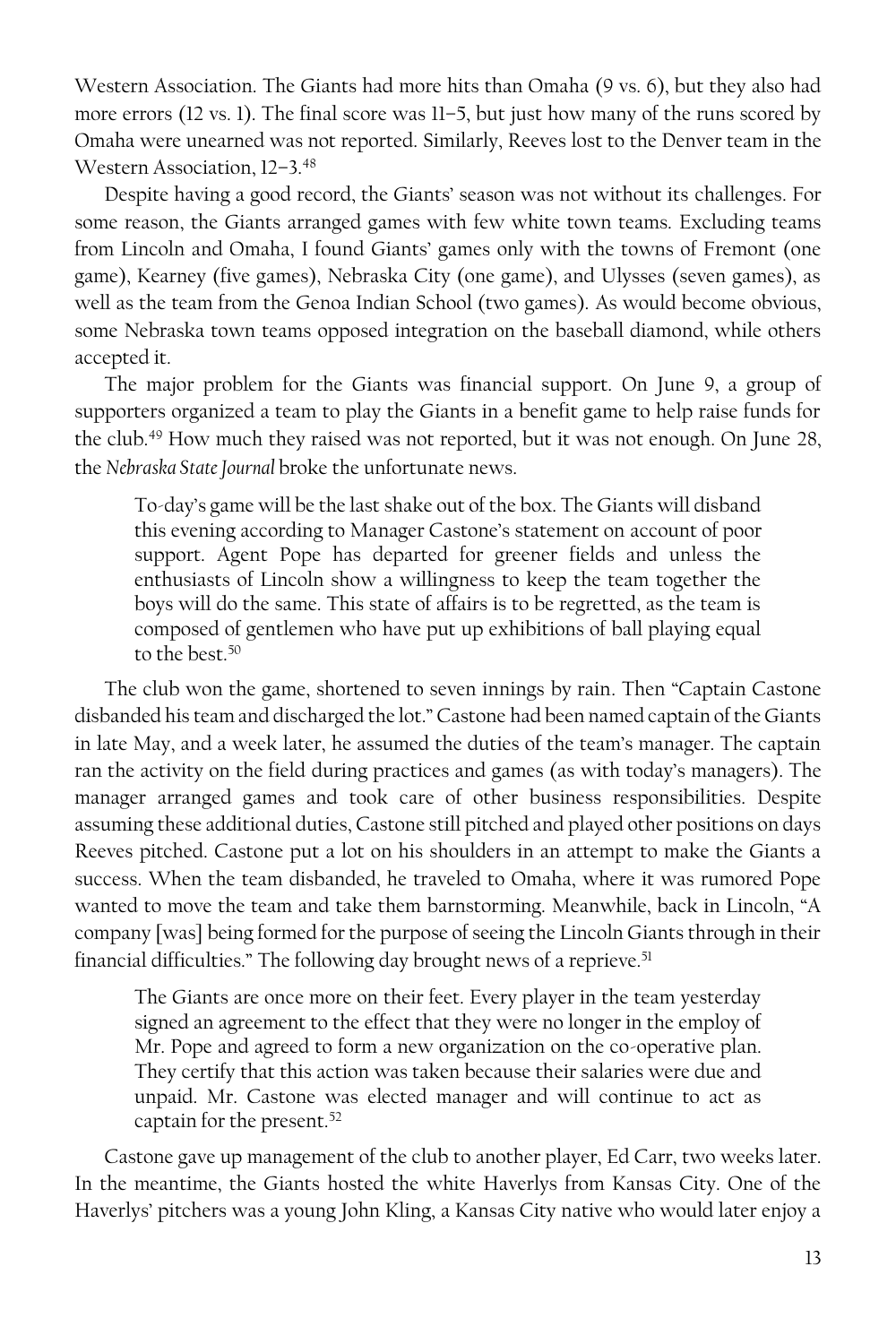13-year career as an outstanding catcher in the major leagues, mostly with the Chicago Cubs.\* The Giants won two of the three games against the Haverlys in Lincoln. Kling was the losing pitcher in one of the games and showed his frustration. The *Nebraska State Journal* accurately predicted better days ahead for the young player. "Pitcher Kling permitted his temper to get the best of him at one stage, and the guying of the spectators did not improve matters. He will get over it if he sticks to the diamond a few years longer."<sup>53</sup>

Following these games, there was a rumor that the Giants had again disbanded, and remnants of the club would meet Maupin in Topeka to tour Kansas and Missouri. Just what caused the trouble was not clear in newspaper stories, but it apparently involved the same lack of funds to pay salaries. The situation was resolved, at least in the short term. "Several prominent lovers of the game have rendered substantial aid and with a subscription list in circulation which has been liberally signed everything looks favorable for the club." Castone advertised the Giants in the *Sporting News* in the hopes of arranging a tour through "Iowa, Illinois and farther east."<sup>54</sup>

First up for the Giants, though, was a trip to Kansas City for a return match with the Haverlys and games with the Kansas City Maroons. The Giants easily defeated the Maroons, whose star players—Castone, Maupin, and Reeves—now played for Lincoln. However, the games with the Haverlys did not go well, and racism was a factor. The Haverlys won the first game, 7–4, but not without cheating, according to a Kansas City newspaper. In the eighth inning, with the Giants down two runs, Taylor reached first base safely, followed by Carr, who reached on an error. Patterson's hit scored Taylor. Maupin was up next, and his hit scored Carr, tying the game, but as Patterson approached home, he "was interfered with by several Haverly men, who got in his way and even held him till the catcher got the ball. The umpire called Patterson out and refused to alter his decision." The Giants were likely still upset and discouraged in the ninth inning, when they surrendered four runs, giving the Haverlys the win. In their second game a few days later, the Giants walked off the field in the eighth inning to protest decisions by the local white umpire, forfeiting the game to Haverlys, 9-0.<sup>55</sup>

Returning north, the Giants lost a game in Missouri Valley, Iowa and defeated the team from Nebraska City, Nebraska. Then the club disbanded again on July 26, and this time, there would be no reprieve. The financial support was just not there. On August 1, a benefit game was played between an amateur team (the Lincoln Domestics) and a picked team of players from the state university (University of Nebraska) that was bolstered by Castone and four other Giants. The proceeds were given to "Dad Brown," second baseman for the Giants, to pay for his travel to Washington, DC, where his mother had fallen ill. "When the Giants were disbanded Brown was left without a cent."<sup>56</sup>

The Giants scattered after the team disbanded. Some joined other clubs. John Patterson played third base for the Omaha City Steam Laundrys (Reserves), the white team that opened the Giants' season. Castone reportedly received an offer to play in

<sup>\*</sup> When he was not playing in the major leagues, John Kling ran a billiard hall and dealt in real estate in Kansas City. He owned the minor league Kansas City Blues from 1933 to 1937 and eliminated the policy of segregated seating at Muehlebach Field during those years (Anderson 2001).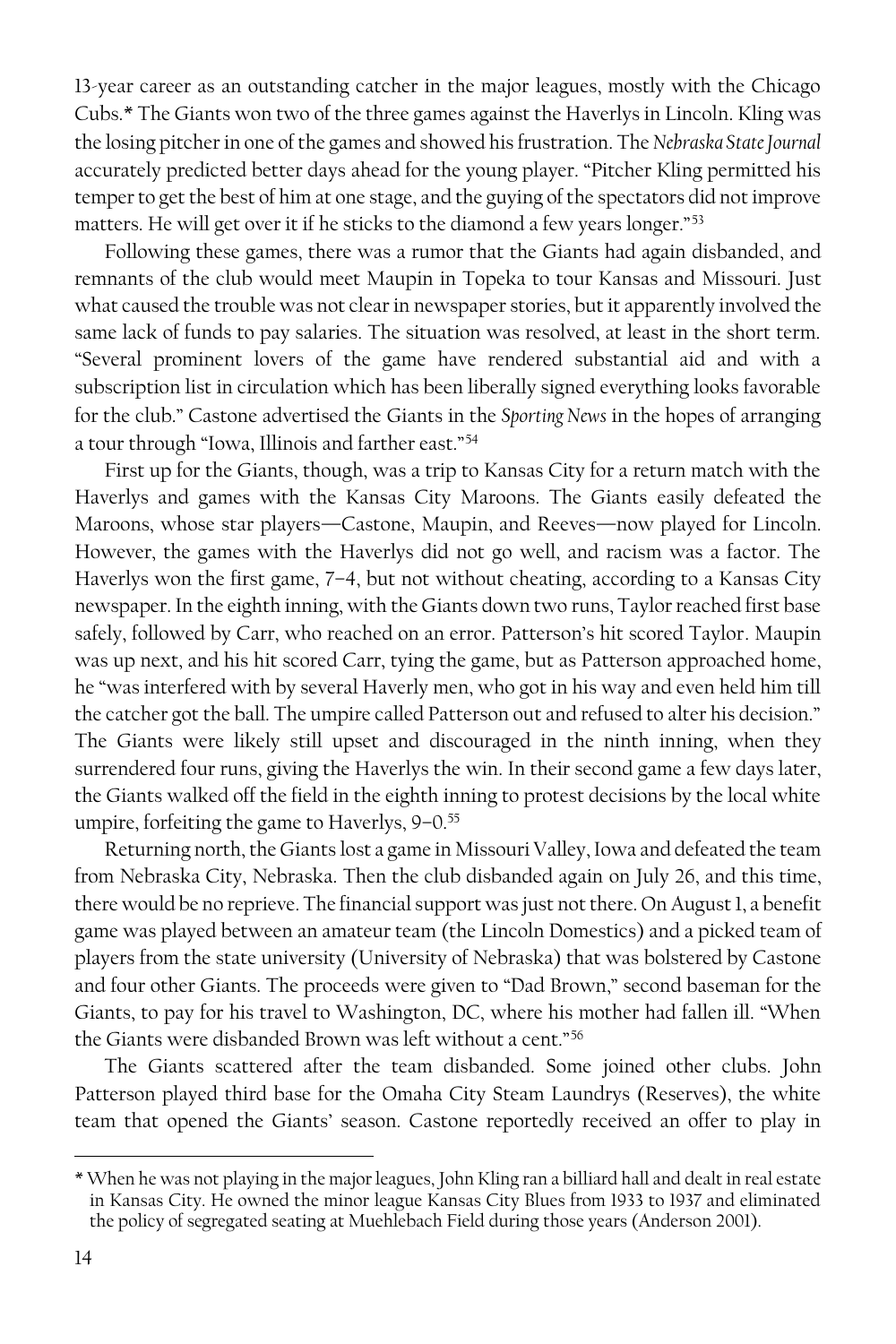Dubuque, Iowa, but I do not know if he did. The *Nebraska State Journal* acknowledged his importance to Lincoln baseball that season. "Since the Giants have disbanded Pitcher Castone is preparing to leave the city. The wonderful record made by this club during the season is due principally to the work of Mr. Castone, as his record will show." By the end of August, Castone was back in Denver, but not for long.<sup>57</sup>

Shortly before Christmas 1890, Castone returned to Lincoln "for a few days," at the end of which, the *Nebraska State Journal* reported the reason for his visit. 58

Wm. Castone, the promising young pitcher, and for a time manager of Lincoln's semi-professional colored team—the Lincoln Giants—has returned to the state and is interesting himself in the state league project. Mr. Castone is prepared to secure a team, the players comprising in the main those connected with him last season, strengthening it where needed, and will locate it in some city ambitious to become a factor in the state league, either managing it himself or allowing some one [*sic*] else to take the responsibility. The state league project is a good one. Mr. Castone may be addressed at Lincoln.<sup>59</sup>

What Castone proposed was the same arrangement Pope had floated a year earlier for a professional black baseball team to be included in a much talked about but yet to be organized Nebraska State League.<sup>60</sup> Castone continued to promote his offer in January 1891 through local newspapers, but he also took his efforts to the pages of the *Sporting News*. He advertised the Lincoln Giants as available to represent some city, preferably in a Nebraska State League, at an expense of not more than \$600 per month (equivalent to \$16,730 in 2018). Castone supported his offer by mentioning the Giants' record in 1890 (as 40–5) and listing the batting averages of the players. In Kearney, he estimated a cost of \$500 per month (equivalent to \$13,940 in 2018). 61

It was May before talk about reorganizing the Lincoln Giants continued, but obtaining financial backing was again proving difficult. Talk of the state league had also subsided during the spring, though it did not stop completely. On June 4, the Giants' former battery was still looking for an opportunity to play. "Castone and Maupin of last year's Lincoln giants will form an excellent battery for any club in need of such. They are unengaged and may be communicated with by addressing William Castoce, [*sic*] Lincoln."<sup>62</sup>

Castone rekindled his efforts to reorganize the Giants as part of a Nebraska State League in June, and talk supporting the league briefly returned to newspapers. After "a short tour of the cities which he thinks give promise of supporting such an enterprise," Castone's proposal to locate the Giants in Kearney received the endorsement ofthe *Kearney Daily Hub* and a group of local "base ball enthusiasts." The proposed league's potential teams included Beatrice, Blair, Fremont, Grand Island, Hastings, Kearney (the Giants), Nebraska City, and Plattsmouth. In the meantime, Castone and Maupin played for the Lincoln Musees, helping them defeat the team from Nebraska City twice. Once again, however, the league failed to materialize. On June 24, the *Kearney Daily Hub* sighed, "Nothing has been heard lately from manager Castone of the Lincoln Giants, and it is feared that Kearney's base ball prospects have gone glimmering."63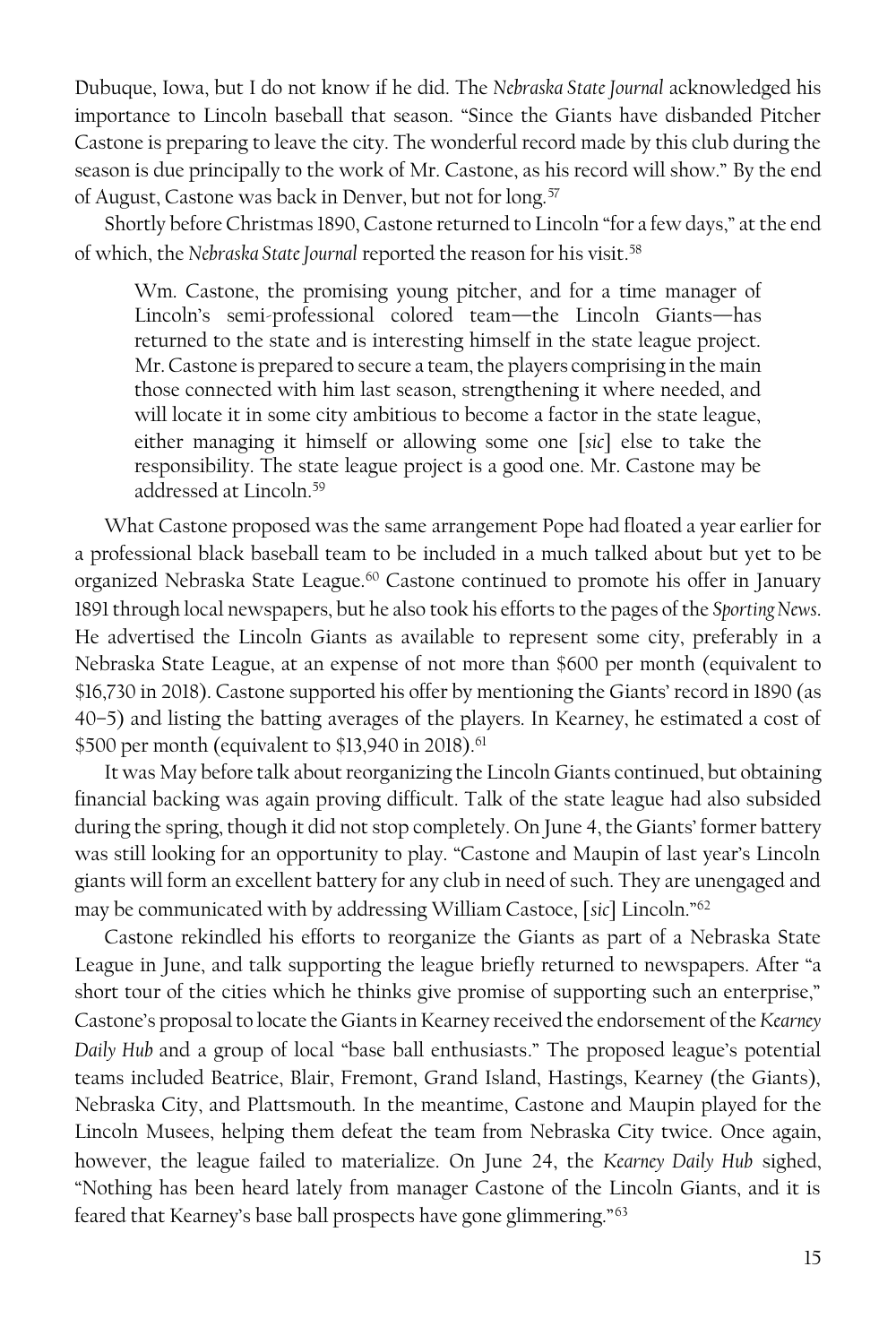It was about this time that the Lincoln Giants were finally reorganized, with Carr, Castone, Maupin, Reeves, Taylor, and latecomer William Lincoln among those returning from 1890. They arranged to play games on Sundays at Cushman Park. At the time, it was three miles beyond the Lincoln city limits, far enough away that the ban on Sunday baseball was not enforced. Their first game was against the Omaha Nonpareils during the Fourth of July celebration at Cushman Park. Maupin was sick in Kansas City, and Carr and Taylor had not yet arrived. The Giants' jumbled lineup lost, 7–3. However, the season had finally begun, and the Giants rebounded on Sunday to defeat the Nonpareils, 7–6. 64

Lincoln had a minor league team in the Western Association in 1891, so there were no box scores for the Giants' games as in 1890, but the *Nebraska State Journal* still reported line scores and other information. The Giants played 26 games, winning 18 and losing 8. Five of those losses came in the first nine games, before all of the players returning from the 1890 team had arrived. Most of the team's games were played outside Lincoln, and they reported that, "as a rule," they were treated very fairly. One exception was Hastings, but the Giants were not the only team to complain about their treatment there.<sup>65</sup>

The last game for the Giants was August 16, when they defeated the Burlington Railroad team from Plattsmouth, 5–3. Money was still a problem for the Giants, and Plattsmouth took advantage of the opportunity to sign Maupin and Lincoln to play for them. Other Giants soon moved on, as well. Castone hoped to restore the team, but his efforts were unsuccessful. It was also reported that Castone wanted to sign with the white team in Hastings. The captain of the Hastings club, Ulysses S. Rohrer, reportedly telegraphed Castone, "Have no use for you."<sup>66</sup> It would not be the end of Rohrer's confrontational relationship with black ball players, in general, and Castone, in particular.

At the beginning of September, Castone joined the town team in Fremont, who also signed Carr, Lincoln, Maupin, and Taylor. The Giants now comprised half of Fremont's roster. Castone arrived at Fremont in his baseball uniform, ready to play that afternoon, and he was taken straight to the ballpark. Their opponent was Hastings. Behind the battery of Castone and Maupin, Fremont easily won, 15–5. Castone then played third base for Fremont in a 9–7 victory over Hastings. Rohrer lived up to his reputation as a "kicker," complaining during the games about the umpire and even his own players. In fact, he punched the umpire in the second game. The *Fremont Tribune* nicknamed him "Roarer."<sup>67</sup>

After those two games, Maupin returned to Kansas City, and Lincoln might have done the same. Castone and Taylor also left Fremont to join the team in Beatrice. Their first opponent was Fremont, whom Beatrice defeated in three of four games. At the close of the series, the team from Fremont disbanded. Then Beatrice hosted the team from Hastings in a three-game series. The opposing pitchers in the first game were Castone and Rohrer. As in Fremont, Castone pitched well, and Beatrice easily defeated Hastings, 16–1. If the words in his telegram to Castone—"Have no use for you"—were not throbbing in Rohrer's head, they soon might be. Hastings took the second game, 3–2, with Castone in right field for Beatrice. Castone returned to the mound in game three. He and Beatrice again defeated Hastings with no difficulty, 19–3. On the basis of their victories over Fremont and Hastings, Beatrice claimed the mythical state championship.<sup>68</sup>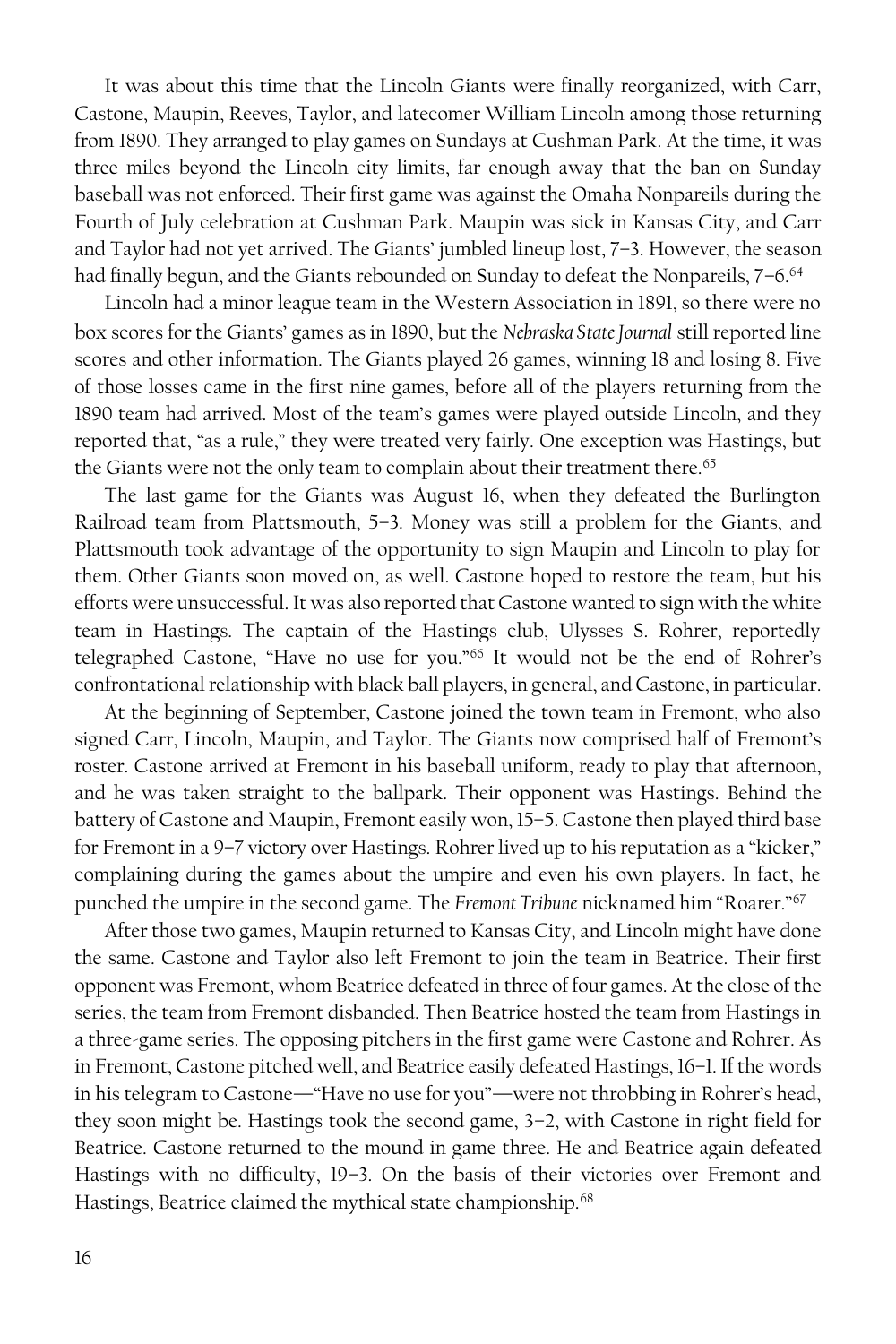Their season was not quite over, however. Beatrice traveled to Hastings for a threegame series. It ended early. Beatrice lost the first game to Hastings, 7–6, and complained of such ill treatment by Rohrer and local businessmen that they returned home. Hastings showed up at their diamond the next day in their uniforms and had themselves declared the victors by forfeit, 9–0. That would give them a 3–2 record against Beatrice during the late-season series. Accordingly, they claimed to be state champions. Beatrice disputed the claim and was supported by the *Fremont Tribune*, which reported that Beatrice was the third team to be treated shamefully in Hastings. The other two teams were not mentioned, but one was likely Fremont and the other might have been the Giants. To settle the question, Beatrice challenged Hastings to a three-game series on neutral ground in Lincoln. Initially, Beatrice offered to play for \$100–500 (equivalent to \$2,789–13,943) and all gate receipts. When no reply came from Hastings, they changed the bet to \$100 from Beatrice and \$1 from Hastings, and all gate receipts given to the winner. Instead of accepting the challenge, the Hastings team opted to disband. Still looking for a game, Beatrice defeated the Omaha Nonpareils, 8–5, in 10 innings. Castone struck out 20 batters while pitching a complete game, apparently his last of 1891.<sup>69</sup>

#### **1892: Nebraska State League**

During the first two months of 1892, calls were again made for a state league in Nebraska. Having minor league teams in the Western Association from both Omaha and Lincoln in 1891 was seen as "sort of a damper" on efforts to organize a state league that year. If Lincoln was now to have a team in a state league, Castone was the only person known to be interested in managing that team. Once again, he took his case for a state league that included the Giants to the pages of the *Sporting News*. <sup>70</sup> Opposition to Castone's plan was immediately voiced by Ulysses Rohrer in Hastings.

Manager Rohrer of the Hastings ball team received a letter yesterday from William Castone of Lincoln, requesting Rohrer to send a representative to the state league meeting to be held at Lincoln February 20. Rohrer, upon receipt of the letter, consulted a number of the fans as to the advisability of sending a representative. There seems to be strong opposition here [in Hastings] to entering the state league if colored players are to be permitted to play in any of the teams. Hastings stands ready to put a team in the Nebraska state league, providing it is composed entirely of white players. The people here say they witnessed too much dirty work by colored players last season.<sup>71</sup>

To rationalize his racism, Rohrer was laying blame on the Lincoln Giants that the Giants and the teams from Beatrice and Fremont had laid on him in 1891. Rohrer was not alone in his views, however. To appease him, William Houseworth of Lincoln wrote to Rohrer, stating there would be a meeting February 20 to discuss forming a baseball league, but he emphasized that "the meeting called by him would be separate and independent of the one called by William Castone." The meeting was later postponed to March 1.<sup>72</sup>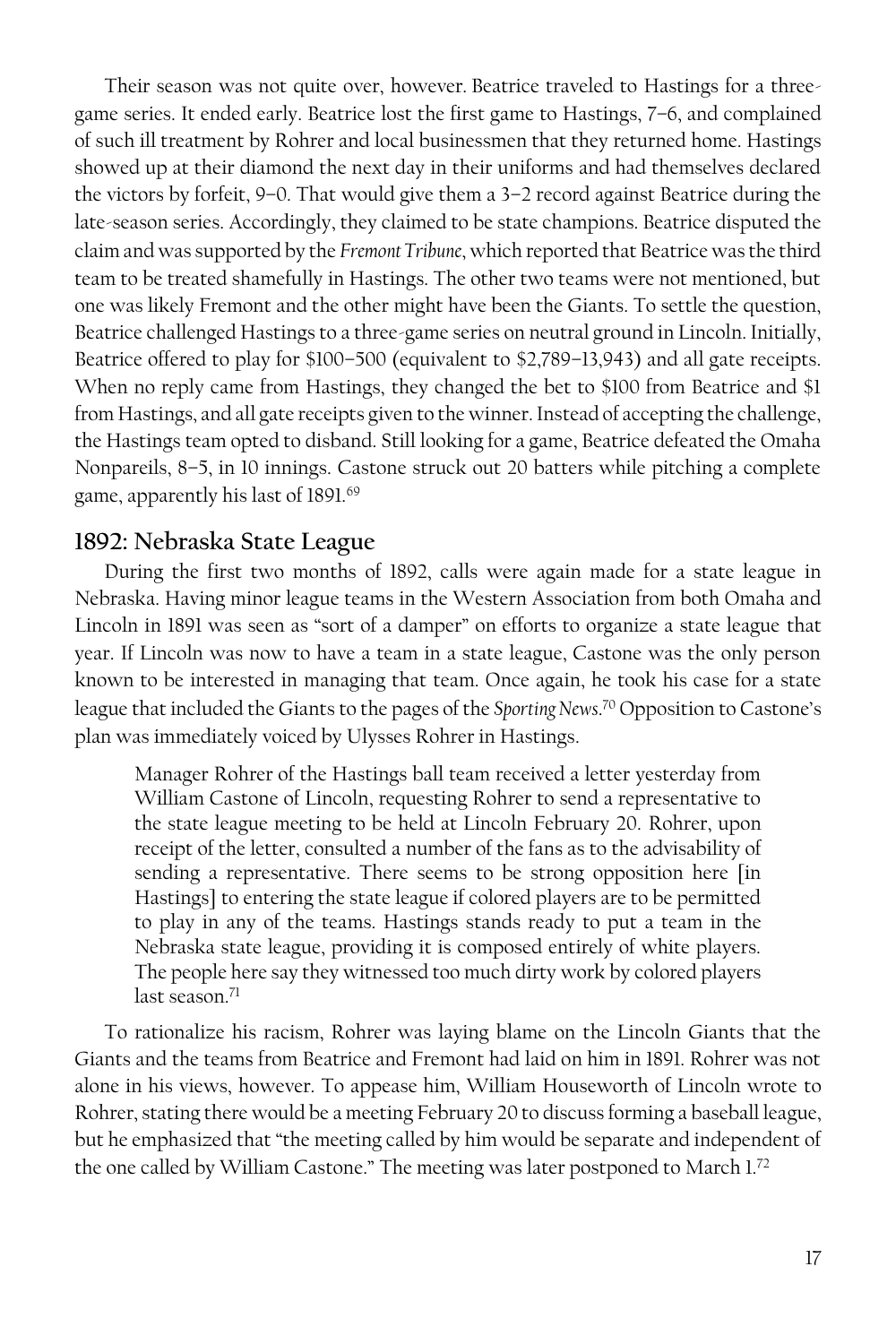In the meantime, an article in the *Nebraska State Journal* reported Houseworth's efforts to organize the league and a team in Lincoln, which might include Castone. "Steps are being taken for the organization of a local team and communication is now being maintained with a number of players of known ability. Castone recently declined to sign with the Cuban Giants, a noted colored team, in anticipation of the organization of a team here at home." In addition to Castone, lists of available players for league teams included former Giants Ed Carr, Frank Maupin, John Patterson, and George Taylor. No mention was made of the Giants joining the league intact, but Castone once again offered to take the team to Kearney, and the *Kearney Daily Hub* again endorsed the plan.<sup>73</sup>

The meeting on March 1 included representatives from Beatrice, Fremont, Grand Island, Lincoln, Norfolk, and Plattsmouth. Hastings and Kearney were still not committed to joining. Castone and Houseworth were both present as representatives from Lincoln. Newspapers in Nebraska reported on the discussions at the meeting and the decisions made—league fees, team salary limits of \$550 per month, hiring independent umpires, choosing uniform colors unique to each club, and other aspects of running the league. The league would seek protection for player contracts under the National Agreement.<sup>74</sup>

In the March 12 issue of the *Sporting News*, Castone described the organizational meeting for the Nebraska State League and noted that the Lincoln Giants would not be a member. However, he hoped to join one of the teams, probably Lincoln. By this time, Beatrice had already signed Taylor, and Plattsmouth had signed Maupin and Patterson, and would soon sign John Reeves. Bud Fowler signed with the Lincoln Browns. He had expressed an interest in signing with the Plattsmouth team in February 1891, but no league was organized that year. After Fowler signed, Castone, who had been in Omaha, also signed a contract with Lincoln. In response to that announcement, the *Lincoln Weekly Herald* wrote as though signing Castone was essential. "Manager Houseworth of the Lincoln ball team has signed Castone to pitch. It would seem that we are going to have some ball this season, after all." Thus, the proposed six-team league had three integrated clubs.<sup>75</sup>

The six black players mentioned are known to have played on integrated teams in the 1892 Nebraska State League. National Baseball Hall of Fame member King Solomon "Sol" White—a black player, manager, sportswriter, and historian during the late 1800s and early 1900s—also listed "B. Holmes" as a black third baseman for the Fremont club. A player named Fred Holmes, usually abbreviated as F. Holmes in newspaper accounts, was signed to play third base for Fremont, but neither Gregory Bond nor I found any information in contemporary sources to indicate whether Holmes was black or white. Thus, whether or not there was a seventh black player and a fourth integrated team in the league remains an open question.<sup>76</sup>

In Hastings, there was still considerable opposition to joining the league because black players would be permitted. However, they eventually relented and replaced Norfolk, which was excluded to keep the league at six teams and to reduce the costs of train travel among the cities. The schedule was set to run from May 1 through September 15, but trouble for the league began almost immediately. The Lincoln Browns did not survive two weeks. Rain forced the postponement of early games, and insufficient funds was given as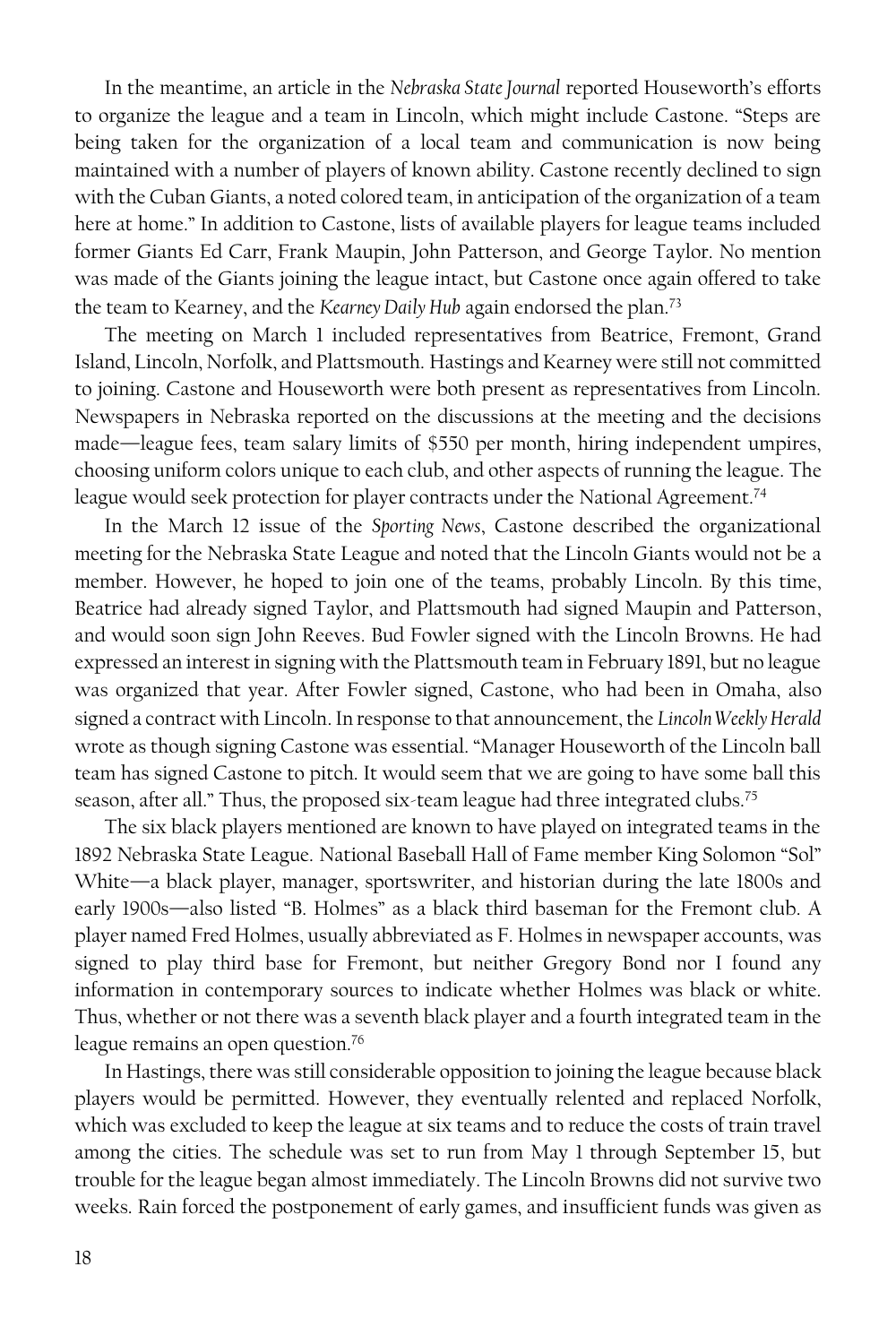the cause of Lincoln's demise. However, some people also suggested Lincoln hoped to regain a team in a higher level league (they did not). In mid-May it was reported, "The remains of the Lincoln team start for their future home in Kearney to-night." Castone and Fowler were among the Lincoln players who signed new contracts with the management of the Kearney club. The league remained at six teams, but the schedule had to be redone to provide the most efficient travel arrangements. $^{77}$ 

Resettled in his new baseball home, Castone was to alternate pitching duties with Bob Pender, but Albert Hopp was soon hired to share the load, because Pender's arm was sore.<sup>78</sup> I was unable to verify all of the games in which Castone pitched, but of the 21 league games I found in which he was clearly the pitcher of record (some for Lincoln), he had 10 wins and 11 losses. On days he did not pitch, Castone played in the outfield, usually right field. Some of the games he lost were close, such as a 5–4 loss to league-leading Beatrice. Others were blowouts. On a stop in Lincoln en route to Plattsmouth for a game, Castone, Fowler, Pender, and catcher Frank Fear reported that Kearney was getting a new pitcher. "Hopp's arm is still shy and Castone has been overworking himself." As an example, Castone won both games of a doubleheader against Plattsmouth on June 2.<sup>79</sup>

The games Castone pitched that garnered the most attention in newspapers were those between Kearney and Hastings. It seems likely that he also anticipated these contests more than the other games. Perhaps he felt it too much before the first game, which Castone lost in Hastings, 9–0. Rohrer played shortstop for the home club. "The fact that Castone was advertised to do the twirling this afternoon brought out every fan in the city to the ball park, notwithstanding the unfavorable weather." Two weeks later, however, Castone turned the tables in another 9–0 game. "Hastings experienced her first shut out of the season to-day, and Castone was the lad to do the work. He had not forgotten the reception he received the last time and he was on his nettle. Hastings made only three lonesome hits." The following day, Castone pitched in relief part way through the ninth inning of a 9–7 loss for Kearney, but it was unclear who surrendered the winning run to Hastings. Two weeks later, Castone again led the defeat of Hastings, 6–2, giving up only four hits and no earned runs. Rohrer did not play. Newspapers typically referred to Castone as "colored," but the summary for this game was an exception. "Kearney has a handsome pitcher named Castone, and the way this gentleman of Spanish descent mowed down Hastings' imported ball tossers with his invincible drop was a marvel to all."<sup>80</sup>

The Nebraska State League did not complete its schedule. As described by Gregory Bond, racial dissension and other factors caused the league to fold, but it was a slow death. Fremont was the first to go on June 20. Money was a problem, but they also complained about Rohrer's roles as a player and manager in Hastings while serving as league secretary. "As the secretary of the league [he] has general charge and control of all league umpires[;] this condition of things is manifestly unfair." Plattsmouth likewise withdrew on June 26.<sup>81</sup>

The four remaining teams agreed to continue playing within the league. However, changes made to restructure the league led Beatrice to withdraw on July 5. One of the changes included the guaranteed payments made by Beatrice to visiting teams. They were raised to \$40 per game because of higher travel costs for the other three teams when they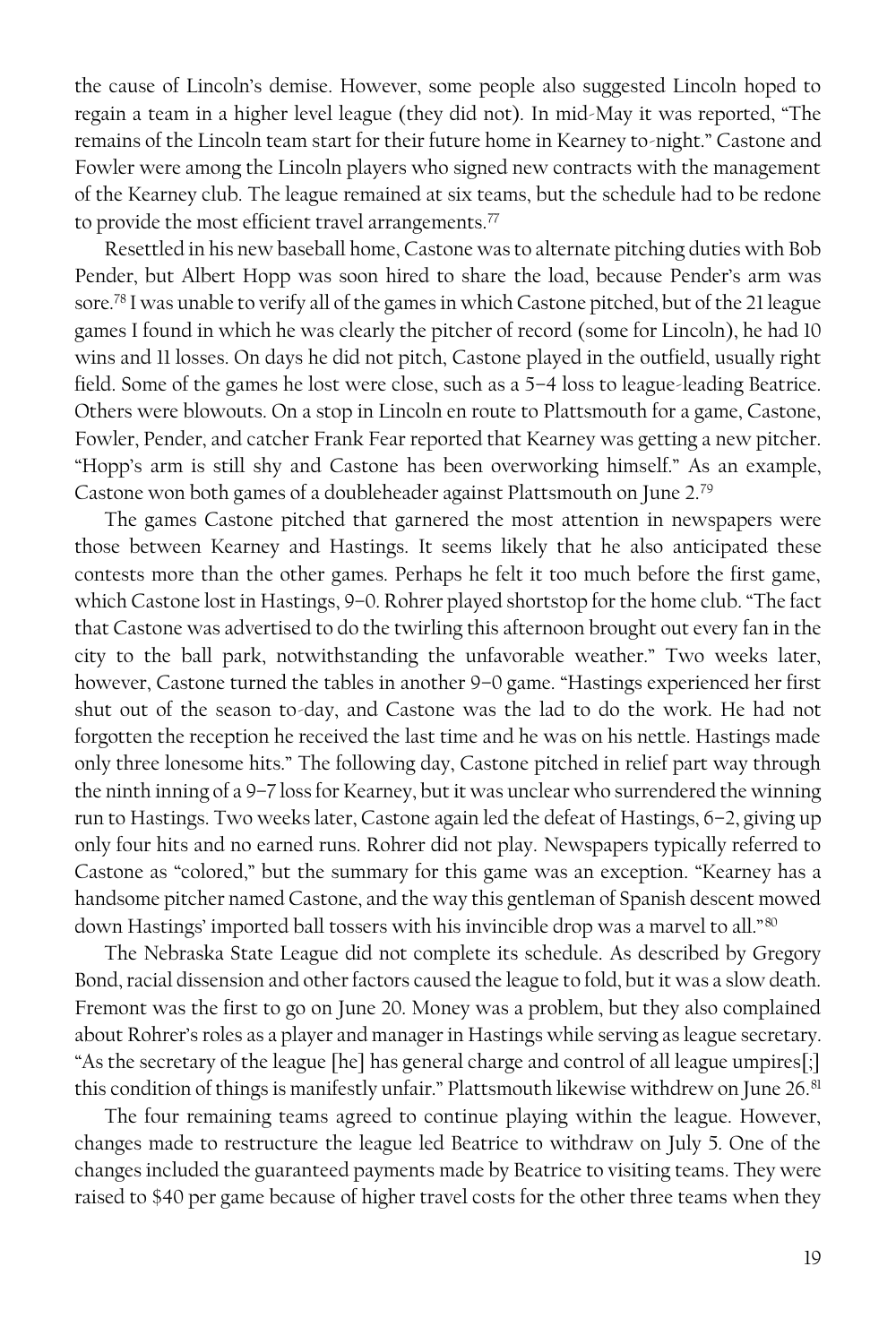played there. The other teams would still pay only \$25, even though the cost for Beatrice to travel to these towns would presumably be higher. The change in guarantees was withdrawn, but Beatrice had had enough. With only three teams remaining, Grand Island decided to leave the league on July 9. The *Beatrice Daily Express* then mockingly invoked Rohrer's part in the league. "Grand Island has formally withdrawn from the state league. Kearney threatens to do so, and from present indications all that will be left of the league in another week will be Col. Rohrer. And won't he be a roarer?" Hastings vowed to remain as long as there was a team to play, but by July 14, they, too, had disbanded. Kearney officially disbanded the next day, but not without taking a final shot at Hastings. "OH YES! Hastings was going to stay in the league as long as there was a team to play with. But Kearney is still waiting for Hastings to come up and play those three games scheduled for this week. Kearney ... has quit only because there is nobody to play with. See you all later."82 After all the time and effort expended by Castone to promote the organization of a Nebraska State League, it seems fitting that his club would be the last one standing.

Some of the towns whose league teams disbanded chose to organize less costly, independent town teams, and during late July, Castone floated the idea of reorganizing the Lincoln Giants. He sought \$250–300 to equip the team and expected to arrange games with teams from Leavenworth, Topeka, St. Joseph (MO), and Omaha, in addition to town teams in Nebraska. He reported that several players had agreed to play for the Giants, including Fowler, Maupin, Patterson, Reeves, and Taylor. "This aggregation could put up good ball." However, nothing came from the attempt. The last mention of Castone in Nebraska that season came in early August, when he was to umpire a game during the Lincoln Social Club picnic at Cushman Park.<sup>83</sup>

#### **1893: Cuban Giants**

The Cuban Giants of New York (and nearby cities) was a black barnstorming team that had a successful run as an independent baseball club, beginning in 1885. The team also played in the Middle States League in 1889–1890 and the Connecticut State League in 1891. None of the players was from Cuba. The name was said to be a marketing tactic to accommodate white teams not entirely comfortable playing a black club by suggesting they were from another country. The Cuban Giants were organized for the 1893 season in April with some of the prominent players of the era on the roster, such as middle infielder Frank Grant and pitcher George Stovey. The roster was reasonably stable through the summer, but some players left the club during the long season, including Stovey.<sup>84</sup>

As early as January, the team's owner, J.M. Bright, announced that he had "secured the services of four players from last year's Nebraska League." However, no names were mentioned and none appeared on the roster through the spring. It was late June when former Lincoln Giant John Patterson joined the Cuban Giants. Initially, Patterson played shortstop for the Cuban Giants, but he later moved to left field. After he had played a month in the Northeast, the *New York Sun* praised his baseball skills. "Patterson, the Cuban Giants' new short stop, has proven to be a strong acquisition."85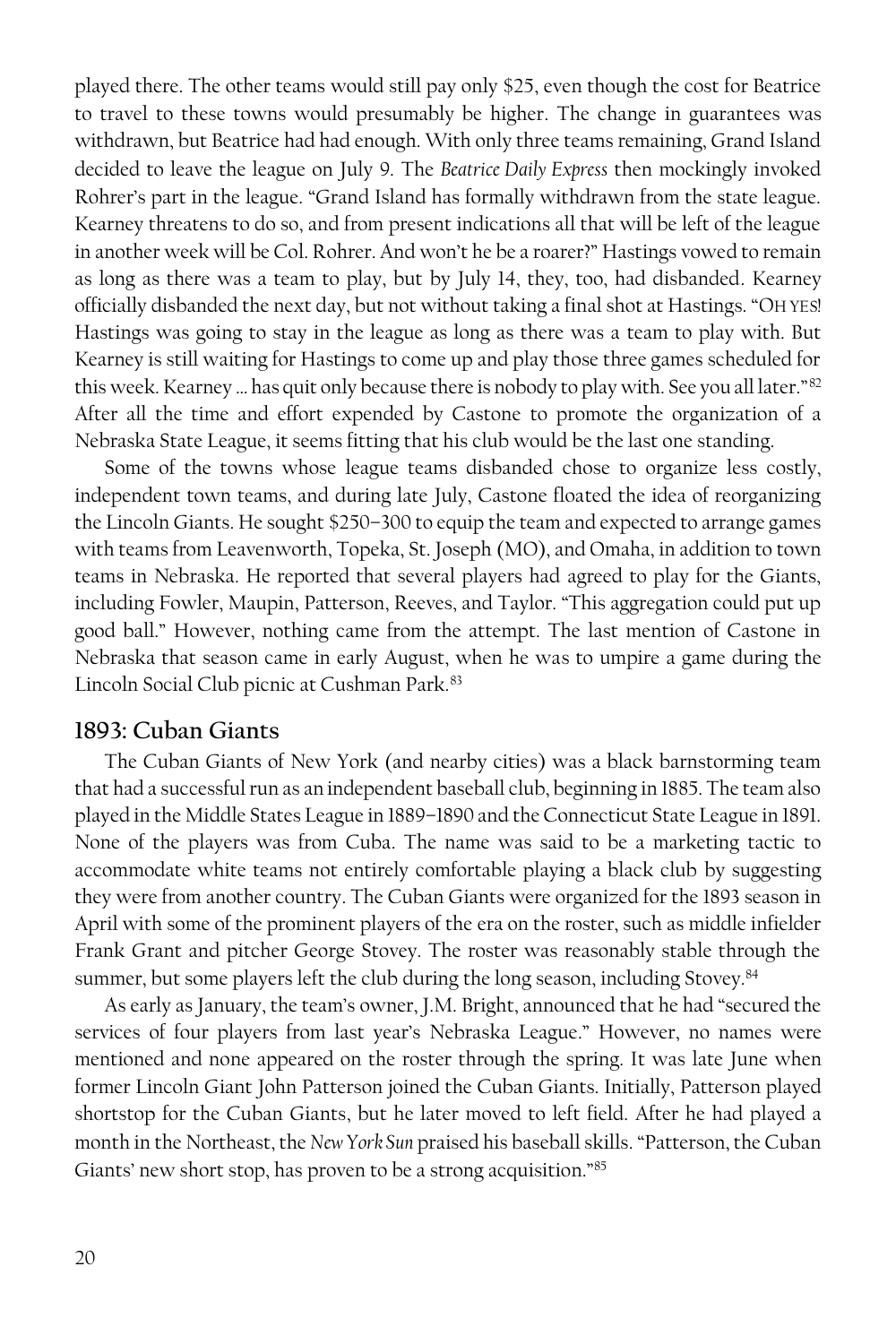Castone joined the Cuban Giants at least as early as July 7, when he won an 11–7 decision against the Middletown (NY) Asylums. The team's name referred to the Middletown State Homeopathic Hospital, which included baseball as a treatment to improve mental health beginning in 1888. The hospital sponsored a team that played on the hospital grounds into the 1890s. Castone had been hired, along with pitcher Frank Miller from Pittsburgh, Pennsylvania, to fill the Cuban Giants' depleted pitching staff. Castone played for the club through at least mid-August. The Cuban Giants won most of their games in 1893 (nearly 90% of more than 100 games played, including all of their games in August). Likewise, Castone apparently won more games than he lost, based on the few box scores I found. Castone also played in the outfield during at least one game, alongside Frank Miller.<sup>86</sup>

After defeating the team in Corning, New York, 13–2, the Cuban Giants received an unusual bonus from the host city. "The Cuban Giants occupied the boxes at the opera house last night through the courtesy of the Redding-Stanton Opera company, who announced previously that the winners of the ball game yesterday would be given free admission, and could occupy boxes."<sup>87</sup> This was certainly a different world than Castone was used to playing in while he was in the West. When and why he left the Cuban Giants is unknown, but it apparently marked the end of his baseball career.

#### **1894–1967: After Baseball**

Castone enjoyed opportunities on the diamond that were unavailable to all but a few black players at the time (Table 1). He played on two integrated minor league clubs, alongside George Taylor in Aspen and Bud Fowler in Lincoln and Kearney. Castone also toured large parts of the nation to play baseball. He barnstormed in the Northwest with an otherwise white team, and he traveled through the Northeast with the famed Cuban Giants. Castone managed and captained the Lincoln Giants, one of the first professional black baseball clubs in the country's heartland. It was the reputations earned by Castone, Taylor, and three of their Giants' teammates—Frank Maupin, John Patterson, and John Reeves—that gave them the opportunity to play on integrated teams in the Nebraska State League. For two years, Castone worked diligently to take the entire Giants team into the minor league, only to have his efforts thwarted by opponents of integration. These events alone make his professional life noteworthy, yet he had a second passion.

After the 1893 season, G.W. Castone moved to Chicago, where he lived at 2454 State Street in February 1894. Later that year, he was mentioned as a coachman for Fernando Jones, whose barn was "at the rear of No. 1834 Prairie avenue." In 1895, George W. Castone was listed in the city directory for Evanston, Illinois as a butler at 1558 Ridge Avenue. In December 1898, he married Mary Graff, a German immigrant, in Chicago. They would have four children: Eugene William, Ellen, Isabelle, and Anthony. Some of the records from this period list George's birthplace as Chicago, but federal censuses and other documents clearly contradict that. When Martha Bressie passed away in Salem in April 1910, her son, whom she referred to as William, came down from Chicago to attend her funeral and serve as administrator of her will. Martha left most of "her money and personal property, after funeral expenses," to his three oldest children (Anthony had not yet been born). 88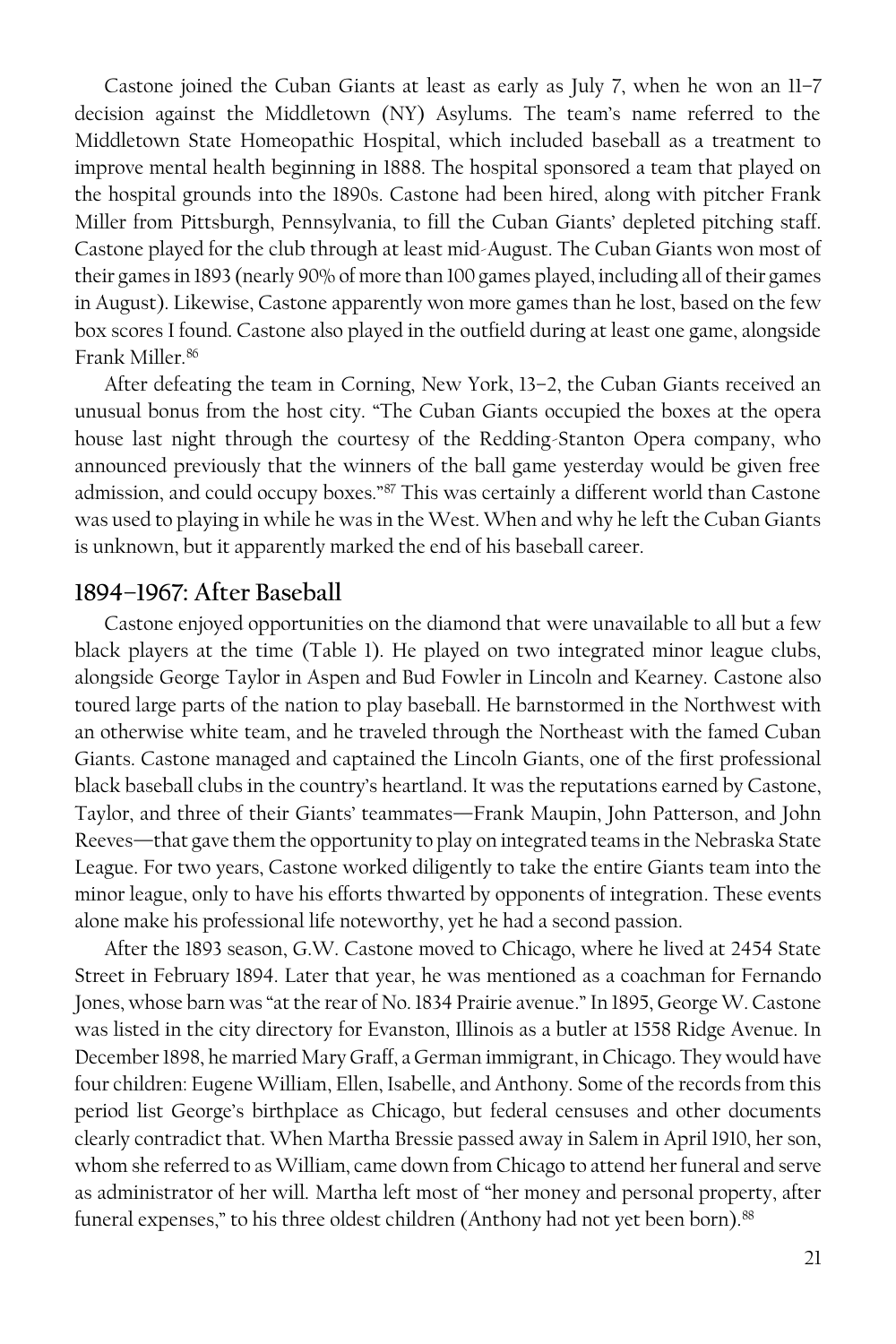| Date | Team                                                                      | League                                         | Integrated |
|------|---------------------------------------------------------------------------|------------------------------------------------|------------|
| 1886 | Topeka (KS) Athletics<br>Concordia (KS) town team<br>Lawrence (KS) Eagles |                                                |            |
| 1887 | Lawrence (KS) town team<br>Kansas City (MO) Maroons                       |                                                |            |
| 1888 | Denver (CO) Solis<br>Kansas City (MO) Maroons<br>Salt Lakes (UT)          |                                                |            |
| 1889 | Denver (CO) Solis (exhibition games)<br>Aspen $(CO)$                      | Colorado State League<br>Colorado State League |            |
| 1890 | Lincoln (NE) Giants                                                       |                                                |            |
| 1891 | Lincoln (NE) Giants<br>Fremont & Beatrice (NE) town teams                 |                                                |            |
| 1892 | Lincoln Browns/Kearney (NE)                                               | Nebraska State League                          |            |
| 1893 | Cuban Giants (NJ)                                                         |                                                |            |

**Table 1.**—Partial list of teams on which George William Castone played baseball. He played for other teams on occasion to bolster their rosters for specific games.

After the birth of their fourth child in 1911, the Castones moved to St. Paul, Minnesota, where city directories from 1914 into the 1930s listed George's occupation as a waiter at various establishments. It was in St. Paul that his story took an unusual turn, at least for a ballplayer. As reported in newspapers in 1914, Castone had a talent for painting. Some articles included a photograph purported to be a profile of Castone.<sup>89</sup>

George W. Castone, a waiter at the Ryan hotel in St. Paul, is to realize his life's ambition, namely to go abroad to study art. Castone, while following his trade, has spent his spare time with the brush and palette and his efforts have attracted the interest and attention of a prominent St. Paul man who advanced the nucleus of a fund to send him abroad to develop his talents. He is expected to leave for Italy in a short time.<sup>90</sup>

Although this educational opportunity would have been welcome news for George, it created problems for his family. In 1916, a Swedish-language newspaper in Minneapolis, *Svenska Folkets Tidning* (*Swedish People's Newspaper*), reported that he had neglected



his family to pursue art in Chicago, and Judge Orr was ready to send him to jail. His wife interceded, and he was placed on probation forfive years. George also promised to provide for his family in such a way that they did not suffer distress.<sup>91</sup>

It was during this time that Castone entered at least one painting in a competition for black artists at the Exposition and Celebration to Commemorate the Fiftieth Anniversary of the Emancipation of the Negro, which was held in Chicago in August and September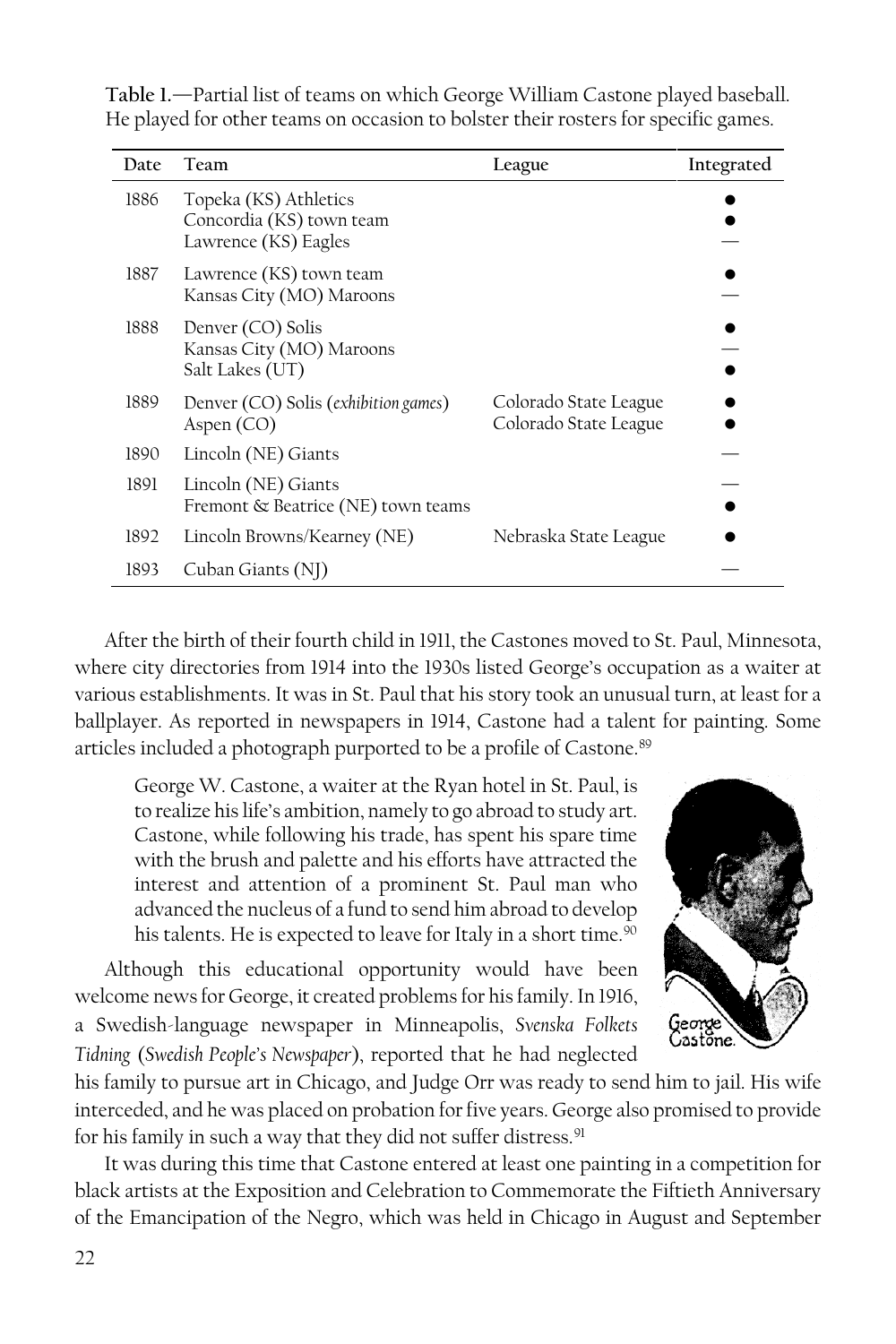1915. The painting by "G. W. Castone, Chicago," was awarded second place among the still-life entries. <sup>92</sup> In the 1920 federal census, his occupation was listed as "Artist at home," but in the 1930 census, his occupation was given as "Waiter" in a restaurant, as it was listed in several St. Paul city directories through the years. In 2015, the Minnesota Historical Society purchased one of Castone's oil paintings. The 30-inch by 40-inch painting of the Mississippi River from 1914 is titled "River Scene." Now you know why there is a landscape painting on the cover of this baseball monograph.

Mary Castone was in New York when she passed away in March 1942. She was buried in Detroit, Michigan, where two of their children, Isabelle and Anthony, lived. George Castone died in Minnesota at St. Paul–Ramsey Hospital on January 16, 1967, after battling pneumonia for 10 days. On the death certificate, his birthdate was listed as January 25, 1867, indicating he passed away just nine days before his 100th birthday. The certificate listed his mother as "Marth [*sic*] Bressie," but his father was incorrectly given as "George Castonia." His birthplace was identified as Joplin, Missouri, which is about 170 miles southwest of Salem, where he was likely born. George William Castone, an accomplished base ballist and painter, was laid to rest at Elmhurst Cemetery in St. Paul (Section 7, Row G, Grave 185).<sup>93</sup>

#### **Acknowledgements**

As in earlier endeavors, Jan Johnson provided invaluable assistance, this time with biographical information about George William Castone and his family, in addition to general advice. Cliff Hight (University Archivist) and Hannah Manning (University Records Custodian) at Kansas State University aided in documenting Castone's time at the school. This story is much better thanks to the assistance of all three, but I claim sole possession of any errors in fact or judgement. I accessed newspapers online through Newspapers.com, Genealogy Bank, and NewspaperArchive.com. Dollar equivalents were estimated with the formula and data provided by the Federal Reserve Bank of Minneapolis (https://www.minneapolisfed.org/community/financial-and-economic-education/cpicalculator-information/consumer-price-index-1800). I thank the Minnesota Historical Society for copies of Castone's death certificate and his painting "River Scene" from their collection (accession number AV2015.85), and for permission to use the painting on the cover.

#### **Sources**

- Newspapers *Aspen* (CO) *Chronicle Lincoln* (NE) *Evening News Atchison* (KS) *Champion Lincoln* (NE) *Herald Atchison* (KS) *Globe Middletown* (NY) *Times Beatrice* (NE) *Express Minneapolis* (MN) *Tribune Butte* (MT) *Miner New York* (NY) *Sun Chicago* (IL) *Inter Ocean Ogden* (UT) *Standard Chicago* (IL) *Tribune Omaha* (NE) *Bee*
	- *Butte* (MT)*Inter Mountain Nebraska State Journal* (Lincoln)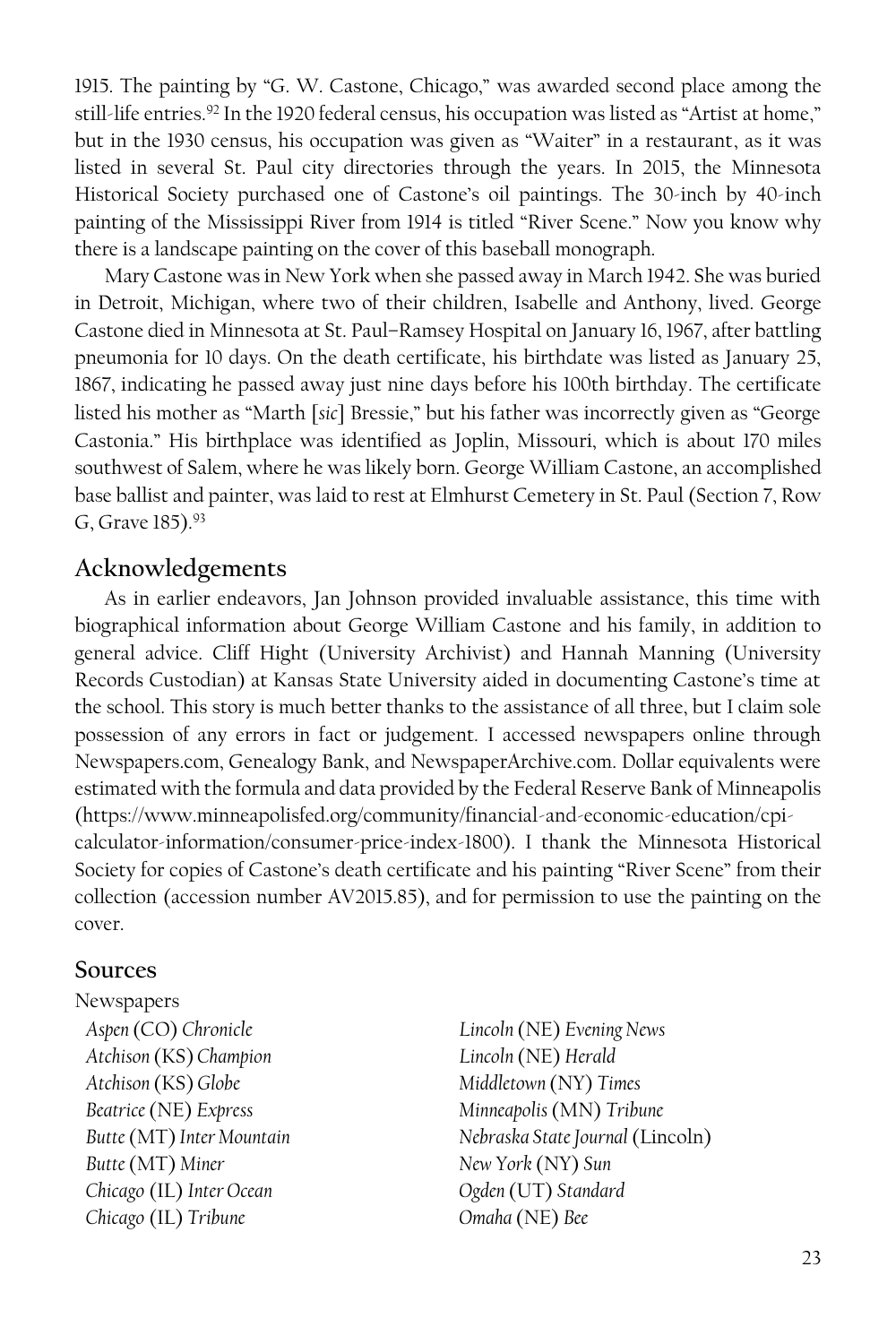*Cloud County* (KS) *Critic Osage City* (KS) *Free Press Colorado Springs* (CO) *Gazette Philadelphia* (PA) *Inquirer Concordia* (KS) *Daylight Philadelphia* (PA) *Times Concordia* (KS) *Republican-Empire Pittsburgh* (PA) *Press Concordia* (KS) *Times Portland Oregonian Denver* (CO) *Star Princeton* (MN) *Union Detroit* (MI) *Plaindealer Pueblo* (CO) *Chieftain Elmira* (NY) *Gazette Reading* (PA) *Times Emporia* (KS) *News Rocky Mountain News* (Denver, CO) *Fremont* (NE) *Tribune St. Paul* (MN) *Appeal Helena* (MT) *Herald St. Paul* (MN) *Pioneer Press Industrialist* (Kansas State Agricultural College, Manhattan) *Jersey City* (NJ) *News Salt Lake* (UT) *Herald Kansas City* (MO) *Star San Francisco* (CA) *Chronicle Kansas City* (MO) *Times San Francisco* (CA) *Examiner Kearney* (NE) *Hub Sporting News* (St. Louis, MO) *Lawrence* (KS) *Evening Tribune Springfield* (MO) *Daily Leader Leadville* (CO) *Carbonate Chronicle Topeka* (KS) *Commonwealth Leadville* (CO) *Herald Democrat Topeka* (KS) *State Journal Leavenworth* (KS) *Standard University Courier* (Lawrence, KS) *Leavenworth* (KS) *Times Wichita* (KS) *Beacon Lincoln* (NE) *Call*

*Salem* (MO) *Monitor Salem* (MO) *Post Lawrence* (KS) *Journal Svenska Folkets Tidning* (Minneapolis, MN)

Anderson, David W. 2001. *John Kling, Cub Stalwart*. National Pastime 21:48–50.

Anonymous. 1886. *Twenty-third Annual Catalog of the Officers and Students of the State Agricultural College of Kansas, 1885–1886*. Printing Department, Agricultural College, Manhattan, Kansas.

Anonymous. 1915. *History and Report of the Exposition and Celebration to Commemorate the Fiftieth Anniversary of the Emancipation of the Negro Held at the Coliseum, Chicago, Illinois, August 22nd, to September 16th, Nineteen Hundred and Fifteen*. Fraternal Press, Chicago, Illinois.

- Bond, Gregory. 2004. *Too Much Dirty Work: Race, Manliness, and Baseball in Gilded Age Nebraska*. Nebraska History 85:172–185.
- Browne, Paul. 2011. *You Can't Tell the Players: The Cuban Giants, the Gorhams and League Play*. Black Ball 4(2):55–66.
- Bruce, Janet. 1985. *The Kansas City Monarchs: Champions of Black Baseball*. University Press of Kansas, Lawrence.
- Du Bois, W.E.B., editor. 1914. *Along the Color Line*. The Crisis 8(1):8.
- Eberle, Mark E. 2017. *Kansas Baseball, 1858–1941*. University Press of Kansas, Lawrence.
- Eberle, Mark E. 2018. *Bert Wakefield and the End of Integrated Baseball in Kansas*. Fort Hays State University, Hays, Kansas. (https://scholars.fhsu.edu/all\_monographs/4/)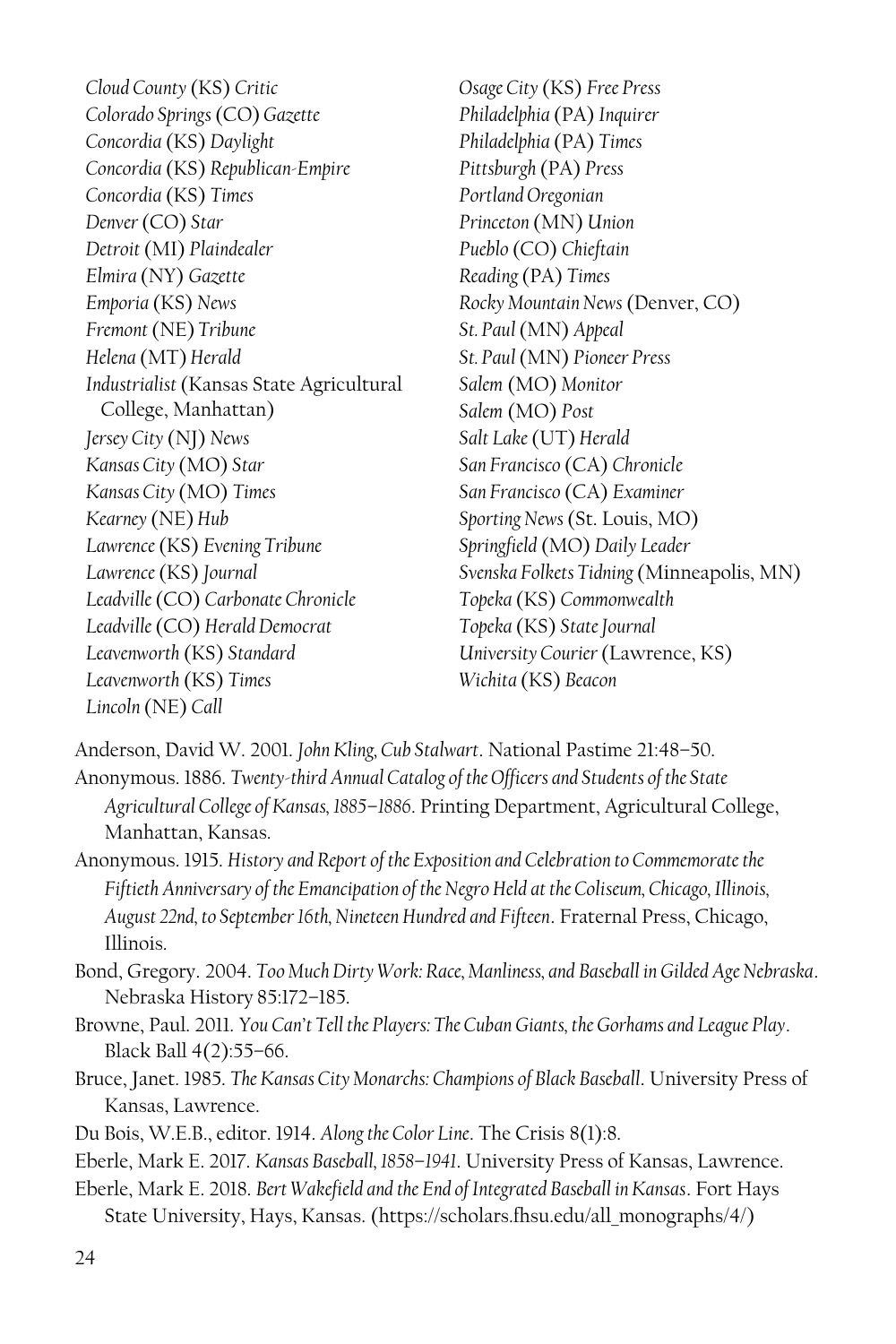- Fiebelman, Ken. 1994. *Ozark Heritage, Dent County, Missouri: Area Cemeteries & Families, volume III*. Reprinted on behalf of the Dent County Historical Society, Salem, Missouri.
- Malloy, Jerry, editor. 1995. *Sol White's History of Colored Baseball, with Other Documents on the Early Black Game, 1886–1936*. University of Nebraska Press, Lincoln.
- Overmyer, James E. 2011. *"Baseball for the Insane": The Middletown State Homeopathic Hospital and Its "Asylums."* NINE: A Journal of Baseball History and Culture 19(2):27–43.
- Sweeney, Matthew. 2009. *The Lottery Wars: Long Odds, Fast Money, and the Battle over an American Institution*. Bloomsbury, New York.
- Young, William A. 2016. *J.L. Wilkinson and the Kansas City Monarchs: Trailblazers in Black Baseball*. McFarland and Company, Jefferson, North Carolina.

- <sup>6</sup> *Emporia Weekly News*, 1 March 1888, p 4. *Osage City Free Press*, 25 January 1888, p 4; 18 July 1889, p 1.
- <sup>7</sup> *Leadville Carbonate Chronicle*, 15 March 1884, p 1. *Leadville Daily Herald*, 30 March 1884, p 4.
- <sup>8</sup> *Leadville Carbonate Chronicle*, 31 May 1884, p 2; 3 July 1884, p 4; 6 June 1885, p 5; 13 June 1885, p 1; 29 August 1885, p 5; 26 September 1885, p 3.
- 9 *Industrialist*, 3 October 1885, p 3; 17 October 1885, p 3; 9 January 1886, p 3; 16 January 1886, p 3; 10 April 1886, p 3; 15 May 1886, p 3. • Anonymous (1886).
- <sup>10</sup> Anonymous (1886).
- <sup>11</sup> *Emporia Daily News*, 30 June 1886, p 1; 1 July 1886, p 1. *Lawrence Evening Tribune*, 3 July 1886, p 3. *Topeka Daily Commonwealth*, 4 July 1886, p 5. *Topeka State Journal*, 2 July 1886, p 1. Eberle (2017).
- <sup>12</sup> *Concordia Daylight*, 20 July 1886, p 2, 3; 3 August 1886, p 3.
- <sup>13</sup> *Cloud County Critic*, 28 July 1886, p 1; 4 August 1886, p 1. *Concordia Daylight*, 27 July 1886, p 2; 3 August 1886, p 3. *Concordia Times*, 30 July 1886, p 3; 6 August 1886, p 3.
- <sup>14</sup> *Concordia Republican-Empire*, 26 August 1886, p 3.
- <sup>15</sup> Eberle (2017).
- <sup>16</sup> *Kansas City Times*, 16 September 1886, p 6; 17 September 1886, p 12. *Lawrence Daily Journal*, 4 September 1886, p 3. *Lawrence Evening Tribune*, 15 September 1886, p 3.
- <sup>17</sup> *Kansas City Times*, 30 September 1886, p 3. *Lawrence Evening Tribune*, 28 September 1886, p 3.
- <sup>18</sup> Bruce (1985). Young (2016).
- <sup>19</sup> *Lawrence Daily Journal*, 8 October 1886, p 3. *Lawrence Evening Tribune*, 7 October 1886, p 3; 8 October 1886, p 3; 9 October 1886, p 3.
- <sup>20</sup> *Lawrence Daily Journal*, 8 April 1887, p 3; 10 April 1887, p 3; 24 April 1887, p 1. *Lawrence Evening Tribune*, 8 April 1887, p 3; 11 April 1887, p 3; 15 April 1887, p 3; 18 April 1887, p 3; 25 April 1887, p 3; 27 April 1887, p 3; 23 June 1887, p 3. *Weekly University Courier*, 15 April 1887, p 1.
- <sup>21</sup> *Atchison Daily Champion*, 11 September 1887, p 4. *Atchison Daily Globe*, 12 September 1887, p 4. *Kansas City Star*, 29 June 1887, p 1; 3 August 1887, p 2. *Kansas City Times*, 26 July 1887, p 2; 9 August 1887, p 2; 19 August 1887, p 2. *Leavenworth Standard*, 25 July 1887, p 1. *Leavenworth Times*, 2 August 1887, p 1.
- <sup>22</sup> *Kansas City Star*, 8 September 1887, p 1. *Kansas City Times*, 8 August 1887, p 2; 9 August 1887, p 2.
- <sup>23</sup> *Kansas City Times*, 8 August 1887, p 2; 9 August 1887, p 2.
- <sup>24</sup> *Emporia Weekly News*, 1 March 1888, p 4. *Rocky Mountain News*, 2 May 1888, p 6; 1 June 1888, p 6; 24 June 1888, p 5; 25 June 1888, p 6.

<sup>1</sup> Eberle (2017, 2018).

<sup>2</sup> *Rocky Mountain News*, 27 April 1895, p 3; 6 September 1895, p 3.

<sup>3</sup> Bond (2004).

<sup>4</sup> Fiebelman (1994).

<sup>5</sup> *Salem Monitor*, 27 September 1873, p 3; 19 June 1875, p 1; 15 June 1876, p 2; 21 April 1910, p 5; 9 May 1912, p 8.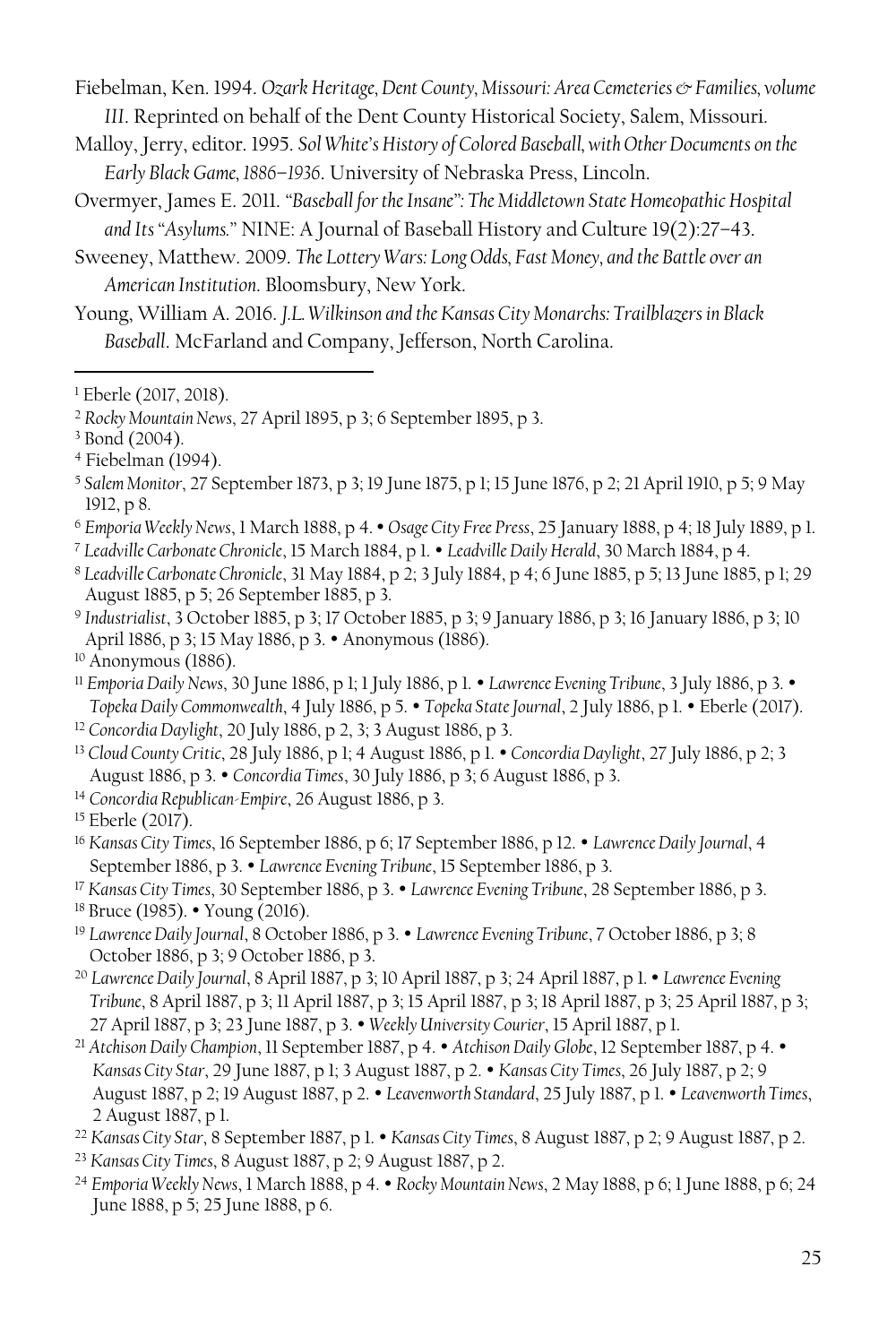- <sup>25</sup> *Kansas City Times*, 15 July 1888, p 3; 16 July 1888, p 2; 19 July 1888, p 2; 20 July 1888, p 3; 24 July 1888, p 2. *Springfield Daily Leader*, 4 July 1888, p 4; 5 July 1888, p 4.
- <sup>26</sup> *Salt Lake Daily Herald*, 7 August 1888, p 5; 8 August 1888, p 1.
- <sup>27</sup> *Salt Lake Daily Herald*, 10 August 1888, p 8.

- <sup>28</sup> *Ogden Standard*, 11 August 1888, p 8; 14 August 1888, p 1. *Salt Lake Daily Herald*, 10 August 1888, p 8.
- <sup>29</sup> *Butte Daily Inter Mountain*, 17 August 1888, p 4. *Butte Daily Miner*, 17 August 1888, p 4. *Helena Weekly Herald*, 23 August 1888, p 7.
- <sup>30</sup> *Portland Oregonian*, 9 September 1888, p 5; 10 September 1888, p 8; 17 September 1888, p 8; 24 September 1888, p 8.
- <sup>31</sup> *Portland Oregonian*, 9 September 1888, p 5.
- <sup>32</sup> *Portland Oregonian*, 10 September 1888, p 8; 17 September 1888, p 8; 24 September 1888, p 8.
- <sup>33</sup> *Salt Lake Herald*, 11 October 1888, p 5. *San Francisco Chronicle*, 4 October 1888, p 6; 5 October 1888, p 8. *San Francisco Examiner*, 2 October 1888, p 8; 4 October 1888, p 8; 5 October 1888, p 8; 6 October 1888, p 8.
- <sup>34</sup> *Portland Oregonian*, 15 October 1888, p 8; 22 October 1888, p 8; 31 October 1888, p 8.
- <sup>35</sup> *Rocky Mountain News*, 28 February 1889, p 3.
- <sup>36</sup> *Aspen Chronicle*, 9 March 1889, p 4; 10 March 1889, p 4; 13 March 1889, p 4; 14 March 1889, p 4; 17 March 1889, p 1; 26 March 1889, p 4; 31 March 1889, p 1; 5 April 1889, p 4; 9 April 1889, p 4; 14 April 1889, p 4; 16 April 1889, p 4; 17 April 1889, p 4; 21 April 1889, p 4. *Colorado Springs Weekly Gazette*, 30 March 1889, p 6, 7. *Pueblo Daily Chieftain*, 26 March 1889, p 4. *Rocky Mountain News*, 24 March 1889, p 3; 31 March 1889, p 7.
- <sup>37</sup> *Aspen Chronicle*, 18 April 1889, p 1; 23 April 1889, p 1; 24 April 1889, p 4; 25 April 1889, p 4; 26 April 1889, p 4; 27 April 1889, p 1, 4; 28 April 1889, p 1; 1 May 1889, p 4; 3 May 1889, p 4; 4 May 1889, p 1; 5 May 1889, p 1; 7 May 1889, p 1; 8 May 1889, p 4; 9 May 1889, p 4. *Colorado Springs Weekly Gazette*, 20 April 1889, p 7. *Pueblo Daily Chieftain*, 23 April 1889, p 4. *Rocky Mountain News*, 3 May 1889, p 1.
- <sup>38</sup> *Aspen Chronicle*, 11 May 1889, p 4; 12 May 1889, p 4; 14 May 1889, p 4; 15 May 1889, p 4; 17 May 1889, p 4; 18 May 1889, p 4; 19 May 1889, p 4; 21 May 1889, p 4; 23 May 1889, p 4; 24 May 1889, p 4; 25 May 1889, p 4; 26 May 1889, p 4; 28 May 1889, p 1, 4; 1 June 1889, p 4. *Leadville Evening Chronicle*, 15 May 1889, p 2. *Pueblo Daily Chieftain*, 15 May 1889, p 1. *Rocky Mountain News*, 13 May 1889, p 6; 18 May 1889, p 3; 20 May 1889, p 3; 27 May 1889, p 2.
- <sup>39</sup> *Aspen Chronicle*, 2 June 1889, p 1; 4 June 1889, p 1; 5 June 1889, p 1, 4; 6 June 1889, p 1; 7 June 1889, p 1; 14 June 1889, p 1; 15 June 1889, p 1; 16 June 1889, p 1; 18 June 1889, p 4; 19 June 1889, p 1; 25 June 1889, p 4; 26 June 1889, p 4; 27 June 1889, p 4; 29 June 1889, p 4; 30 June 1889, p 4; 2 July 1889, p 4; 4 July 1889, p 4; 6 July 1889, p 4; 7 July 1889, p 4; 9 July 1889, p 4; 10 July 1889, p 4; 11 July 1889, p 1; 12 July 1889, p 4; 14 July 1889, p 4; 18 July 1889, p 1; 24 July 1889, p 1; 25 July 1889, p 1; 27 July 1889, p 1; 31 July 1889, p 1, 4; 6 August 1889, p 4; 7 August 1889, p 1, 4; 8 August 1889, p 1; 9 August 1889, p 1, 4; 11 August 1889, p 1; 13 August 1889, p 1. *Colorado Springs Weekly Gazette*, 29 June 1889, p 2; 27 July 1889, p 8. *Leadville Carbonate Chronicle*, 24 June 1889, p 6. *Leadville Herald Democrat*, 12 July 1889, p 8. *Pueblo Daily Chieftain*, 6 June 1889, p 3; 18 July 1889, p 4. *Rocky Mountain News*, 4 June 1889, p 3; 6 June 1889, p 6.
- <sup>40</sup> *Rocky Mountain News*, 3 September 1889, p 3; 28 October 1889, p 3.
- <sup>41</sup> *Omaha Bee*, 24 March 1889, p 9; 31 March 1889, p 9; 13 May 1889, p 2; 13 May 1889, p 2.
- <sup>42</sup> *Fremont Daily Tribune*, 19 June 1889, p 3. *Omaha Bee*, 3 June 1889, p 2.
- <sup>43</sup> *Detroit Plaindealer*, 3 January 1890, p 4.
- <sup>44</sup> *Fremont Tri-Weekly Tribune*, 13 March 1890, p 2, 4. *Kearney Daily Hub*, 4 March 1890, p 4. *Lincoln Evening News*, 17 June 1890, p 4. *Nebraska State Journal*, 18 March 1890, p 6; 4 May 1890, p 3; 9 May 1890, p 3; 11 May 1890, p 3.
- <sup>45</sup> *Fremont Tri-Weekly Tribune*, 13 March 1890, p 4.
- <sup>46</sup> *Nebraska State Journal*, 20 May 1890, p 2; 31 May 1890, p 2; 1 June 1890, p 5.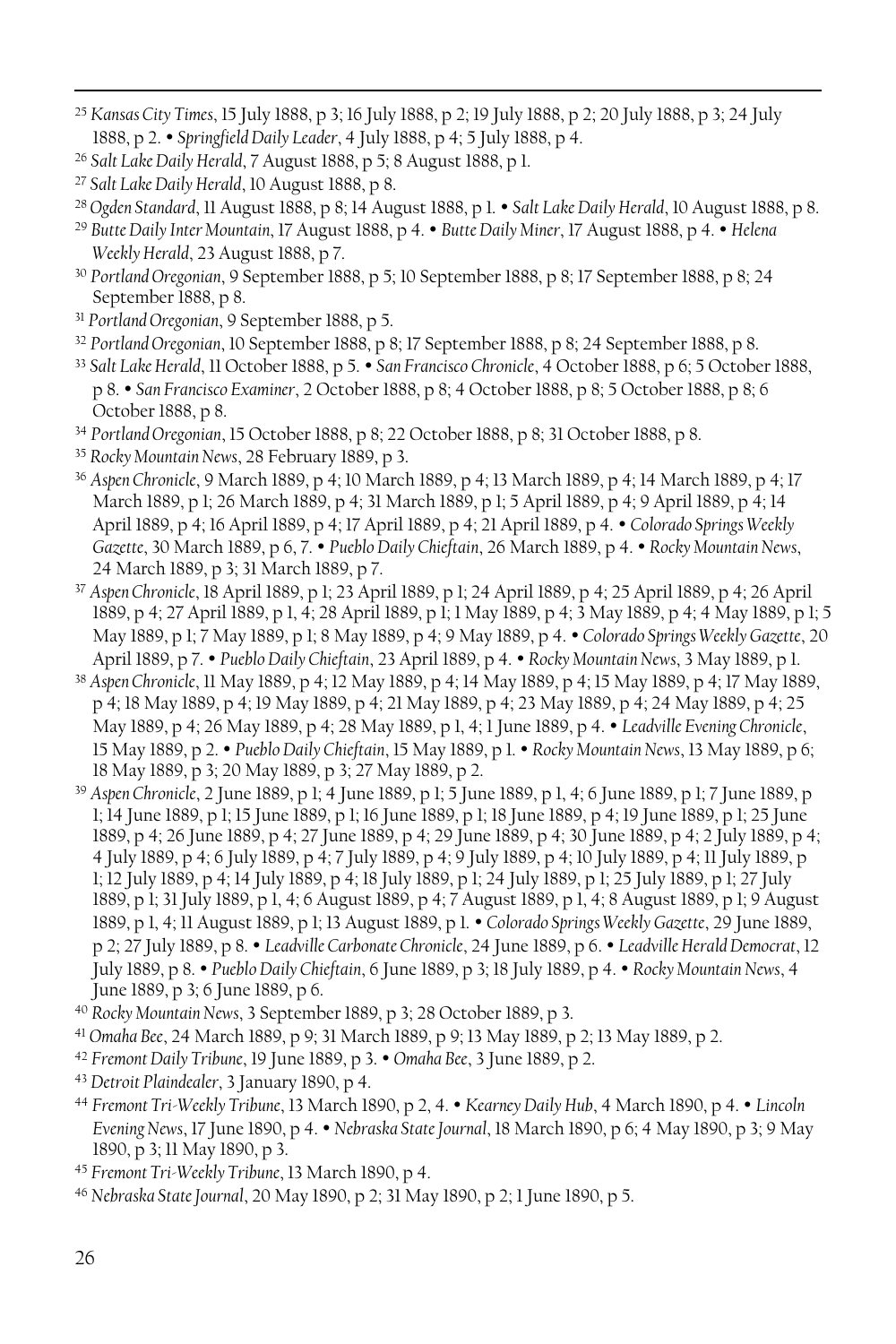- <sup>47</sup> *Lincoln Daily Call*, 6 May 1890, p 1. *Nebraska State Journal*, 6 May 1890, p 4; 7 May 1890, p 1; 8 May 1890, p 3; 9 May 1890, p 3; 10 May 1890, p 1; 11 May 1890, p 3.
- <sup>48</sup> *Nebraska State Journal*, 8 May 1890, p 3; 9 May 1890, p 3; 11 May 1890, p 3; 14 May 1890, p 2; 15 May 1890, p 1; 16 May 1890, p 2; 17 May 1890, p 2; 18 May 1890, p 1; 21 May 1890, p 2; 23 May 1890, p 2; 24 May 1890, p 2; 25 May 1890, p 3; 26 May 1890, p 1; 31 May 1890, p 1; 5 June 1890, p 2; 6 June 1890, p 2; 8 June 1890, p 3; 11 June 1890, p 3; 12 June 1890, p 3; 14 June 1890, p 3; 15 June 1890, p 3; 18 June 1890, p 2; 19 June 1890, p 3; 20 June 1890, p 3; 21 June 1890, p 3; 22 June 1890, p 5; 23 June 1890, p 2; 24 June 1890, p 2; 27 June 1890, p 3; 28 June 1890, p 3; 29 June 1890, p 3; 5 July 1890, p 2; 6 July 1890, p 6; 14 July 1890, p 2; 18 July 1890, p 1; 19 July 1890, p 3; 21 July 1890, p 2; 23 July 1890, p 5; 26 July 1890, p 3.
- <sup>49</sup> *Nebraska State Journal*, 10 June 1890, p 2.

- <sup>50</sup> *Nebraska State Journal*, 28 June 1890, p 3.
- <sup>51</sup> *Nebraska State Journal*, 31 May 1890, p 1; 1 June 1890, p 5; 3 June 1890, p 2; 29 June 1890, p 3; 1 July 1890, p 2.
- <sup>52</sup> *Nebraska State Journal*, 2 July 1890, p 2.
- <sup>53</sup> *Nebraska State Journal*, 5 July 1890, p 2; 6 July 1890, p 6; 14 July 1890, p 2.
- <sup>54</sup> *Nebraska State Journal*, 8 July 1890, p 2; 9 July 1890, p 3; 10 July 1890, p 2; 12 July 1890, p 5. *Sporting News*, 12 July 1890, p 5.
- <sup>55</sup> *Nebraska State Journal*, 14 July 1890, p 2; 15 July 1890, p 2; 18 July 1890, p 1; 19 July 1890, p 3; 21 July 1890, p 2.
- <sup>56</sup> *Lincoln Daily Call*, 31 July 1890, p 5. *Nebraska State Journal*, 23 July 1890, p 5; 26 July 1890, p 3; 27 July 1890, p 2; 1 August 1890, p 2.
- <sup>57</sup> *Nebraska State Journal*, 27 July 1890, p 2; 30 July 1890, p 2; 30 August 1890, p 2. *Omaha Bee*, 3 August 1890, p 9.
- <sup>58</sup> *Nebraska State Journal*, 24 December 1890, p 6.
- <sup>59</sup> *Nebraska State Journal*, 29 December 1890, p 2.
- <sup>60</sup> *Nebraska State Journal*, 28 July 1887, p 2. *Omaha Bee*, 20 November 1887, p 2, 31 March 1889, p 9; 6 October 1889, p 16.
- <sup>61</sup> *Kearney Daily Hub*, 25 January 1891, p 5. *Nebraska State Journal*, 2 January 1891, p 1; 4 January 1891, p 3; 18 January 1891, p 3; 23 January 1891, p 7. *Sporting News*, 31 January 1891, p 2.
- <sup>62</sup> *Lincoln Daily Call*, 5 March 1891, p 1. *Nebraska State Journal*, 8 February 1891, p 9; 7 May 1891, p 2; 4 June 1891, p 2. *Omaha Bee*, 22 February 1891, p 11; 12 April 1891, p 20.
- <sup>63</sup> *Fremont Daily Tribune*, 15 June 1891, p 1. *Kearney Daily Hub*, 11 June 1891, p 3, 13 June 1891, p 2; 24 June 1891, p 3. *Lincoln Evening News*, 17 June 1891, p 4. *Nebraska State Journal*, 14 June 1891, p 2; 19 June 1891, p 7; 21 June 1891, p 3; 22 June 1891, p 2.
- <sup>64</sup> *Nebraska State Journal*, 13 March 1891, p 4; 25 June 1891, p 2; 2 July 1891, p 2; 3 July 1891, p 2; 4 July 1891, p 2; 5 July 1891, p 1; 6 July 1891, p 2; 9 July 1891, p 2; 12 July 1891, p 3; 19 July 1891, p 2; 21 July 1891, p 2; 22 July 1891, p 2.
- <sup>65</sup> *Lincoln Evening Call*, 6 August 1891, p 8. *Nebraska State Journal*, 5 July 1891, p 1; 6 July 1891, p 2; 10 July 1891, p 2; 12 July 1891, p 2; 13 July 1891, p 2; 15 July 1891, p 2; 16 July 1891, p 2; 20 July 1891, p 2; 21 July 1891, p 2; 23 July 1891, p 2; 24 July 1891, p 2; 26 July 1891, p 3; 4 August 1891, p 2; 5 August 1891, p 2; 6 August 1891, p 27 August 1891, p 2; 9 August 1891, p 3; 10 August 1891, p 2; 12 August 1891, p 2; 13 August 1891, p 2; 14 August 1891, p 2; 15 August 1891, p 2; 16 August 1891, p 1; 17 August 1891, p 2; 23 August 1891, p 2.
- <sup>66</sup> *Beatrice Daily Express*, 19 August 1891, p 4. *Nebraska State Journal*, 17 August 1891, p 2; 19 August 1891, p 2; 22 August 1891, p 2; 23 August 1891, p 2.
- <sup>67</sup> *Fremont Daily Tribune*, 4 September 1891, p 1; 5 September 1891, p 1; 7 September 1891, p 4.
- <sup>68</sup> *Beatrice Daily Express*, 8 September 1891, p 4; 15 September 1891, p 4; 17 September 1891, p 4; 18 September 1891, p 4; 19 September 1891, p 4; 20 September 1891, p 4. *Fremont Daily Tribune*, 23 September 1891, p 4. *Kansas City Times*, 27 September 1891, p 2; 4 October 1891, p 2; 5 October 1891, p 2.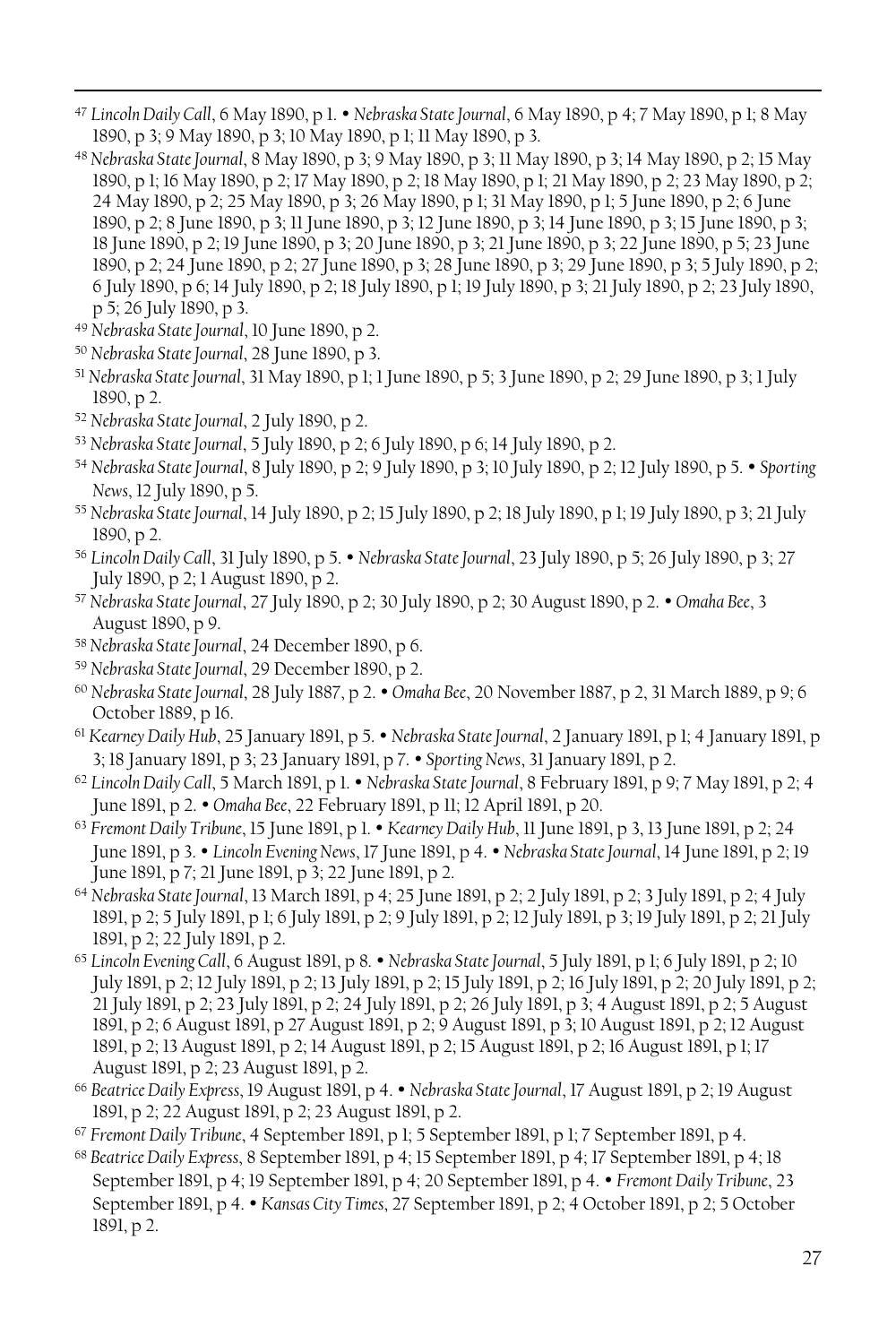- <sup>69</sup> *Beatrice Daily Express*, 22 September 1891, p 4; 23 September 1891, p 4; 24 September 1891, p 4; 25 September 1891, p 4; 28 September 1891, p 4. *Fremont Daily Tribune*, 23 September 1891, p 4.
- <sup>70</sup> *Nebraska State Journal*, 17 January 1892, p 9; 7 February 1892, p 15. *Sporting News*, 13 February 1892, p 5.
- <sup>71</sup> *Nebraska State Journal*, 6 February 1892, p 6.

- <sup>72</sup> *Nebraska State Journal*, 12 February 1892, p 5.
- <sup>73</sup> *Beatrice Daily Express*, 20 February 1892, p 4. *Kearney Daily Hub*, 24 February 1892, p 3. *Nebraska State Journal*, 20 February 1892, p 8; 28 February 1892, p 15. *Omaha Bee*, 21 February 1892, p 13.
- <sup>74</sup> *Beatrice Daily Express*, 2 March 1892, p 4. *Omaha Bee*, 6 March 1892, p 15; 9 April 1892, p 2.
- <sup>75</sup> *Lincoln Weekly Herald*, 26 March 1892, p 8. *Nebraska State Journal*, 20 March 1892, p 5; 24 March 1892, p 6; 17 April 1892, p 6; 4 May 1892, p 6. *Omaha Bee*, 1 February 1891, p 16; 6 March 1892, p 15; 20 March 1892, p 5. *Sporting News*, 12 March 1892, p 1.
- <sup>76</sup> *Nebraska State Journal*, 24 April 1892, p 12. Bond (2004). Malloy (1995).
- <sup>77</sup> *Lincoln Daily Call*, 14 May 1892, p 10; 17 May 1892, p 5. *Nebraska State Journal*, 13 March 1892, p 6; 27 March 1892, p 5; 17 April 1892, p 5; 24 April 1892, p 12; 10 May 1892, p 2; 11 May 1892, p 2; 12 May 1892, p 4; 14 May 1892, p 7; 15 May 1892, p 2.
- <sup>78</sup> *Nebraska State Journal*, 24 April 1892, p 12; 1 May 1892, p 2.
- <sup>79</sup> *Nebraska State Journal*, 3 May 1892, p 2; 6 May 1892, p 5; 7 May 1892, p 5; 8 May 1892, p 5; 12 May 1892, p 6; 16 May 1892, p 2; 20 May 1892, p 5; 21 May 1892, p 2; 22 May 1892, p 5; 24 May 1892, p 5; 25 May 1892, p 6; 26 May 1892, p 6; 29 May 1892, p 2; 30 May 1892, p 2; 31 May 1892, p 2; 1 June 1892, p 5; 3 June 1892, p 5; 4 June 1892, p 5; 5 June 1892, p 2; 6 June 1892, p 2; 7 June 1892, p 6; 8 June 1892, p 7; 11 June 1892, p 5; 15 June 1892, p 5; 16 June 1892, p 5; 18 June 1892, p 5; 19 June 1892, p 5; 21 June 1892, p 5; 26 June 1892, p 5; 27 June 1892, p 2; 29 June 1892, p 2; 3 July 1892, p 2; 5 July 1892, p 3.
- <sup>80</sup> *Nebraska State Journal*, 22 May 1892, p 5; 7 June 1892, p 6; 8 June 1892, p 7; 21 June 1892, p 5.
- <sup>81</sup> *Fremont Tri-Weekly Tribune*, 21 June 1892, p 4. *Omaha Bee*, 27 June 1892, p 2. Bond (2004).
- <sup>82</sup> *Beatrice Daily Express*, 12 July 1892, p 4. *Kearney Daily Hub*, 16 July 1892, p 2. *Nebraska State Journal*, 6 July 1892, p 5; 10 July 1892, p 7. *Omaha Bee*, 15 July 1892, p 2.
- <sup>83</sup> *Lincoln Daily Call*, 19 July 1892, p 5. *Nebraska State Journal*, 20 July 1892, p 6; 21 July 1892, p 6; 6 August 1892, p 5.
- 84 *New York Sun*, 24 April 1893, p 4. *Philadelphia Inquirer*, 23 April 1893, p 16. Browne (2011).
- <sup>85</sup> *Fremont Tri-Weekly Tribune*, 18 July 1893, p 3. *Jersey City News*, 1 July 1893, p 4. *Middletown Daily Times*, 30 January 1893, p 7. *New York Sun*, 24 April 1893, p 4; 26 June 1893, p 6; 31 July 1893, p 6. Philadelphia Inquirer, 23 April 1893, p 16. *• Princeton Union*, 23 February 1893, p 2. *• Bond (2004)*.
- <sup>86</sup> *Jersey City News*, 1 July 1893, p 4. *Middletown Daily Times*, 8 July 1893, p 7; 1 August 1893, p 7. *New York Sun*, 1 August 1893, p 4. *Philadelphia Inquirer*, 26 July 1893, p 3; 9 August 1893, p 3. *Philadelphia Times*, 26 July 1893, p 6; 29 July 1893, p 6; 9 August 1893, p 6; 11 August 1893, p 6. Pittsburgh Press, 7 September 1893, p 5.  $\bullet$  Overmyer (2011).
- <sup>87</sup> *Elmira Gazette*, 4 August 1893, p 8.
- <sup>88</sup> *Chicago Inter Ocean*, 4 February 1894, p 13; 10 September 1894, p 8. *Chicago Tribune*, 8 December 1898, p 5. *Salem Monitor*, 21 April 1910, p 5; 9 May 1912, p 8. *Salem Post*, 19 June 1919, p 6.
- <sup>89</sup> *Denver Star*, 2 May 1914, p 1. *Minneapolis Tribune*, 1 March 1914, p 8 (quote). *Reading Times*, 9 March 1914, p 6 (photo). • *Wichita Beacon*, 7 March 1914, p 2. • Du Bois (1914).
- <sup>90</sup> *Minneapolis Tribune*, 1 March 1914, p 8.
- <sup>91</sup> *Svenska Folkets Tidning*, 12 January 1916, p 10.
- <sup>92</sup> Anonymous (1915, page 23).
- 93 St. Paul Pioneer Press, 18 January 1967, p 23.  $\bullet$  Minnesota Department of Health, Section of Vital Statistics, Certificate of Death, Number 1967-MN-002626. • Interactive Map and Records of Elmhurst Cemetery, St. Paul, Minnesota, http://elmhurstcemetery.org/MasterMap.asp (accessed 22 January 2019).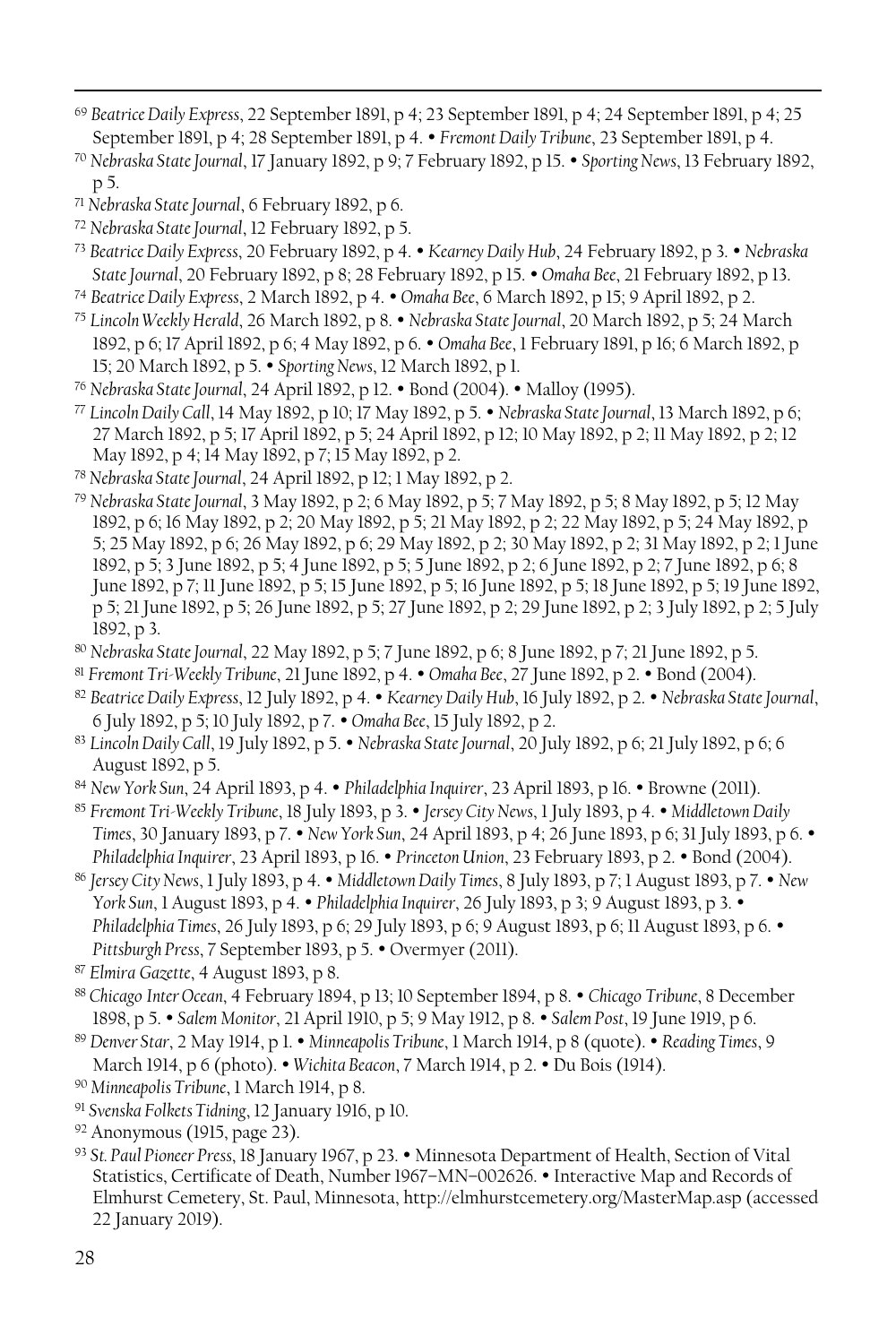| Appendix |                                                                                                                         | Selected documents and newspaper articles that mention George William Castone from 1867 to 1967. In 1892, he stopped referring to<br>himself as William Castone and began using George W. Castone. His mother still referred to him as William in her will in 1910. |
|----------|-------------------------------------------------------------------------------------------------------------------------|---------------------------------------------------------------------------------------------------------------------------------------------------------------------------------------------------------------------------------------------------------------------|
| Year     | Source and Location                                                                                                     | Notes                                                                                                                                                                                                                                                               |
| 1870     | Federal Census, Dent County, MO                                                                                         | "Castone M R"; Castone "G W [age] $3"$                                                                                                                                                                                                                              |
|          | 1884 Leadville (CO) Daily Herald, 30 March 1884, p 4                                                                    | "The colored ladies of Leadville" gave a ball. "The following is a list of the gentlemen and their escorts: … Miss Sarah Flowers and Mr. William Castone…"                                                                                                          |
| 1885     | City Directory, Leadville CO                                                                                            | "Castone William, col'd, porter, Athletic Club, r. 412 N. Spruce"                                                                                                                                                                                                   |
| 1886     | Twenty-third Annual Catalogue of the Officers and<br>Students of the State Agricultural College of Kansas,<br>1885-1886 | Page 10: Students, First Year, "William Castone, Leadville, Colorado."                                                                                                                                                                                              |
|          | Concordia (KS) Republican-Empire, 26 August 1886, p 3                                                                   | Concordia BBC Treasurer's Report: "W. Castone [salary]  \$28.25"                                                                                                                                                                                                    |
|          | Lawrence (KS) Daily Journal, 4 September 1886, p 3                                                                      | Lawrence Eagles "new pitcher, W. Castone of Topeka"                                                                                                                                                                                                                 |
| 1888     | Emporia (KS) Weekly News, 1 March 1888, p 4                                                                             | "List of letters advertised at the Emporia post office  Castone, William"                                                                                                                                                                                           |
|          | Salt Lake (UT) Daily Herald, 7 August 1888, p 5                                                                         | "Castone, the colored pitcher from Kansas City"                                                                                                                                                                                                                     |
|          | Deseret Evening News (UT), 1 September 1888, p 4                                                                        | Letters "Remaining in the Post Office at Salt Lake City, Utah  Castone W"                                                                                                                                                                                           |
| 1889     | City Directory, Denver, CO                                                                                              | "Castone William, col'd, r. 2829 Blake"                                                                                                                                                                                                                             |
|          | Aspen (CO) Chronicle, 28 May 1889, p 1                                                                                  | Roster for Aspen (Colorado State League) included "W. Castone."                                                                                                                                                                                                     |
| 1890     | City Directory, Denver, CO                                                                                              | "Castone William, col'd, waiter, r. 1758 Curtis"                                                                                                                                                                                                                    |
|          | Nebraska State Journal (Lincoln), 4 May 1890, p 3                                                                       | "Will Castone, pitcher in the Colorado state league," to play for the Lafayettes<br>(Lincoln Giants)                                                                                                                                                                |
|          | Sporting News, 12 July 1890, p 5                                                                                        | Note was signed "W. Castone, Manager, Lincoln Giants, Lincoln, Neb."                                                                                                                                                                                                |
|          | Nebraska State Journal (Lincoln), 29 December 1890, p 2                                                                 | "Wm. Castone, the promising young pitcher, and for a time manager of Lincoln's<br>semi-professional colored team—the Lincoln Giants"                                                                                                                                |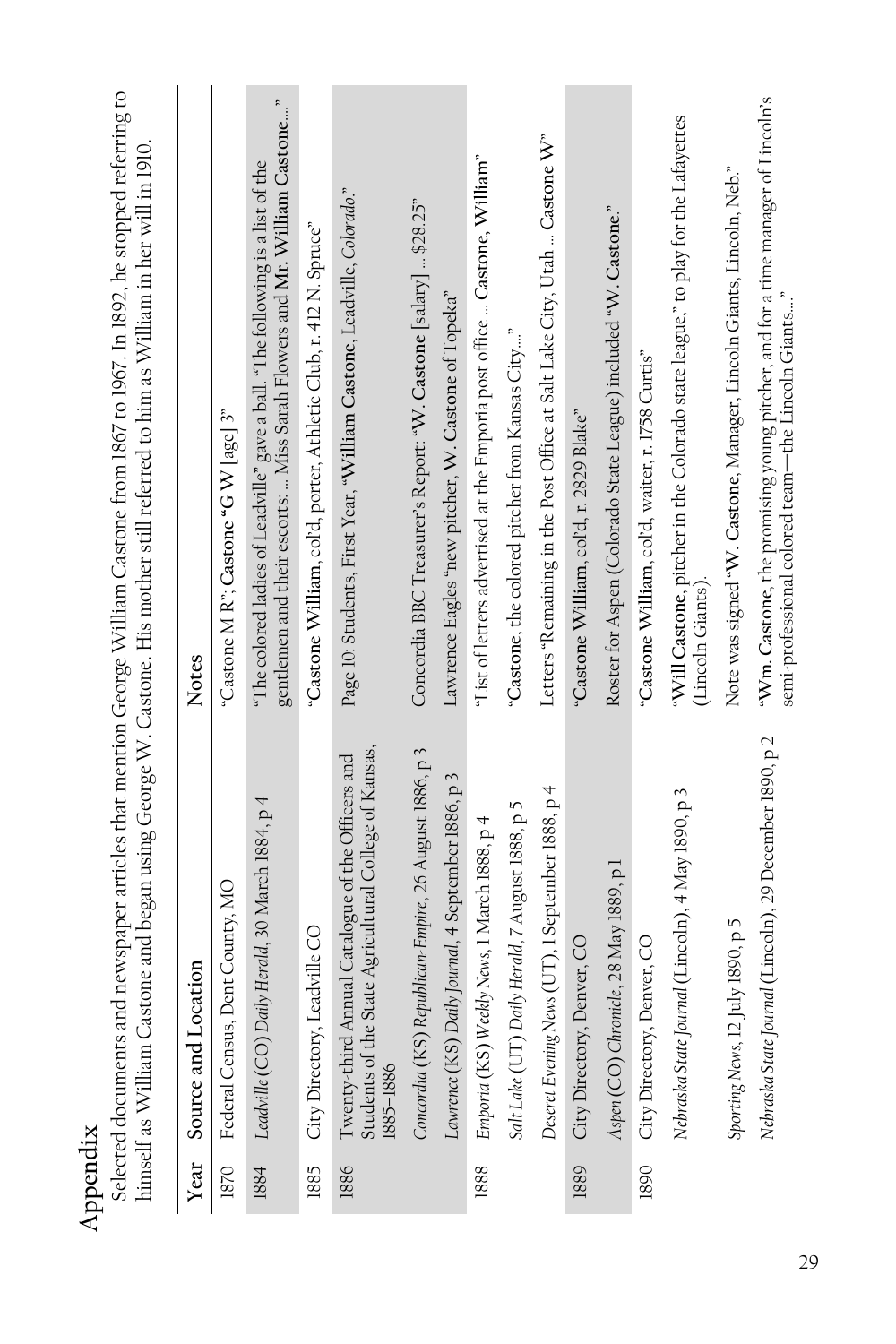| "William Castone of base ball fame is again in the city working in the interest of<br>the Nebraska league project." | "Wm. Castone, of the phenomenal colored players, the Lincoln 'Giants,' " | Note about Castone wanting to find a city for the Giants to represent in the Nebraska State League was signed "Wm. Castone." | "William Castone, manager of the Giants, the colored team that Lincoln had in<br>the field last year | Castone signed a note about the Lincoln Giants "W. C." | Telegram: "U.S. Roher [sic], Hastings: Maupin and Lincoln have signed with Plattsmouth. Would like to pitch against them. Answer. Wm. Castone." | "Manager Rohrer of the Hastings ball team received a letter yesterday from William Castone of Lincoln" | Castone lays out the case for a Nebraska State League, which would include the Lincoln Giants, and signs the article "George W. Castone." | "A letter was received by the Hub yesterday from Geo. W. Castone manager of the famous Lincoln Giants" | Castone details the organizational meeting for the Nebraska State League and<br>signs the article "Geo. W. Castone." | "George W. Castone" signed to pitch for Lincoln in the Nebraska State League. | "Kearney has a handsome pitcher named Castone, and the way this gentleman<br>of Spanish descent mowed down Hastings' imported ball tossers with his<br>invincible drop was a marvel to all." | "The Cuban Giants  have signed three new players, Castone, of Kansas City;<br>Patterson, of Nebraska and Milton, of Pittsburg [sic] | "J. W. Patterson and Castone, who were members of the late lamented Fremont baseball league team, are playing this season with a semi-professional team in<br>New York city." |
|---------------------------------------------------------------------------------------------------------------------|--------------------------------------------------------------------------|------------------------------------------------------------------------------------------------------------------------------|------------------------------------------------------------------------------------------------------|--------------------------------------------------------|-------------------------------------------------------------------------------------------------------------------------------------------------|--------------------------------------------------------------------------------------------------------|-------------------------------------------------------------------------------------------------------------------------------------------|--------------------------------------------------------------------------------------------------------|----------------------------------------------------------------------------------------------------------------------|-------------------------------------------------------------------------------|----------------------------------------------------------------------------------------------------------------------------------------------------------------------------------------------|-------------------------------------------------------------------------------------------------------------------------------------|-------------------------------------------------------------------------------------------------------------------------------------------------------------------------------|
| Nebraska State Journal (Lincoln), 4 January 1891, p 3                                                               | Kearney (NE) Daily Hub, 25 January 1891, p 5                             | Sporting News, 31 January 1891, p 2                                                                                          | Nebraska State Journal (Lincoln), 14 June 1891, p 2                                                  | Sporting News, 8 August 1891, p 6                      | Beatrice (NE) Daily Express, 19 August 1891, p 4                                                                                                | Nebraska State Journal (Lincoln), 6 February 1892, p 6                                                 | Sporting News, 13 February 1892, p 5                                                                                                      | Kearney (NE) Daily Hub, 24 February 1892, p 3                                                          | March 1892, p 1<br>Sporting News, 12                                                                                 | Nebraska State Journal (Lincoln), 24 April 1892, p 12                         | Nebraska State Journal (Lincoln), 21 June 1892, p 5                                                                                                                                          | Jersey City (NJ) News, 1 July 1893, p 4                                                                                             | Fremont (NE) Tri-Weekly Tribune, 18 July 1893, p 3                                                                                                                            |
| 1891                                                                                                                |                                                                          |                                                                                                                              |                                                                                                      |                                                        |                                                                                                                                                 | 1892                                                                                                   |                                                                                                                                           |                                                                                                        |                                                                                                                      |                                                                               |                                                                                                                                                                                              | 1893                                                                                                                                |                                                                                                                                                                               |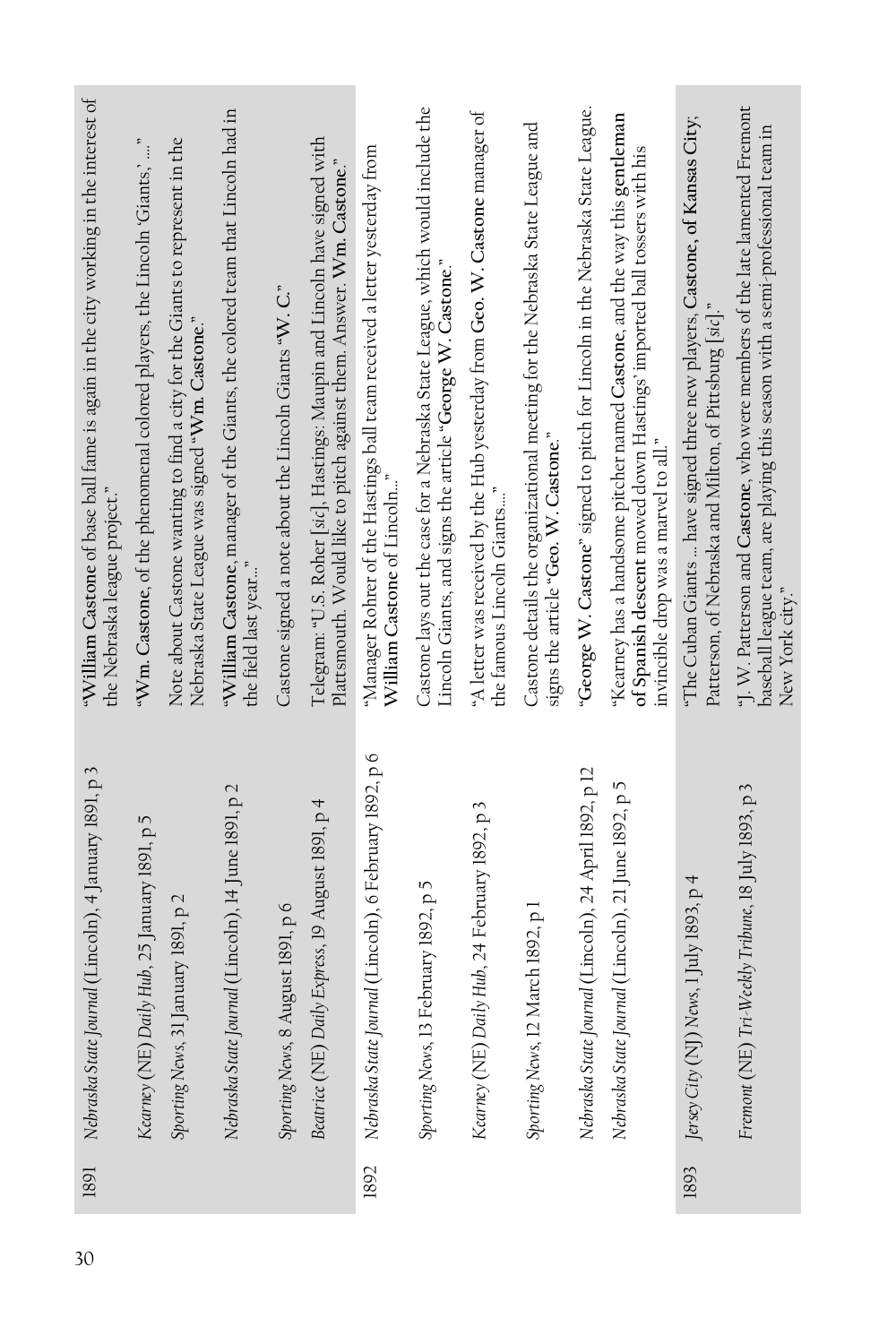| 1894 | Chicago (IL) Inter Ocean, 4 February 1894, p 13                                                                                     | "G. W. Castone, No. 2454 State" replied to a puzzle in the newspaper.                                                                                                                                                                                                                                                                                                                                                                                           |
|------|-------------------------------------------------------------------------------------------------------------------------------------|-----------------------------------------------------------------------------------------------------------------------------------------------------------------------------------------------------------------------------------------------------------------------------------------------------------------------------------------------------------------------------------------------------------------------------------------------------------------|
|      | Chicago (IL) Inter Ocean, 10 September 1894, p 8                                                                                    | An unemployed coachman "was found dead in Fernando Jones' barn, at the rear<br>of No. 1834 Prairie avenue, at 10 o'clock yesterday morning by G. W. Castone,<br>Mr. Jones' coachman."                                                                                                                                                                                                                                                                           |
| 1895 | City Directory, Evanston, IL                                                                                                        | "Castone George W 1558 Ridge av butler"                                                                                                                                                                                                                                                                                                                                                                                                                         |
| 1898 | Chicago (IL) Tribune, 8 December 1898, p 5                                                                                          | "The County Clerk issued permits to wed to the following couples yesterday, the<br>parties living in Chicago where no place of residence is given:  George W<br>Castone, Mary Graff  [ages] 31–27"                                                                                                                                                                                                                                                              |
| 1910 | Martha Castone, Will Records, Dent County, MO                                                                                       | "To my son William Castone I bequeath the sum of one dollar"; the remainder<br>went to his children.                                                                                                                                                                                                                                                                                                                                                            |
|      | Salem (MO) Monitor, 21 April 1910, p 5                                                                                              | evening of gastritus [sic]. She was about 70 years old. Her son is expected here<br>"Mrs. Martha Castone (collored [sic]) died at her home in this city Tuesday<br>this evening from Chicago and funeral services will be held tomorrow."                                                                                                                                                                                                                       |
| 1912 | Salem (MO) Monitor, 9 May 1912, p 8                                                                                                 | "Estate of Martha Castone, deceased, William Castone, administrator, final<br>settlement."                                                                                                                                                                                                                                                                                                                                                                      |
| 1914 | City Directory, St. Paul, MN                                                                                                        | Castone "Geo waiter r 526 Charles"                                                                                                                                                                                                                                                                                                                                                                                                                              |
|      | Minneapolis (MN) Tribune, 1 March 1914, p 8                                                                                         | the interest and attention of a prominent St. Paul man who advanced the nucleus<br>has spent his spare time with the brush and palette and his efforts have attracted<br>"George W. Castone, a waiter at the Ryan hotel in St. Paul, is to realize his life's<br>ambition, namely to go abroad to study art. Castone, while following his trade,<br>of a fund to send him abroad to develop his talents. He is expected to leave for<br>Italy in a short time." |
| 1915 | History and Report of the Exposition and Celebration<br>to Commemorate the Fiftieth Anniversary of the<br>Emancipation of the Negro | Page 23: "Awards and Prizes Given on Paintings, Drawings and Ceramics  Still<br>Life (Oil),  Second Honorable Mention, G. W. Castone, Chicago"                                                                                                                                                                                                                                                                                                                  |
| 1916 | Svenska Folkets Tidning (Minneapolis, MN), 12 January<br>1916, p 10                                                                 | "George Castone" threatened with incarceration for neglecting his family while<br>he pursued art in Chicago.                                                                                                                                                                                                                                                                                                                                                    |
| 1917 | St. Paul (MN) Appeal, 22 December 1917, p 3                                                                                         | "Gopher Lodge No. 105, Elks, had a big initiation last Tuesday night. The<br>gentlemen who entered the antlered herd were:  Geo. W. Castone                                                                                                                                                                                                                                                                                                                     |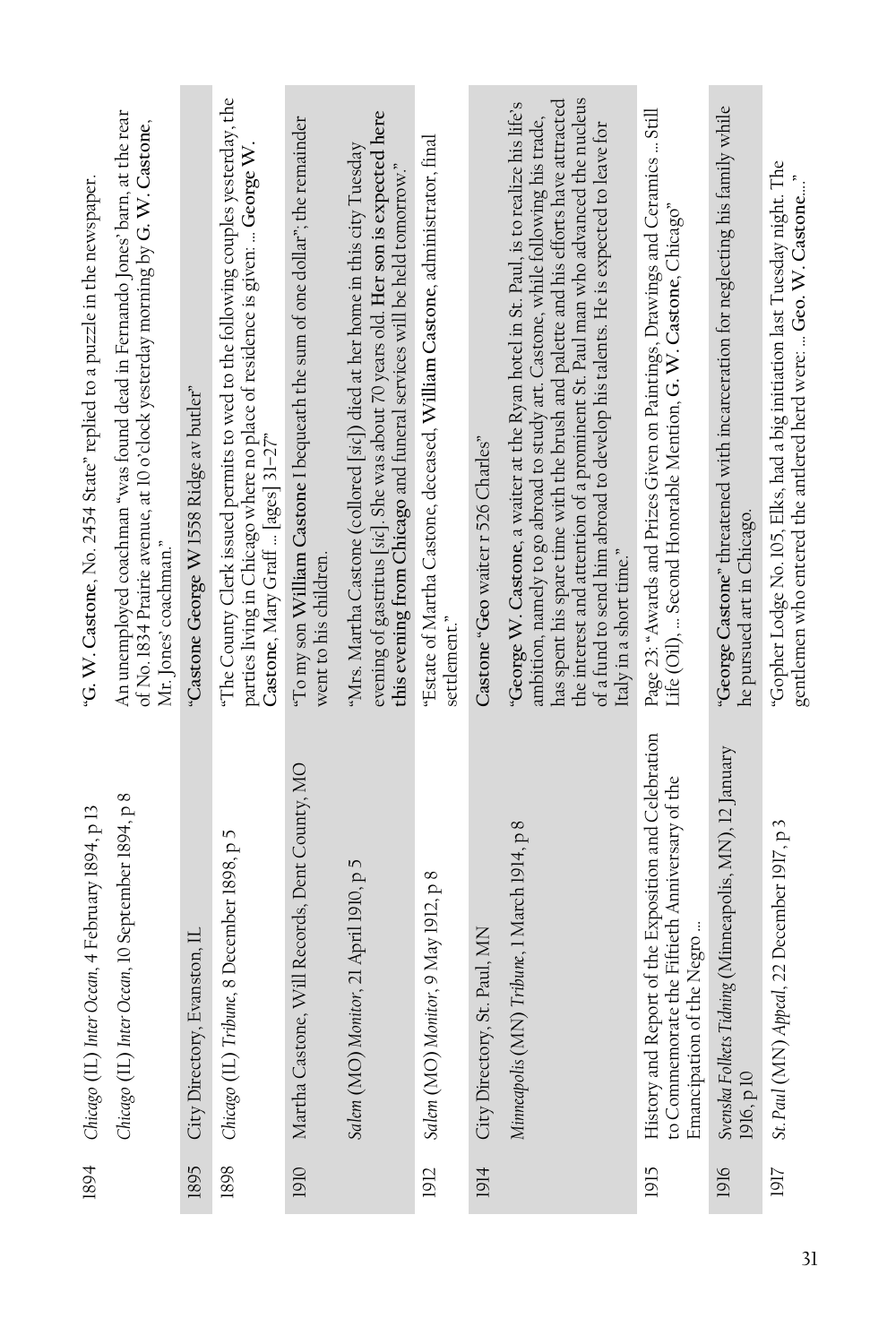| "Castone Geo W waiter r 689 Carroll av" | 'George Castone"; Birthplace: "Missouri"; Father's Birthplace: "South America";<br>Mother's Birthplace: "Missouri"; Occupation: "Artist"; Industry: "At home" | "George W. Castone"; Birthplace: "Missouri"; Father's Birthplace: "Paraguay";<br>Mother's Birthplace: "Missouri"; Occupation: "Waiter"; Industry: "Restaurant" | Castone "Geo W (Mary K) waiter Minn club h300 N St Albans" | "CASTONE—George, 689 Carroll Ave., Jan. 16th. 99 years old. Father of Mrs.<br>Isabelle Tucker and Anthony (Tony) Castone, of Detroit, Mich.  Interment<br>Elmhurst Cemetery." |  |
|-----------------------------------------|---------------------------------------------------------------------------------------------------------------------------------------------------------------|----------------------------------------------------------------------------------------------------------------------------------------------------------------|------------------------------------------------------------|-------------------------------------------------------------------------------------------------------------------------------------------------------------------------------|--|
| 1919 City Directory, St. Paul, MN       | St. Paul, MN<br>1920 Federal Census,                                                                                                                          | St. Paul, MN<br>Federal Census,                                                                                                                                | 1932 City Directory, St. Paul, MN                          | 1967 St. Paul (MN) Pioneer Press, 18 January 1967, p 23<br>bituary                                                                                                            |  |
|                                         |                                                                                                                                                               | 1930                                                                                                                                                           |                                                            |                                                                                                                                                                               |  |